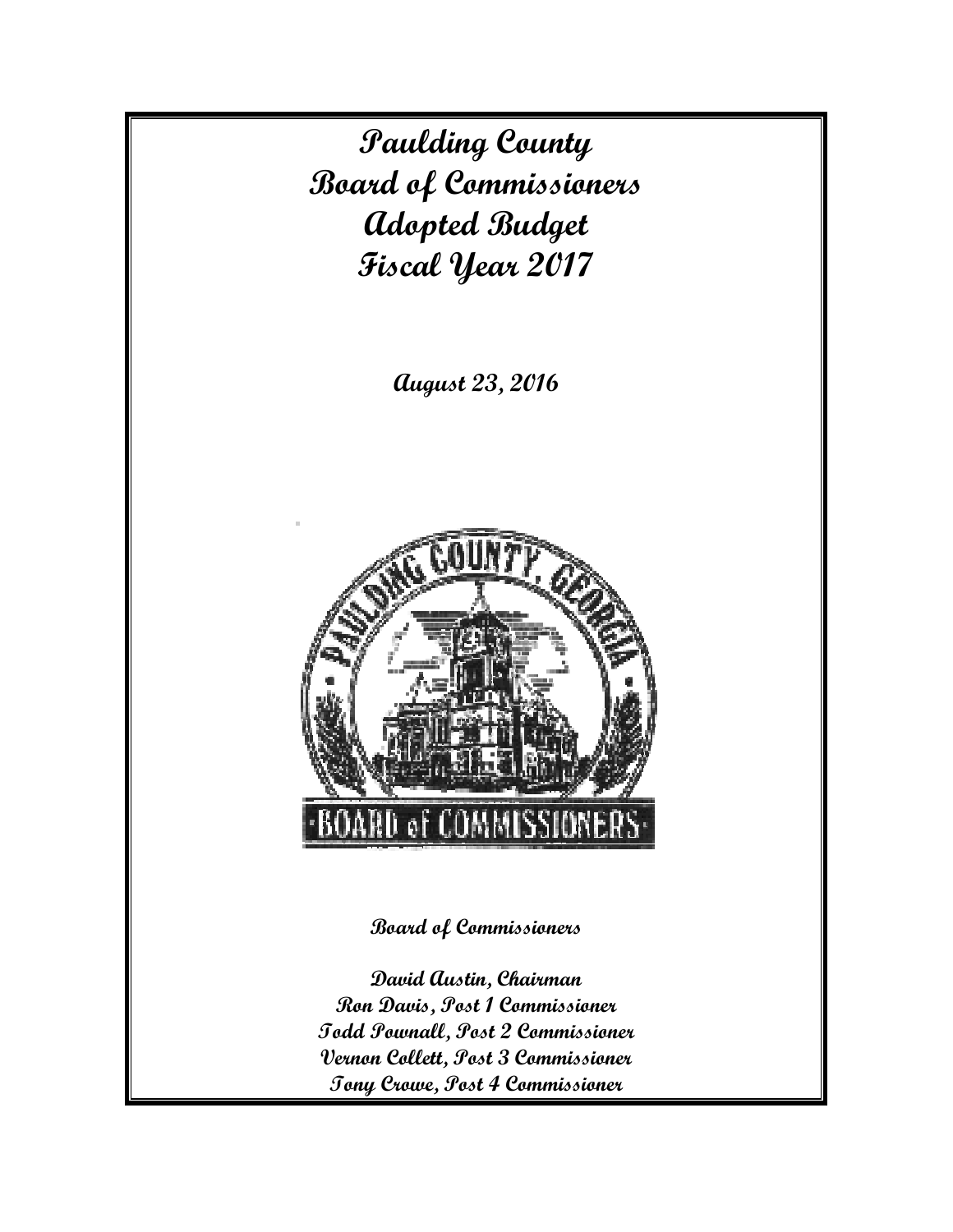# **Table of Contents**

| <b>General Fund Budget Summary</b>         | 1              |
|--------------------------------------------|----------------|
| FY 2017 Revenues and Budgeted Expenditures | $\overline{2}$ |
| <b>General Fund Detail</b>                 |                |
| <b>General Government</b>                  |                |
| <b>Board of Commissioners</b>              | 5              |
| Finance                                    | 6              |
| Tax Commissioner                           | 7              |
| <b>Tax Assessor</b>                        | 8              |
| <b>Government Services</b>                 | 9              |
| <b>Channel 23 Public Information</b>       | 10             |
| <b>Board of Elections</b>                  | 11             |
| <b>Government Facilities</b>               | 12             |
| <b>Human Resources</b>                     | 13             |
| Administration                             | 14             |
| <b>Information Technology</b>              | 15             |
| <b>Judicial</b>                            |                |
| <b>Superior Court</b>                      | 16             |
| Drug Court                                 | 16             |
| Clerk of Court                             | 17             |
| Board of Equalization                      | 17             |
| <b>Probate Court</b>                       | 18             |
| <b>District Attorney</b>                   | 19             |
| <b>Magistrate Court</b>                    | 20             |
| Juvenile Court                             | 21             |
| Public Defender                            | 22             |
| <b>Public Safety</b>                       |                |
| Coroner                                    | 23             |
| Sheriff                                    | 24             |
| <b>Detention Center</b>                    | 25             |
| Marshal                                    | 26             |
| <b>Animal Control</b>                      | 27             |
| <b>Public Works</b>                        |                |
| Department of Transportation               | 28             |
| Fleet                                      | 29             |
| Recycling                                  | 30             |
| <b>Utility Coordinator</b>                 | 30             |
| <b>Culture and Recreation</b>              |                |
| <b>Parks and Recreation</b>                | 31             |
| Library                                    | 32             |
| <b>Health and Welfare</b>                  |                |
| <b>Community Services</b>                  | 33             |
| <b>Bus Services</b>                        | 34             |
| <b>Senior Citizens Center</b>              | 35             |
|                                            |                |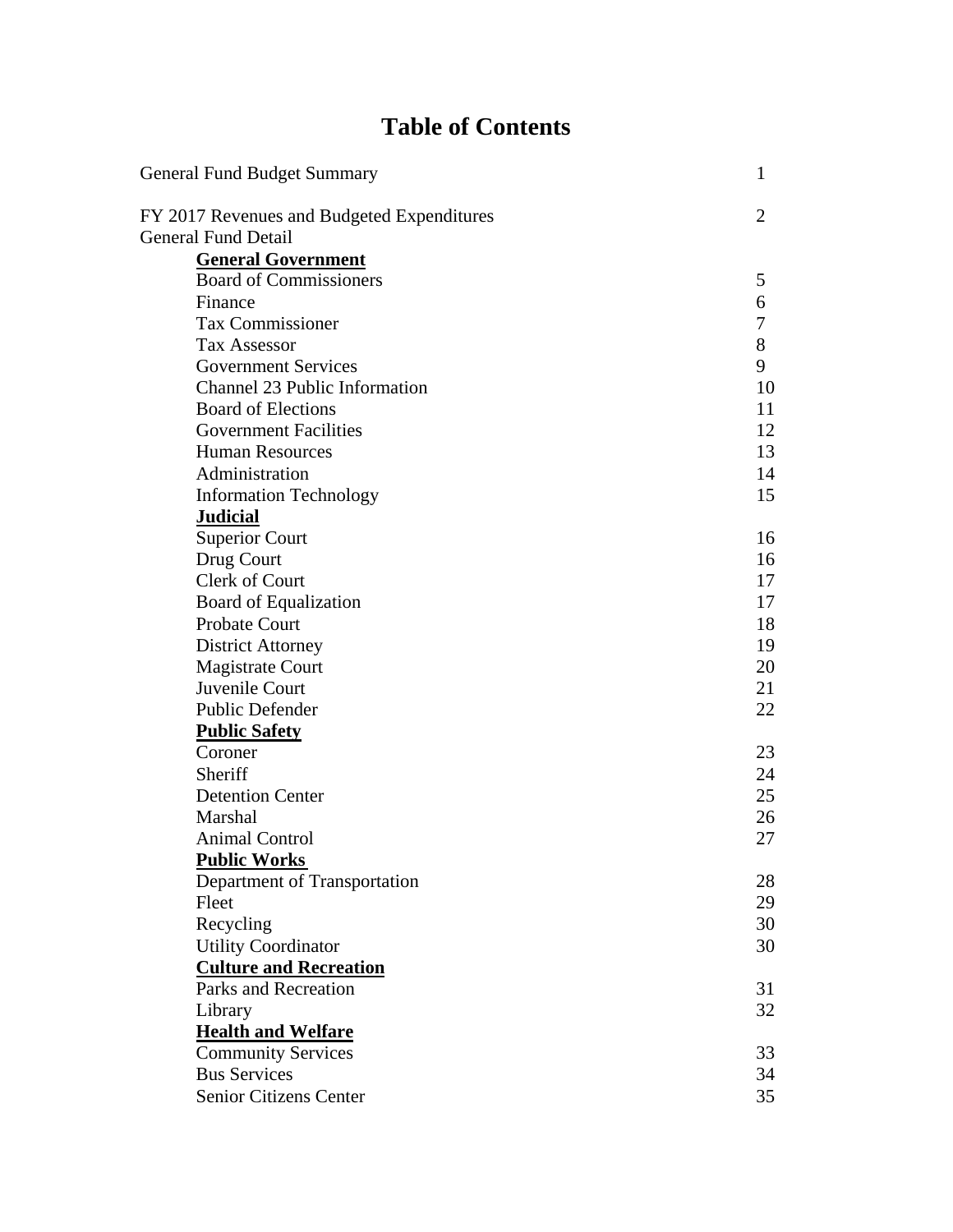## **Table of Contents (continued)**

## **Housing and Development**  Extension 36 Community Development 37 Airport 38 Non-Departmental and Transfers 39 E-911 Budget 40 Fire Budget 41 Paulding County Personnel List 42 General Fund Capital Expense Budget 44 Debt Service Analysis 48

## NOTE:

 Approved Personnel and Capital Items are highlighted in yellow. If an item is not highlighted it was not approved. On page 43 through 46 list all capital items and approval's are not highlighted in yellow, but the approved amount is in the approved column.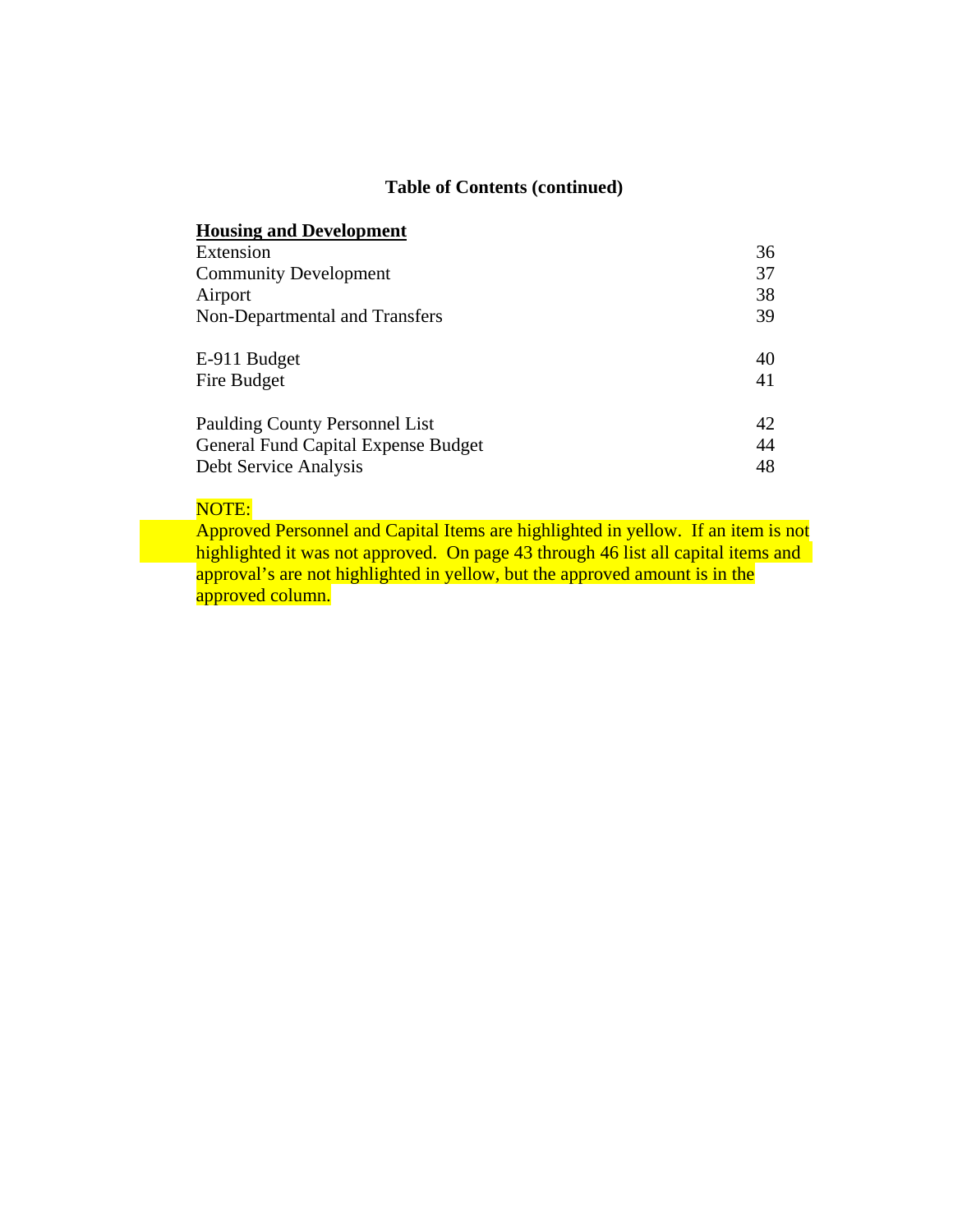## Paudling County Board of Commissioners General Fund Budget Summary

FY 2017

|                              | 2016             | 2017             | \$\$        |
|------------------------------|------------------|------------------|-------------|
|                              | <b>Budget</b>    | Proposed         | inc/dec     |
|                              |                  |                  |             |
| Commission                   | 609,300          | 616,000          | 6,700       |
| Finance                      | 493,100          | 538,900          | 45,800      |
| Tax Commissioner             | 1,139,100        | 1,168,500        | 29,400      |
| Tax Assessor                 | 1,502,900        | 1,433,400        | (69, 500)   |
| <b>Government Services</b>   |                  |                  |             |
| Public Information           | 108,915          | 120,600          | 11,685      |
| Voter Registration           | 644,000          | 627,500          | (16, 500)   |
| <b>Government Facilities</b> | 1,373,300        | 1,408,100        | 34,800      |
| <b>Human Resources</b>       | 329,900          | 402,900          | 73,000      |
| Administration               | 14,100           |                  | (14, 100)   |
| Information Technology       | 1,197,875        | 1,546,350        | 348,475     |
| <b>Superior Court</b>        | 775,800          | 760,000          | (15,800)    |
| <b>Adult Drug Court</b>      |                  | 144,400          | 144,400     |
| <b>Clerk of Courts</b>       | 1,066,900        | 1,045,700        | (21, 200)   |
| Board of Equalization        | 51,150           | 51,200           | 50          |
| Probate                      | 759,000          | 798,800          | 39,800      |
| <b>District Attorney</b>     | 1,342,700        | 1,448,800        | 106,100     |
| Magistrate                   | 457,500          | 455,000          | (2,500)     |
| Juvenile                     | 550,800          | 566,350          | 15,550      |
| <b>Public Defender</b>       | 720,400          | 793,650          | 73,250      |
| Coroner                      | 97,800           | 97,800           |             |
| Sheriff                      | 14,405,900       | 14,637,200       | 231,300     |
| <b>Detention Center</b>      | 6,191,200        | 6,295,100        | 103,900     |
| Marshal                      | 808,200          | 935,200          | 127,000     |
| <b>Animal Control</b>        | 730,480          | 714,200          | (16, 280)   |
| DOT                          | 8,720,865        | 11,447,847       | 2,726,982   |
| Fleet                        | 661,000          | 663,200          | 2,200       |
| Recycling                    | 141,550          | 146,550          | 5,000       |
| Stormwater                   |                  |                  |             |
| Utility Coordinator          | 1,000,000        | 1,000,000        |             |
| Parks & Recreation           | 2,153,100        | 2,185,650        | 32,550      |
| Library                      | 1,046,800        | 998,600          | (48, 200)   |
| <b>Community Services</b>    | 123,800          | 117,500          | (6,300)     |
| <b>Bus Service</b>           | 235,450          | 214,900          | (20, 550)   |
| Senior Citizens Center       | 293,300          | 293,750          | 450         |
| Extension                    |                  |                  |             |
|                              | 72,900           | 71,250           | (1,650)     |
| Development Division         | 1,226,000        | 1,295,300        | 69,300      |
| Airport                      |                  |                  |             |
| Non-Departmental             | 7,946,150        | 6,389,550        | (1,556,600) |
| Oper Transfer E911           |                  |                  |             |
| Oper Transfer Solid Waste    | 200,000          | 200,000          |             |
| Oper Transfer Reservoir CIP  |                  |                  |             |
| Total                        | \$<br>59,191,235 | \$<br>61,629,747 | 2,438,512   |
| Revenue                      |                  |                  |             |
| General Fund                 | \$<br>57,577,400 | \$<br>59,606,000 | 3.52%       |
| Use of Fund Balance          | \$<br>1,613,835  | \$<br>2,023,747  |             |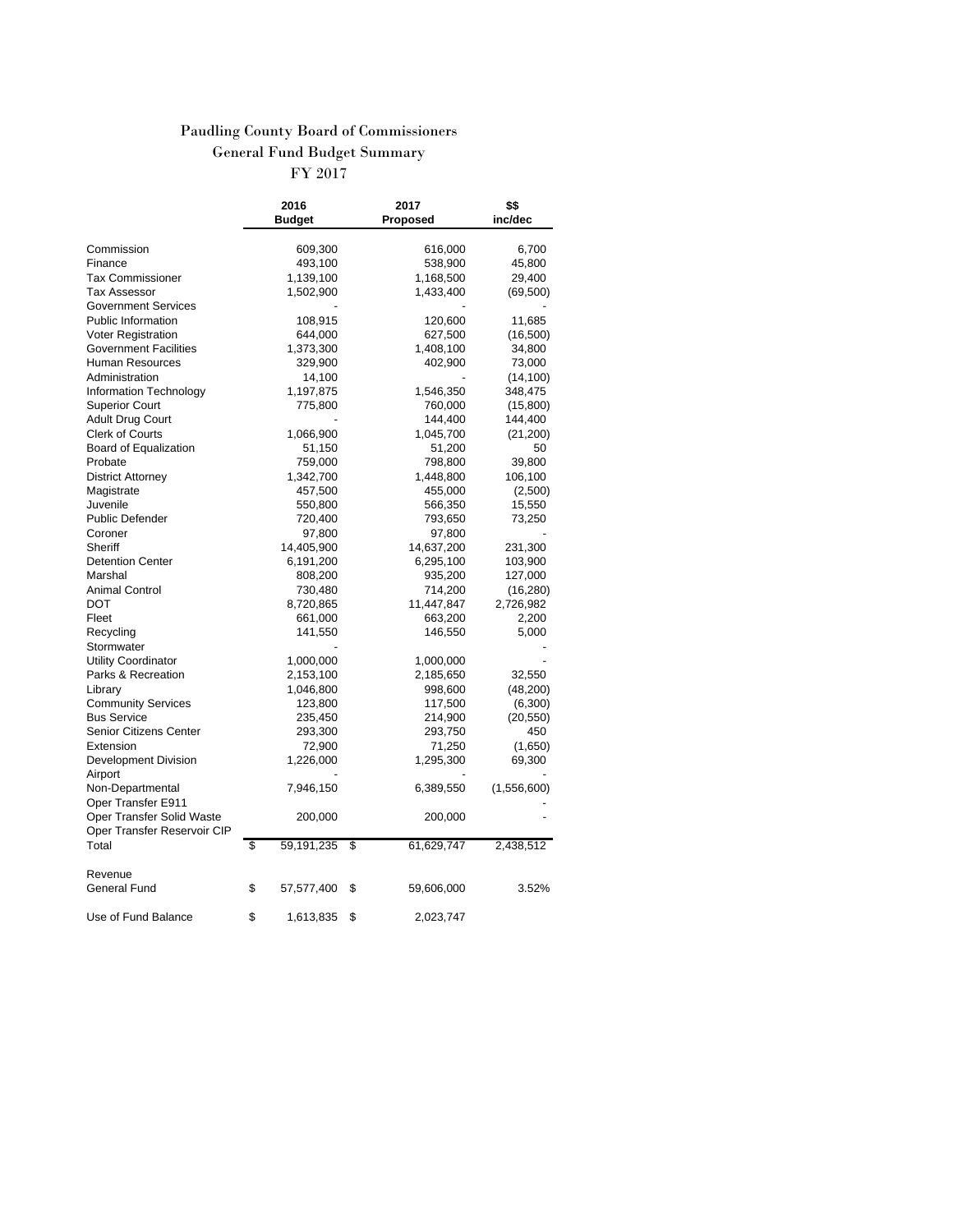*Maintenance & Operations @ 6.188 Bond and Interest @2.07Voter Approved Fire Tax @ 3.1*

#### **PAULDING COUNTY, GEORGIA FY 2017 REVENUES & BUDGETED EXPENDITURES 23-Aug-16**



#### *REVENUES*

|                             |                          |    |                          |                          |                      |    |                          |              |               |                          |                          |      |                          | Total           |
|-----------------------------|--------------------------|----|--------------------------|--------------------------|----------------------|----|--------------------------|--------------|---------------|--------------------------|--------------------------|------|--------------------------|-----------------|
|                             | General                  |    | Fire                     | Sp.Rev.                  | <b>Special Court</b> |    | Enterprise               |              | Sp. Rev.      | Debt                     | CIP                      |      | *Water/                  | <b>Budgeted</b> |
|                             | Fund                     |    | Fund                     | E-911                    | Funds                |    | <b>Solid Waste</b>       |              | <b>SPLOST</b> | <b>Service</b>           | Fund                     |      | Sewer                    | Funds           |
| Property Tax                | \$<br>22,856,200         | -8 | 11,437,000 \$            | $\overline{\phantom{0}}$ |                      | \$ | $\sim$                   | $\mathbf{s}$ | $\sim$        | 7,567,000 \$             | $\sim$                   | - \$ | -S<br>$\sim$             | 41,860,200      |
| Other Tax                   | 28,880,000               |    | 514,000                  | $\overline{\phantom{a}}$ |                      |    | $\overline{\phantom{a}}$ |              | 14,275,000    | 275,000                  | $\overline{\phantom{a}}$ |      | $\overline{\phantom{a}}$ | 43,944,000      |
| Licenses & Permits          | 848,000                  |    |                          | $\overline{\phantom{0}}$ |                      |    |                          |              |               |                          | $\overline{\phantom{0}}$ |      | $\overline{\phantom{a}}$ | 848,000         |
| Intergovernmental           | 316,300                  |    |                          |                          |                      |    | 900,000                  |              |               |                          | 200,000                  |      | $\overline{\phantom{a}}$ | 1,416,300       |
| <b>Charges for Services</b> | 5,356,500                |    |                          |                          |                      |    |                          |              |               |                          | $\overline{\phantom{0}}$ |      | 30,100,000               | 35,456,500      |
| Fines and Forfeitures       | 1,010,000                |    |                          | $\overline{\phantom{a}}$ | 640,000              |    |                          |              |               |                          | $\overline{\phantom{a}}$ |      | $\overline{\phantom{0}}$ | 1,650,000       |
| Investment Income           | 15,000                   |    | 10,000                   | 2,600,000                |                      |    | $\overline{\phantom{a}}$ |              | 50,000        |                          | $\overline{\phantom{a}}$ |      | $\overline{\phantom{a}}$ | 2,675,000       |
| Contribututions             | $\overline{\phantom{0}}$ |    |                          |                          |                      |    |                          |              |               |                          |                          |      |                          |                 |
| Miscellaneous               | 324,000                  |    | 5,000                    |                          |                      |    |                          |              |               |                          |                          |      |                          | 329,000         |
| <b>Operating Transfers</b>  |                          |    |                          |                          |                      |    | 200,000                  |              |               | $\overline{\phantom{a}}$ |                          |      | $\overline{\phantom{a}}$ | 200,000         |
| PY Fund Balance             | 2,023,747                |    | $\overline{\phantom{a}}$ | 548,400                  | 405,000              |    |                          |              | 11,021,000    |                          |                          |      | $\overline{\phantom{a}}$ | 13,998,147      |
| <b>Total Revenue</b>        | 61,629,747               |    | 11.966.000               | 3.148.400                | .045.000             |    | .100.000                 |              | 25,346,000    | 7,842,000                | 200,000                  |      | 30,100,000               | 142, 377, 147   |

ALL FUNDS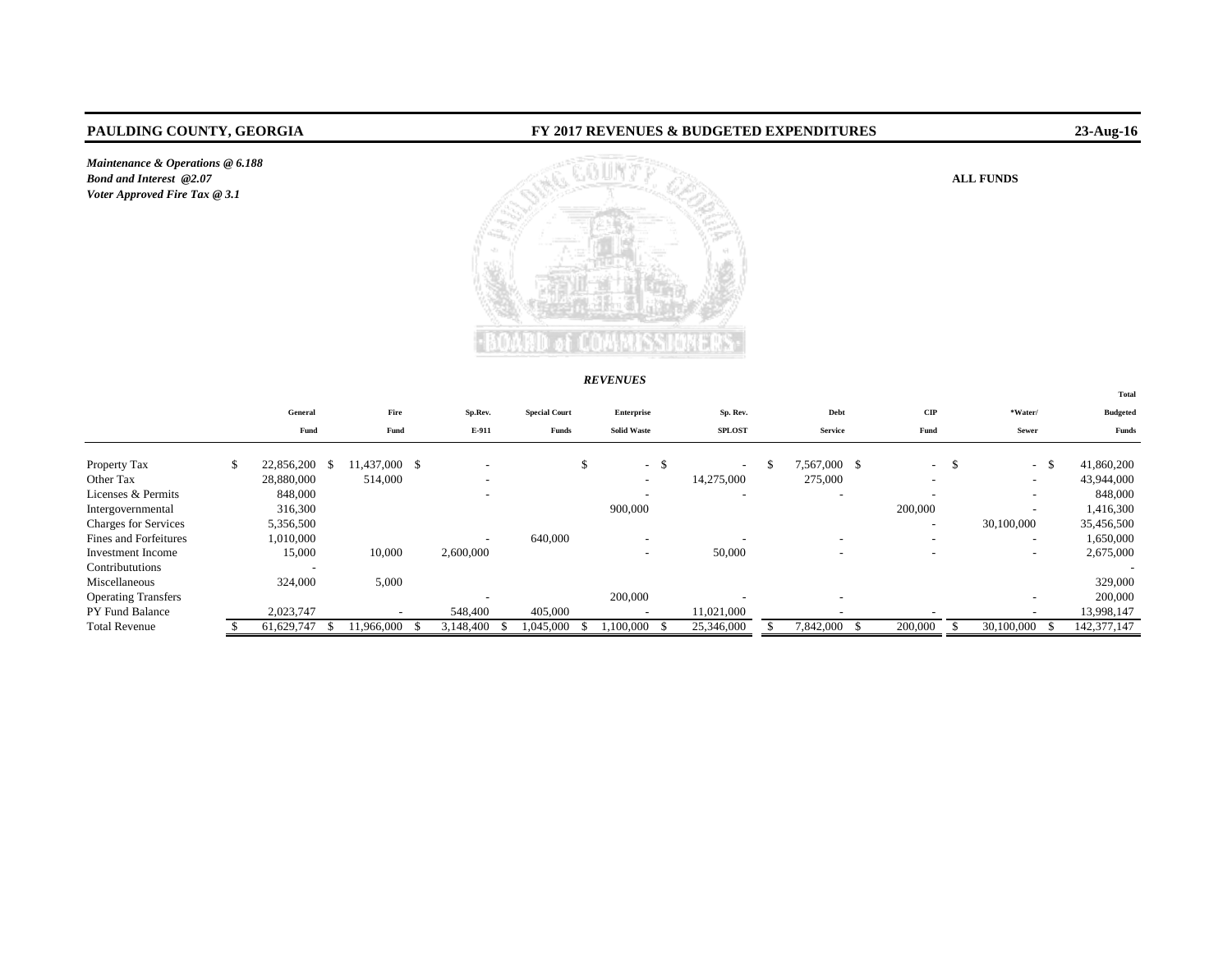| PAULDING COUNTY, GEORGIA      |              |                          |            |               |               |                        |               | FY 2017 REVENUES & BUDGETED EXPENDITURES |                          |             | 23-Aug-16        |
|-------------------------------|--------------|--------------------------|------------|---------------|---------------|------------------------|---------------|------------------------------------------|--------------------------|-------------|------------------|
|                               |              |                          |            |               |               | <b>EXPENDITURES</b>    |               |                                          |                          |             |                  |
|                               |              | Gen. Fund                | Fire       | E-911 Fund    | <b>Courts</b> | <b>Solid Wst</b>       | <b>SPLOST</b> | Debt Sve.                                | CIP                      | Water/Sewer | <b>All Funds</b> |
| Commission                    | $\mathbf{s}$ | 616,000                  |            | $\mathcal{S}$ |               | $\mathbb{S}$<br>$-$ \$ | $\mathbf{\$}$ | $-$ \$                                   | $\mathbf{\hat{S}}$<br>L. | $-$ \$      | 616,000          |
| Finance                       |              | 538,900                  |            |               |               |                        |               |                                          |                          |             | 538,900          |
| <b>Tax Commissioner</b>       |              | 1,168,500                |            |               |               |                        |               |                                          |                          |             | 1,168,500        |
| Tax Assessor                  |              | 1,433,400                |            |               |               |                        |               |                                          |                          |             | 1,433,400        |
| <b>Government Services</b>    |              |                          |            |               |               |                        |               |                                          |                          |             |                  |
| Public Information            |              | 120,600                  |            |               |               |                        |               |                                          |                          |             | 120,600          |
| Board of Equalization         |              | 51,200                   |            |               |               |                        |               |                                          |                          |             | 51,200           |
| Voter Registration            |              | 627,500                  |            |               |               |                        |               |                                          |                          |             | 627,500          |
| <b>Government Facilities</b>  |              | 1,408,100                |            |               |               |                        |               |                                          |                          |             | 1,408,100        |
| Human Resources               |              | 402,900                  |            |               |               |                        |               |                                          |                          |             | 402,900          |
| Administration                |              |                          |            |               |               |                        |               |                                          |                          |             |                  |
| <b>Information Technology</b> |              | 1,546,350                |            |               |               |                        |               |                                          |                          |             | 1,546,350        |
| <b>Superior Court</b>         |              | 760,000                  |            |               |               |                        |               |                                          |                          |             | 760,000          |
| Drug Accountability Ct        |              | 144,400                  |            |               |               |                        |               |                                          |                          |             |                  |
| Clerk of Courts               |              | 1,045,700                |            |               | 120,000       |                        |               |                                          |                          |             | 1,165,700        |
| Probate                       |              | 798,800                  |            |               |               |                        |               |                                          |                          |             | 798,800          |
| <b>District Attorney</b>      |              | 1,448,800                |            |               | 210,000       |                        |               |                                          |                          |             | 1,658,800        |
| Magistrate                    |              | 455,000                  |            |               |               |                        |               |                                          |                          |             | 455,000          |
| Juvenile                      |              | 566,350                  |            |               | 20,000        |                        |               |                                          |                          |             | 586,350          |
| Public Defender               |              | 793,650                  |            |               |               |                        |               |                                          |                          |             | 793,650          |
| Coroner                       |              | 97,800                   |            |               |               |                        |               |                                          |                          |             | 97,800           |
| Sheriff                       |              | 14,637,200               |            |               | 120,000       |                        | 1,050,000     |                                          |                          |             | 15,807,200       |
| <b>Detention Center</b>       |              | 6,295,100                |            |               | 475,000       |                        |               |                                          |                          |             | 6,770,100        |
| E911                          |              |                          |            | 3,148,400     |               |                        | 1,600,000     |                                          |                          |             | 4,748,400        |
| Fire                          |              | $\overline{\phantom{a}}$ | 10,650,000 |               |               |                        | 500,000       |                                          |                          |             | 11,150,000       |
| Marshal                       |              | 935,200                  |            |               |               |                        |               |                                          |                          |             | 935,200          |
| Animal Control                |              | 714,200                  |            |               |               |                        | 46,000        |                                          |                          |             | 760,200          |
| Public Safety                 |              |                          |            |               |               |                        |               |                                          |                          |             |                  |
| <b>DOT</b>                    |              | 11,447,847               |            |               |               |                        | 10,000,000    |                                          |                          |             | 21,447,847       |
| Fleet                         |              | 663,200                  |            |               |               |                        |               |                                          |                          |             | 663,200          |
| Recycling                     |              | 146,550                  |            |               |               |                        |               |                                          |                          |             | 146,550          |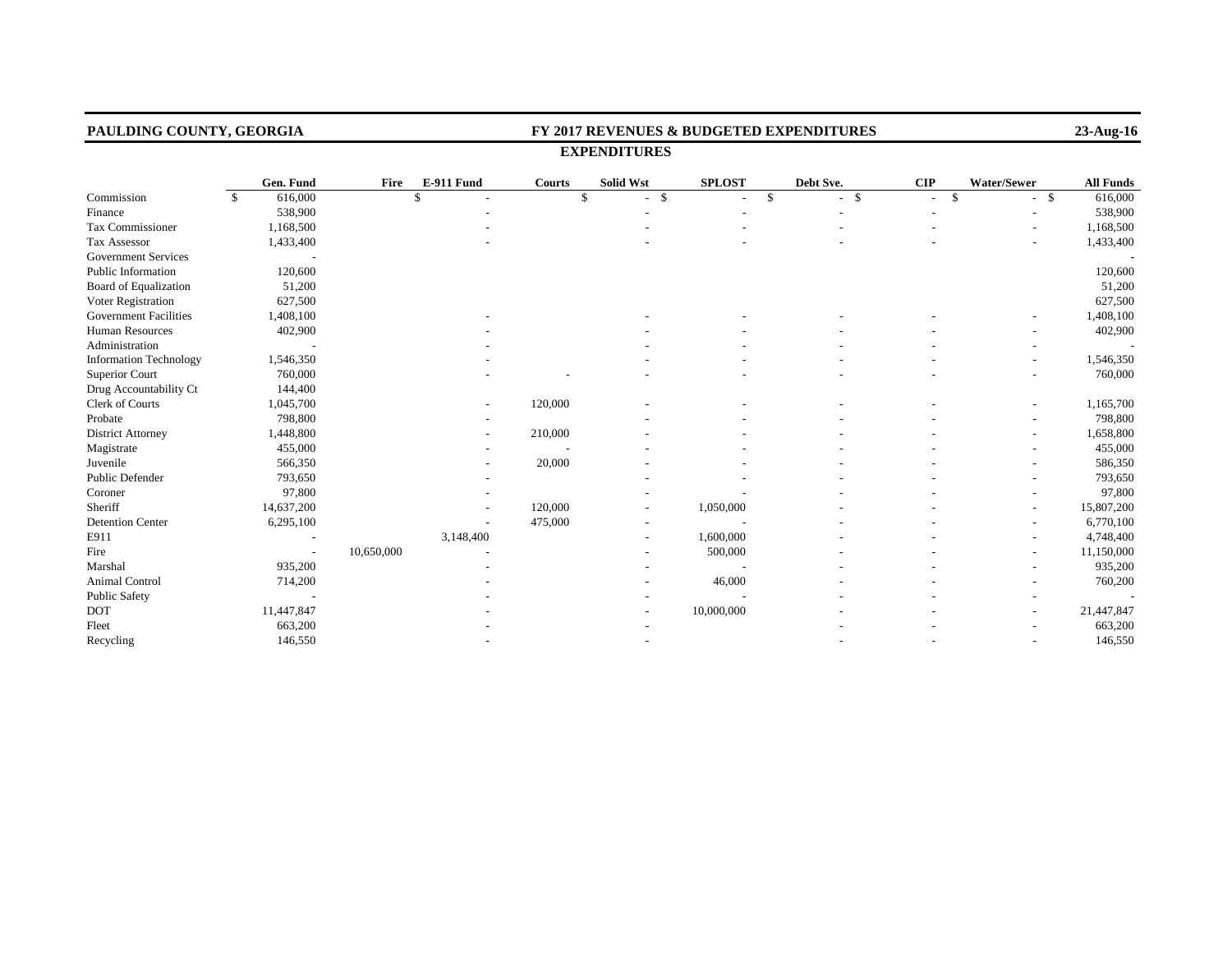| PAULDING COUNTY, GEORGIA       |                  |            |                   |                 |                  |               | FY 2017 REVENUES & BUDGETED EXPENDITURES |                |                          | 23-Aug-16        |
|--------------------------------|------------------|------------|-------------------|-----------------|------------------|---------------|------------------------------------------|----------------|--------------------------|------------------|
|                                | Gen. Fund        | Fire       | <b>E-911 Fund</b> | Courts          | <b>Solid Wst</b> | <b>SPLOST</b> | Debt Sve.                                | $\mathbf{CIP}$ | <b>Water/Sewer</b>       | <b>All Funds</b> |
| Stormwater                     |                  |            |                   |                 |                  |               |                                          |                |                          |                  |
| Utility Coordinator            | 1,000,000        |            |                   |                 |                  |               |                                          |                |                          | 1,000,000        |
| Parks & Recreation             | 2,185,650        |            |                   |                 |                  | 12,000,000    |                                          |                | $\overline{\phantom{a}}$ | 14,185,650       |
| Library                        | 998,600          |            |                   |                 |                  |               |                                          |                |                          | 998,600          |
| Community Services             | 117,500          |            |                   |                 |                  |               |                                          |                |                          | 117,500          |
| <b>Bus Service</b>             | 214,900          |            |                   |                 |                  |               |                                          |                | $\overline{\phantom{a}}$ | 214,900          |
| Senior Citizens Center         | 293,750          |            |                   |                 |                  |               |                                          |                |                          | 293,750          |
| Extension                      | 71,250           |            |                   |                 |                  |               |                                          |                |                          | 71,250           |
| <b>Community Development</b>   | 1,295,300        |            |                   |                 |                  |               |                                          |                |                          | 1,295,300        |
| Airport                        |                  |            |                   |                 |                  |               |                                          | 200,000        |                          | 200,000          |
| County Engineer                |                  |            |                   |                 |                  |               |                                          |                |                          |                  |
| Non-Departmental               | 6,389,550        |            |                   |                 |                  |               |                                          |                |                          | 6,389,550        |
| Solid Waste                    | 200,000          |            |                   |                 |                  |               |                                          |                |                          | 200,000          |
| Oper. Trans. E911              |                  |            |                   |                 |                  |               |                                          |                |                          |                  |
| Drug Treatment                 |                  |            |                   | 50,000          |                  |               |                                          |                |                          | 50,000           |
| Oper. Trans. CIP               |                  |            |                   |                 |                  |               |                                          |                |                          |                  |
| Oper Trans Debt Service        |                  |            |                   |                 |                  |               | 7,842,000                                |                | 5,000,000                | 12,842,000       |
| Economic Development           |                  |            |                   |                 |                  | 150,000       |                                          |                |                          | 150,000          |
| Reservoir Project              |                  |            |                   |                 |                  |               |                                          |                |                          |                  |
| Law Library                    |                  |            |                   | 50,000          |                  |               |                                          |                |                          | 50,000           |
| <b>Cities</b>                  |                  |            |                   |                 |                  |               |                                          |                |                          |                  |
| Net Income                     |                  |            |                   |                 |                  |               |                                          |                | 1,800,000                | 1,800,000        |
| Other Services & Charges       |                  | 1,316,000  |                   |                 | 1.100.000        |               |                                          |                | 23,300,000               | 25,716,000       |
| Total Budgeted Expenditures \$ | 61,629,747<br>-S | 11,966,000 | 3,148,400<br>÷.   | 1,045,000<br>-S | 1,100,000        | 25,346,000    | 7,842,000<br>- \$                        | 200,000        | 30,100,000<br>-\$        | 142, 377, 147    |

- - - - - - - - - -

\*Water and Sewer Fund is considered an enterprise fund; therefore, the budget is a flexible budget. A flexible budget requires the revenues and expenses to fluctuate according to actual income.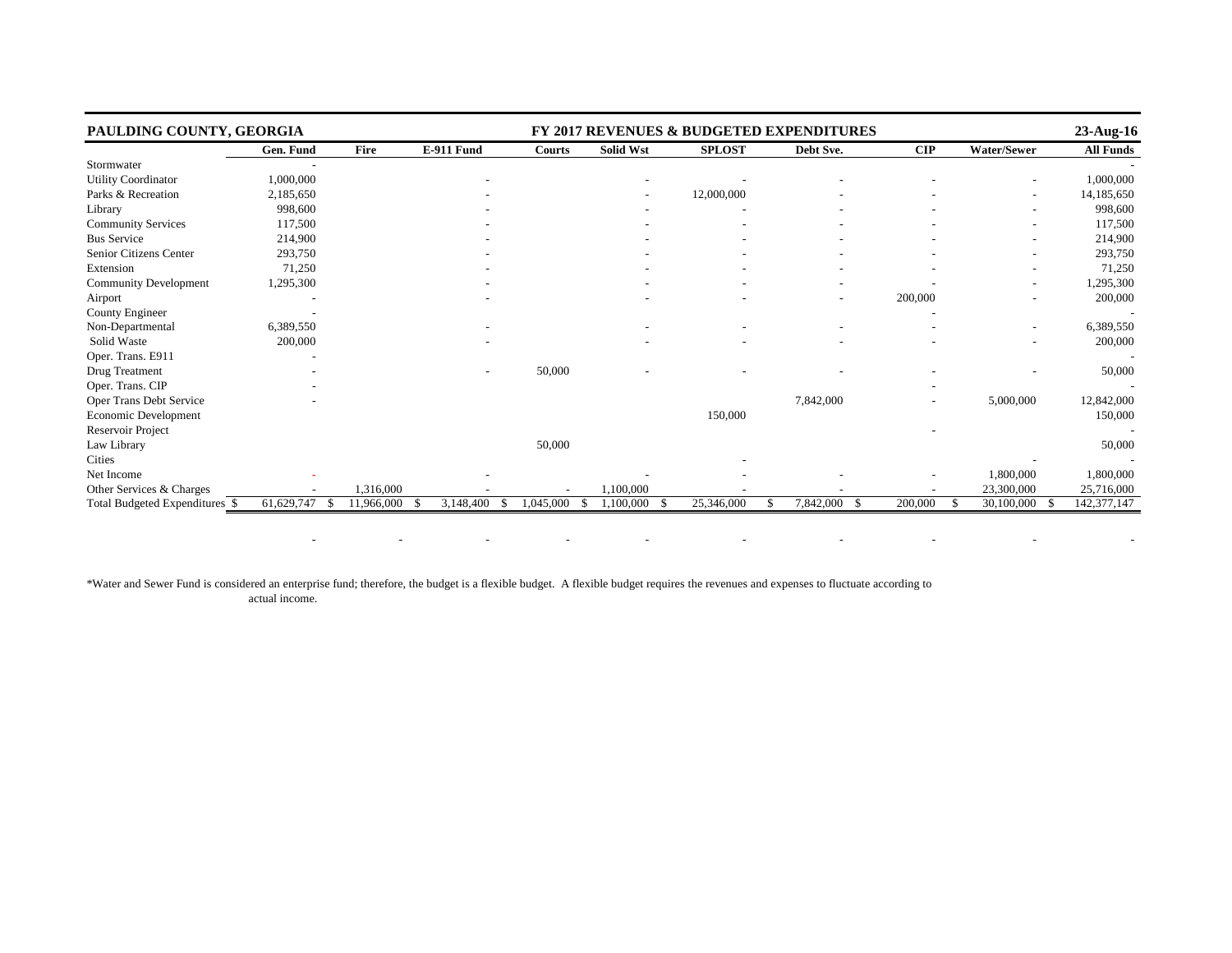**Common** 

#### **Board of Commissioners -- Budget Details**

Chairman David Austin

<u> 1989 - Johann Barnett, fransk politik (d. 1989)</u>

|                                | Actual           |            | Actual       |   | Actual       | Adopted          | Requested      | Proposed       |    |              |                       |
|--------------------------------|------------------|------------|--------------|---|--------------|------------------|----------------|----------------|----|--------------|-----------------------|
|                                | 2013             |            | 2014         |   | 2015         | 2016             | FY 2017        | FY 2017        |    | Inc/Dec      |                       |
| Salaries                       | \$<br>353,307 \$ |            | $330,951$ \$ |   | $337,144$ \$ | $344,800$ \$     | $347,100$ \$   | 347,100        | \$ | 2,300        |                       |
| Fringe Benefits                | 121,984          |            | 102,154      |   | 109,847      | 110,200          | 111,300        | 111,300        |    | 1,100        |                       |
| Operating Expense              | 125,700          |            | 133,409      |   | 174,571      | 154,300          | 157,600        | 157,600        |    | 3,300        |                       |
| Capital Outlay                 |                  |            |              |   |              |                  |                |                |    |              |                       |
| <b>Total Department Budget</b> | 600,991          | $\sqrt{3}$ | $566,514$ \$ |   | 621,562      | \$<br>609,300 \$ | 616,000 \$     | 616,000        |    | 6,700        |                       |
|                                |                  |            |              |   |              |                  |                |                |    | 1.10%        |                       |
|                                |                  |            |              |   |              |                  |                |                |    |              |                       |
| Positions                      | Actual           |            | Actual       |   | Actual       | Budget           | Requested      | Proposed       |    |              | Requested:            |
|                                | 2013             |            | 2014         |   | 2015         | 2016             | <b>FY 2017</b> | <b>FY 2015</b> |    | Inc/Dec      | Personnel             |
| Chairman                       |                  |            |              |   |              |                  |                |                |    |              | None                  |
| <b>PT</b> Commissioners        |                  |            |              |   |              |                  |                |                |    |              |                       |
| County Clerk                   |                  |            |              |   |              |                  |                |                |    |              |                       |
| Deputy Clerk                   |                  |            |              |   |              |                  |                |                |    |              | <b>Capital Outlay</b> |
| Administrative Asst            |                  |            |              |   |              |                  |                |                |    | $\Omega$     | None                  |
| PT Admin Asst.                 |                  |            |              |   |              |                  |                |                |    | 0            |                       |
| Total                          | 8                |            | 8            | 8 |              | 8                | 8              | 8              |    | $\mathbf{0}$ |                       |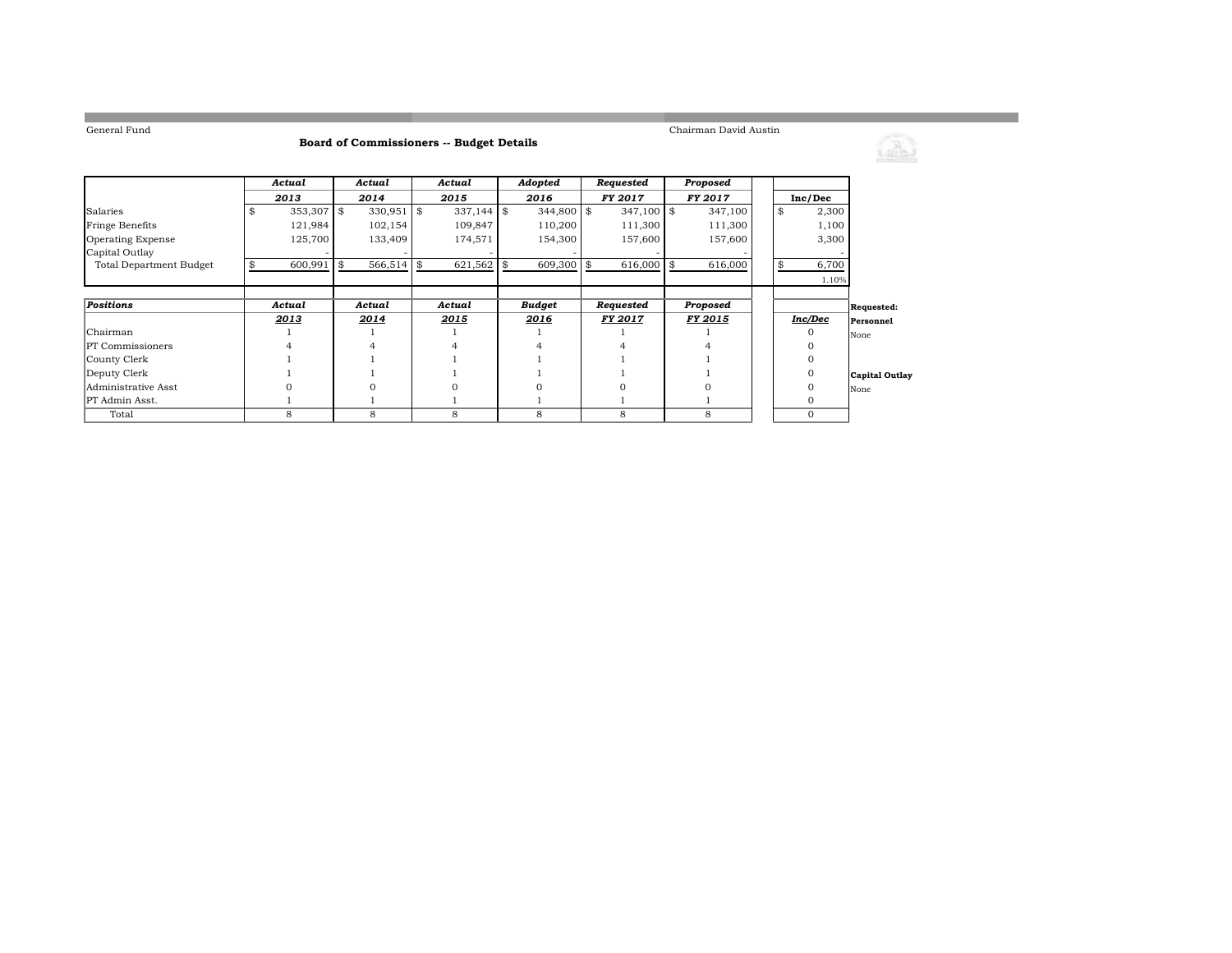**COL** 

#### **Finance Department -- Budget Details**

Tabitha Pollard, Finance Director

a sa kacamatan ing Kabupatèn Kabupatèn Kabupatèn Kabupatèn Kabupatèn Kabupatèn Kabupatèn Kabupatèn Kabupatèn K

|                                | Actual         |  | Actual        |            | Actual       | Budget        | Requested          | Proposed       |    |              |                                   |  |
|--------------------------------|----------------|--|---------------|------------|--------------|---------------|--------------------|----------------|----|--------------|-----------------------------------|--|
|                                | 2013           |  | 2014          |            | 2015         | 2016          | <b>FY 2017</b>     | <b>FY 2017</b> |    | Inc/Dec      |                                   |  |
| Salaries & Fringe Benefits     | $305,203$ \$   |  | 307,367       | \$         | $337,012$ \$ | 357,600 \$    | $359,300$ \$       | 381,700        | \$ | 24,100       |                                   |  |
| Fringe Benefits                | $114,018$ \$   |  | 111,191       | $\sqrt{3}$ | $108,539$ \$ | $108,100$ \$  | $114,100$ \$       | 128,400        |    | 20,300       |                                   |  |
| Operating Expense              | 16,648         |  | 18,970        |            | 19,895       | 27,400        | 28,800             | 28,800         |    | 1,400        |                                   |  |
| Capital Outlay                 |                |  |               |            |              |               |                    |                |    |              |                                   |  |
| <b>Total Department Budget</b> | 435,869        |  | 437,528<br>\$ |            | 465,446      | \$<br>493,100 | \$<br>$502,200$ \$ | 538,900        | \$ | 45,800       |                                   |  |
|                                |                |  |               |            |              |               |                    |                |    | 9.29%        |                                   |  |
|                                |                |  |               |            |              |               |                    |                |    |              |                                   |  |
| <b>Positions</b>               | Actual         |  | <b>Budget</b> |            | Actual       | Budget        | Requested          | Proposed       |    |              |                                   |  |
|                                | 2013           |  | 2014          |            | 2015         | 2016          | FY 2017            | <b>FY 2015</b> |    | Inc/Dec      | Requested:                        |  |
| Comptroller                    |                |  |               |            |              |               |                    |                |    | $\mathbf{O}$ | Personnel                         |  |
| <b>Acct Supervisor</b>         |                |  |               |            |              |               |                    |                |    |              | Admin Position to track contracts |  |
| Sr. Payroll Tech               |                |  |               |            |              |               |                    |                |    |              |                                   |  |
| St. Acct. Payable Tech         |                |  |               |            |              |               |                    |                |    |              |                                   |  |
| <b>Accounts Payable Tech</b>   |                |  |               |            |              |               |                    |                |    |              | <b>Capital Outlay</b>             |  |
| <b>Purchasing Specialist</b>   | $\overline{2}$ |  |               |            |              |               |                    |                |    |              | None                              |  |
| <b>Purchasing Techs</b>        | $\overline{0}$ |  |               |            |              |               |                    |                |    |              |                                   |  |
| Total                          | $\overline{7}$ |  | 7             |            | 8            | 8             | 8                  | 8              |    | $\mathbf{0}$ |                                   |  |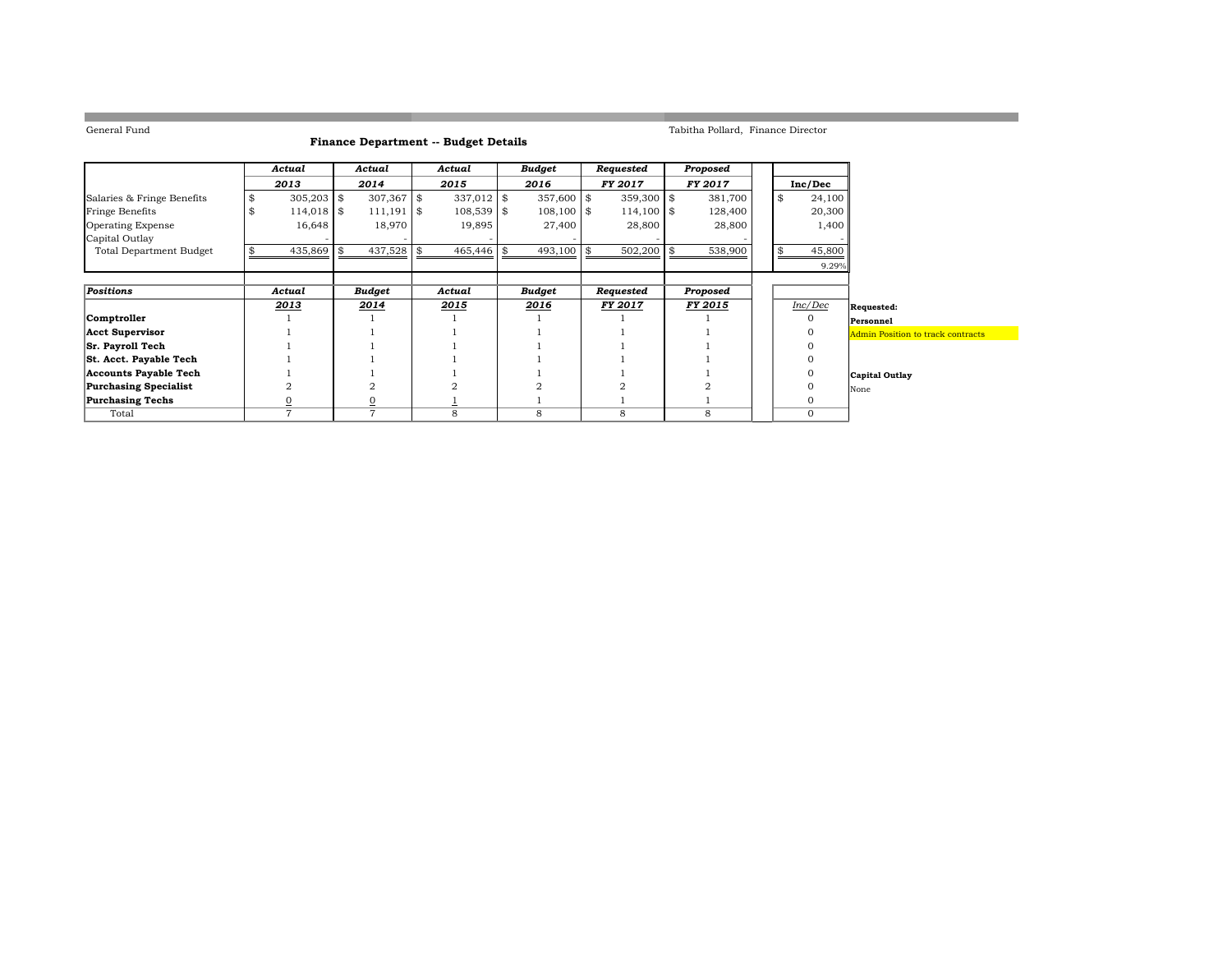the control of the control of the control of the control of the control of

Bill Watson, Tax Commissioner

|  |  | Tax Commissioner Budget Details |  |  |  |  |
|--|--|---------------------------------|--|--|--|--|
|--|--|---------------------------------|--|--|--|--|

|                                |   | Actual       |    | Actual         |    | Actual         |  | Budget         | Requested      |          | Proposed       |    |         |                       |
|--------------------------------|---|--------------|----|----------------|----|----------------|--|----------------|----------------|----------|----------------|----|---------|-----------------------|
|                                |   | 2013         |    | 2014           |    | 2015           |  | 2016           | <b>FY 2017</b> |          | <b>FY 2017</b> |    | Inc/Dec |                       |
| Salaries                       |   | $545,782$ \$ |    | $591,358$ \$   |    | $637,719$ \$   |  | 652,500 \$     | 668,000 \$     |          | 668,000        | \$ | 15,500  |                       |
| <b>Fringe Benefits</b>         | s | $222,358$ \$ |    | $242,514$ \\$  |    | $263,031$ \$   |  | $266,000$ \$   | 280,200 \$     |          | 280,200        |    | 14,200  |                       |
| <b>Operating Expense</b>       |   | 175,363      |    | 204,244        |    | 176,867        |  | 220,600        | 220,300        |          | 220,300        |    | (300)   |                       |
| Capital Outlay                 |   | 3,323        |    | 31,735         |    |                |  |                |                |          |                |    |         |                       |
| <b>Total Department Budget</b> |   | 946,826      | S. | 1,069,851      | \$ | $1,077,616$ \$ |  | $1,139,100$ \$ | 1,168,500      | <b>S</b> | 1,168,500      | \$ | 29,400  |                       |
|                                |   |              |    |                |    |                |  |                |                |          |                |    | 2.58%   |                       |
|                                |   |              |    |                |    |                |  |                |                |          |                |    |         |                       |
| Positions                      |   | Actual       |    | Actual         |    | Actual         |  | Budget         | Requested      |          | Proposed       |    |         |                       |
|                                |   | 2013         |    | 2014           |    | 2015           |  | 2016           | <b>FY 2017</b> |          | FY 2017        |    | Inc/Dec | Requested:            |
| <b>Tax Commissioner</b>        |   |              |    |                |    |                |  |                |                |          |                |    |         | Personnel             |
| Deputy Tax Commissioner        |   |              |    |                |    |                |  |                |                |          |                |    |         | None                  |
| <b>Office Manager</b>          |   |              |    |                |    |                |  |                |                |          |                |    |         |                       |
| Administrative Assistant       |   |              |    |                |    |                |  |                |                |          |                |    |         | <b>Capital Outlay</b> |
| <b>Sr. Tax Clerks</b>          |   |              |    |                |    |                |  |                |                |          |                |    |         | None                  |
| Tag/Title Clerks               |   | 9            |    | 11             |    | 11             |  | 11             | 11             |          | 11             |    |         |                       |
| <b>PT Tag/Title Clerk</b>      |   | 3            |    | $\overline{2}$ |    |                |  | 2              | 2              |          |                |    |         |                       |
| Total                          |   | 19           |    | 20             |    | 20             |  | 20             | 20             |          | 20             |    |         |                       |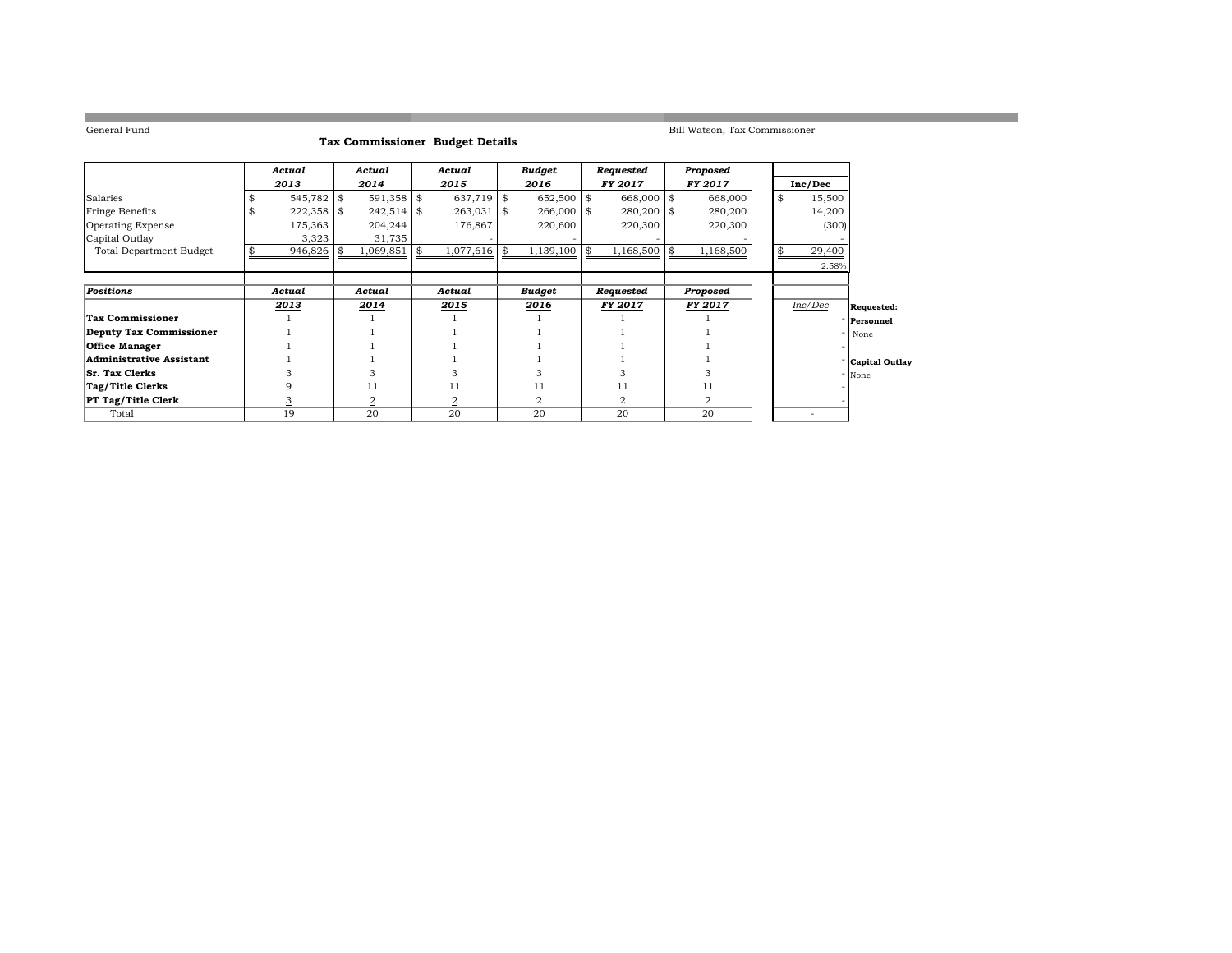**College** 

#### **Tax Assessor -- Budget Details**

#### **James Stokes, Chief Appraiser Al Craton, Chairman, Bd. Of Assessors**

<u> Linda a shekara ta 1989</u>

and the control of the control of the control of the control of the control of the control of the control of the

|                          | Actual        | Actual     | Actual       | Budget       | Requested     | Proposed  |  |           |
|--------------------------|---------------|------------|--------------|--------------|---------------|-----------|--|-----------|
|                          | 2013          | 2014       | 2015         | 2016         | 2017          | FY 2017   |  | Inc/Dec   |
| Salaries                 | $772.301$ \\$ | 787,563 \$ | $812,958$ \$ | 864,400 \$   | 898.100 \$    | 867.500   |  | 3,100     |
| Fringe Benefits          | $285,173$ \$  | 303.770 \$ | $310,909$ \$ | $347,500$ \$ | $324.900$ \\$ | 305,600   |  | (41,900)  |
| <b>Operating Expense</b> | 172.152       | 255,290    | 165.240      | 291.000      | 292,100       | 260,300   |  | (30, 700) |
| Capital Outlay           |               | 23.999     | 89.243       |              | 30.349        |           |  |           |
| Total Department Budget  | 1,229,626     | 1,370,622  | 1,378,350    | 1,502,900    | 1,545,449     | 1,433,400 |  | (69, 500) |
|                          |               |            |              |              |               |           |  | $-4.62%$  |

| Positions                | Actual | Actual | Actual | <b>Budget</b> | Requested | Proposed |          | Requested:             |
|--------------------------|--------|--------|--------|---------------|-----------|----------|----------|------------------------|
|                          | 2013   | 2014   | 2015   | 2016          | FY 2017   | FY 2017  | Inc/Dec  | Personnel              |
| Chief Appraiser/Director |        |        |        |               |           |          |          | Administrative Clerk   |
| Asst. Chief Appraiser    |        |        |        |               |           |          |          |                        |
| G10 Appraisers           |        |        | n      |               |           |          | $_{(1)}$ |                        |
| G12 Appraiser            |        |        |        |               |           |          |          |                        |
| G14 Appraisers           |        |        |        |               |           |          |          | $(1)$ Capital Request: |
| G16 Appraisers           |        |        |        |               |           |          |          | Copier                 |
| G18 Appraisers           |        |        |        |               |           |          |          | Replace F150           |
| Cartographers            |        |        |        |               |           |          |          |                        |
| Admin Clerk              |        |        |        |               |           |          |          |                        |
| Board Members            |        |        |        |               |           |          |          |                        |
| Total                    | 26     | 26     | 27     | 27            | 28        | 27       |          |                        |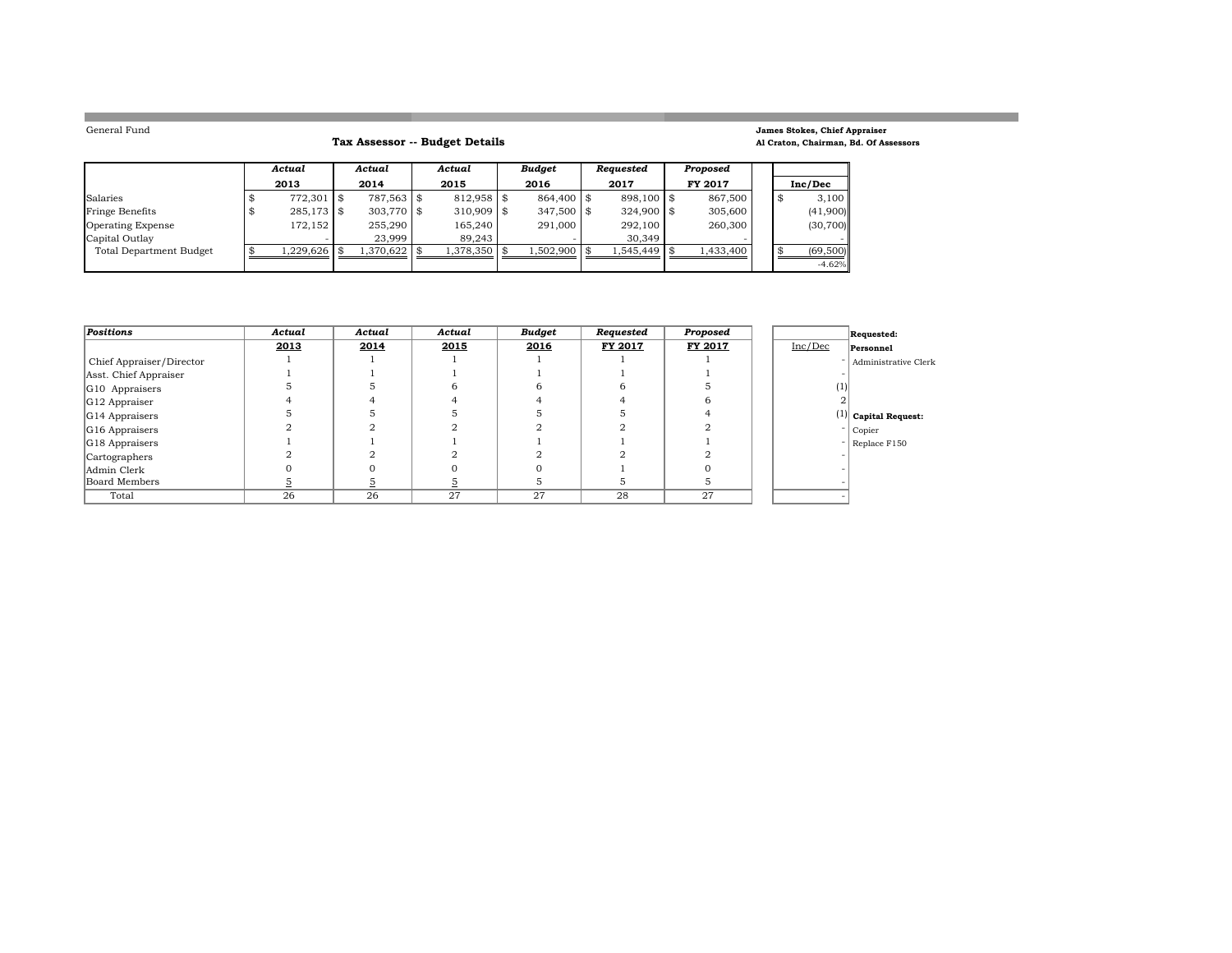#### **Government Services - Budget Detail**

|                          | Actual |             |  | Actual       | Actual        | Budget | Requested      | Proposed       |         |  |
|--------------------------|--------|-------------|--|--------------|---------------|--------|----------------|----------------|---------|--|
|                          |        | 2013        |  | 2014         | 2015          | 2016   | <b>FY 2017</b> | <b>FY 2017</b> | Inc/Dec |  |
| Salaries                 |        | $46,121$ \$ |  | 97,817 \$    | $68.420$ \ \$ |        |                |                |         |  |
| Fringe Benefits          |        | $12,018$ \$ |  | 26,468 \$    | $12,291$ \$   |        |                |                |         |  |
| <b>Operating Expense</b> |        | 4.644       |  | 8.914        | 3,927         |        |                |                |         |  |
| Capital Outlay           |        |             |  |              |               |        |                |                |         |  |
| Total Department Budget  |        | 62,783 \$   |  | $133.199$ \$ | 84,638 \$     |        |                |                |         |  |
|                          |        |             |  |              |               |        |                |                | #DIV/0! |  |

| <b>Positions</b> | Actual | Actual | Actual | <b>Budget</b> | Requested | Proposed |         |            |
|------------------|--------|--------|--------|---------------|-----------|----------|---------|------------|
|                  | 2013   | 2014   | 2015   | 2016          | FY 2017   | FY 2017  | Inc/Dec | Requested: |
| Director         |        |        |        |               |           |          |         | Personnel  |
|                  |        |        |        |               |           |          |         | None       |
|                  |        |        |        |               |           |          |         |            |
|                  |        |        |        |               |           |          |         |            |
|                  |        |        |        |               |           |          |         |            |
| Total            |        |        |        |               |           |          |         |            |

Vacant, Government Services Director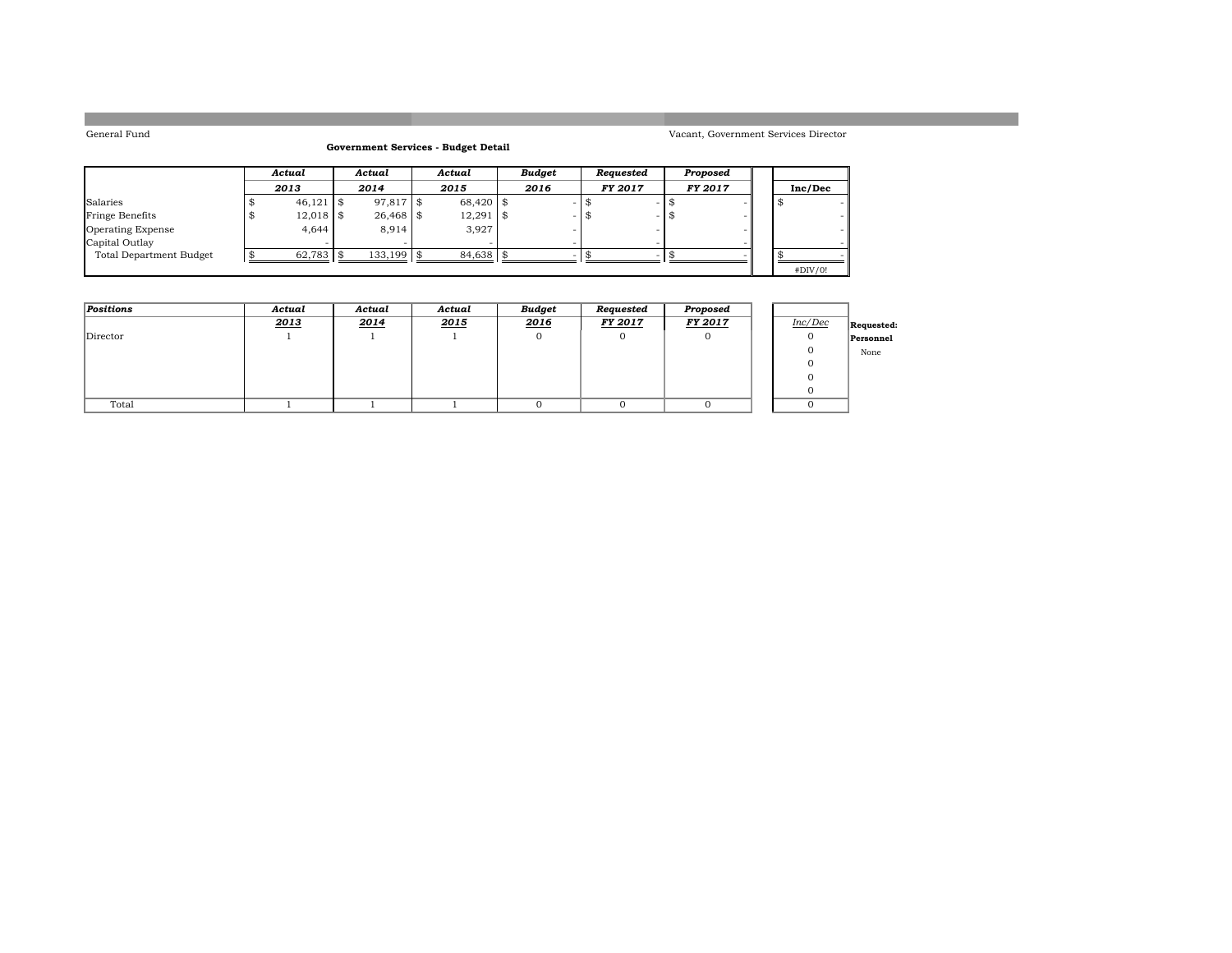Vacant, Government Services Jody Martin, Media Producer

#### **Channel 23 - Budget Details**

|                          |   | Actual      | Actual       | Actual    |      | Budaet       | Reauested      | Proposed       |   |         |
|--------------------------|---|-------------|--------------|-----------|------|--------------|----------------|----------------|---|---------|
|                          |   | 2013        | 2014         | 2015      |      | 2016         | <b>FY 2017</b> | <b>FY 2017</b> |   | Inc/Dec |
| Salaries                 |   | $46,121$ \$ | 97,817 \$    | 38,886 \$ |      | $39,500$ \$  | 75,100 \$      | 39,800         | Æ | 300     |
| <b>Fringe Benefits</b>   | £ | $12,018$ \$ | $26.468$ \$  | 19,357    | l \$ | $19,100$ \$  | 38,700 \$      | 18,800         |   | (300)   |
| <b>Operating Expense</b> |   | 4.644       | 8.914        | 35.599    |      | 50,315       | 11.465         | 50,500         |   | 185     |
| Capital Outlay           |   |             |              |           |      |              | 57.637         | 11.500         |   | 11.500  |
| Total Department Budget  |   | 62,783      | $133.199$ \$ | 93,842 \$ |      | $108,915$ \$ | $182,902$ \$   | 120,600        |   | 11,685  |
|                          |   |             |              |           |      |              |                |                |   | 10.73%  |

| Positions | Actual | Actual | Actual | <b>Budget</b> | Requested      | Proposed |         | <b>Requested:</b> |
|-----------|--------|--------|--------|---------------|----------------|----------|---------|-------------------|
|           | 2013   | 2014   | 2015   | 2016          | <b>FY 2017</b> | FY 2017  | Inc/Dec | Personnel         |
| Producer  |        |        |        |               | ∠              |          |         | Producer          |
|           |        |        |        |               |                |          |         |                   |
|           |        |        |        |               |                |          |         |                   |
|           |        |        |        |               |                |          |         |                   |
|           |        |        |        |               |                |          |         |                   |
| Total     |        |        |        |               |                |          |         |                   |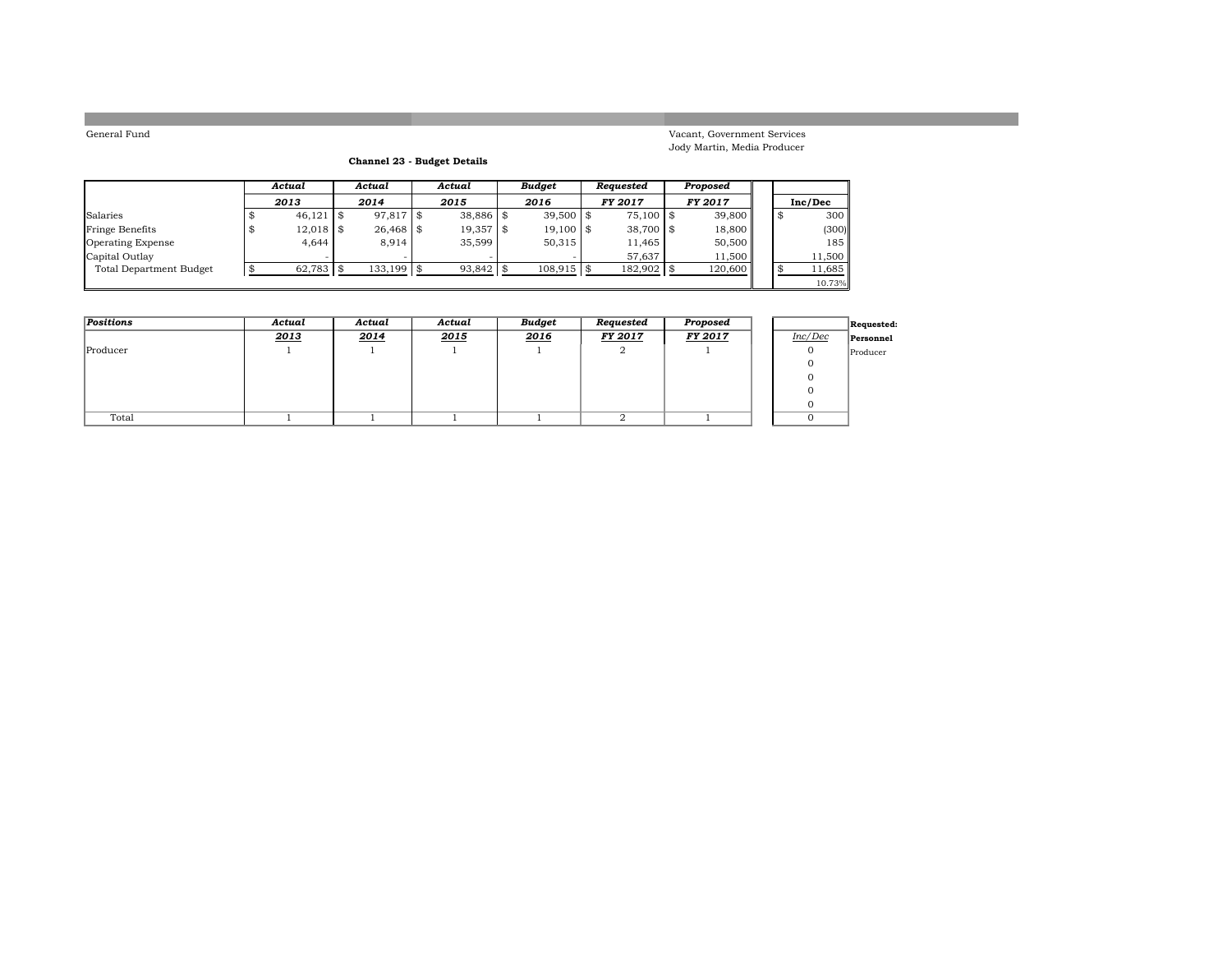#### Vacant, Government Services Deidre Holden, Chief Registrar

#### **Board of Elections-- Budget Details**

|                                | Actual        | Actual       | Actual        | Budget        | Reauested      | Proposed       |  |           |
|--------------------------------|---------------|--------------|---------------|---------------|----------------|----------------|--|-----------|
|                                | 2013          | 2014         | 2015          | 2016          | <b>FY 2017</b> | <b>FY 2017</b> |  | Inc/Dec   |
| Salaries                       | $399.763$ \\$ | $219.834$ \$ | $272.243$ \\$ | $167.300$ \\$ | 159,900 \$     | 159.900        |  | (7, 400)  |
| <b>Fringe Benefits</b>         | 67,509 \$     | $46.416$ \$  | 52,489 \$     | $46,200$ \$   | $62,200$ \$    | 62,200         |  | 16,000    |
| <b>Operating Expense</b>       | 104,232       | 67.578       | 84,428        | 430,500       | 405.400        | 405,400        |  | (25, 100) |
| Capital Outlay                 |               |              | 20.935        |               | 15,000         |                |  |           |
| <b>Total Department Budget</b> | 571,504       | 333.828      | 430.094       | 644,000 \$    | $642.500$ \$   | 627,500        |  | (16, 500) |
|                                |               |              |               |               |                |                |  | $-2.56%$  |

| Positions                  | Actual | Actual | Actual       | <b>Budget</b> | Requested      | Proposed |         | Requested:                  |
|----------------------------|--------|--------|--------------|---------------|----------------|----------|---------|-----------------------------|
|                            | 2013   | 2014   | <u> 2015</u> | 2016          | <b>FY 2017</b> | FY 2017  | Inc/Dec | Personnel                   |
| Elections supervisor       |        |        |              |               |                |          |         | None                        |
| Asst. Elections Supervisor |        |        |              |               |                |          |         |                             |
| Elections Specialist       |        |        |              |               |                |          |         | Capital Request:            |
| <b>PT</b> Support clerks   |        |        |              |               |                |          |         | 10 Voting Machines (backup) |
| Board Members              |        |        |              |               |                |          |         |                             |
| Total                      | 10     |        | 10           | 10            | 10             | 10       |         |                             |

|         | Requested:              |
|---------|-------------------------|
| Inc/Dec | Personnel               |
| Ω       | None                    |
| O       |                         |
| O       | <b>Capital Request:</b> |
| O       | 10 Voting Machines (I   |
|         |                         |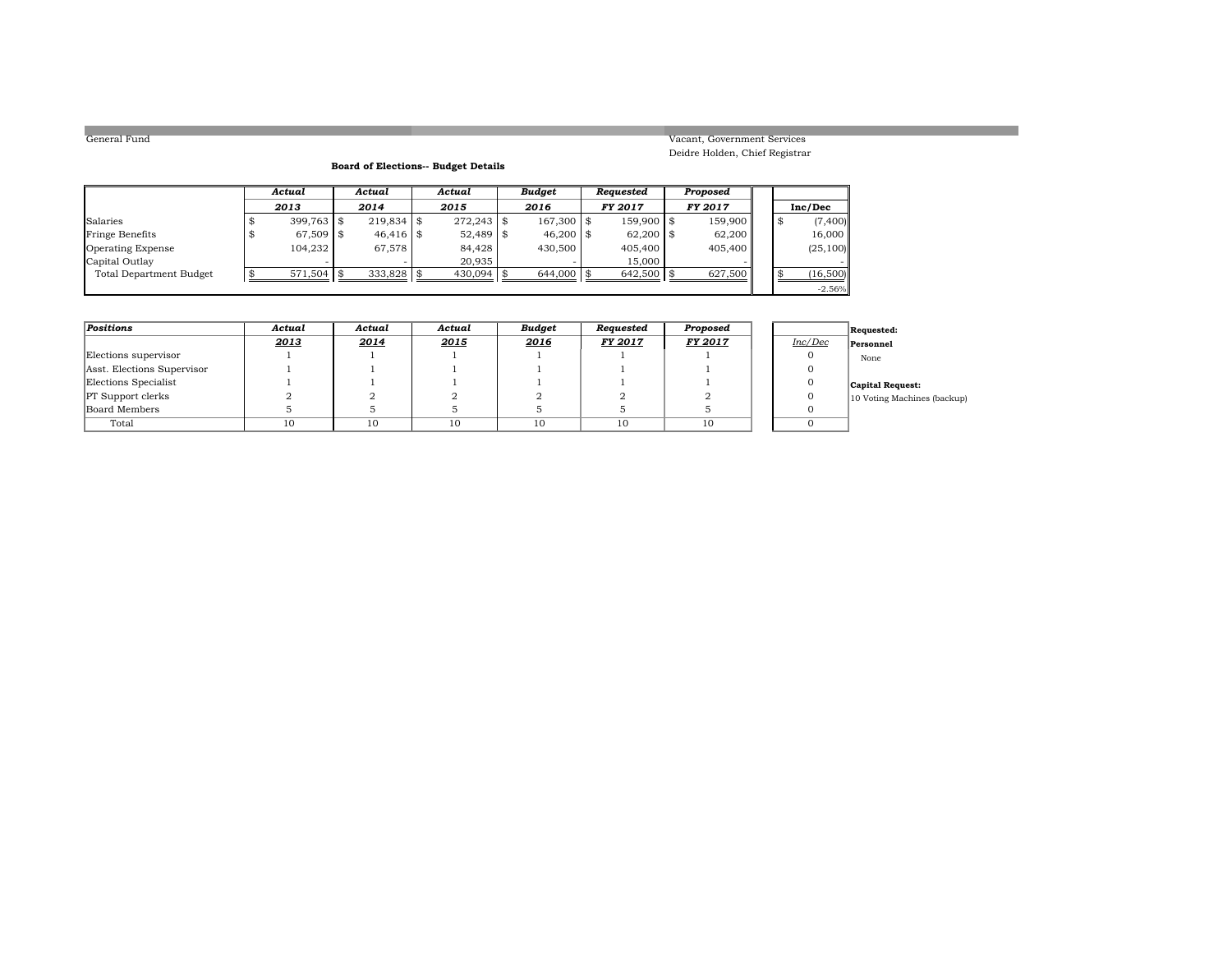Vacant, Government Services Mike Laird, Buildings Manager

#### **Government Facilities -- Budget Details**

|                                | Actual       |      | Actual         | Actual       | <b>Budget</b> | Requested      | Proposed       |      |         |
|--------------------------------|--------------|------|----------------|--------------|---------------|----------------|----------------|------|---------|
|                                | 2013         |      | 2014           | 2015         | 2016          | <b>FY 2017</b> | <b>FY 2017</b> |      | Inc/Dec |
| Salaries & Fringe Benefits     | $259,024$ \$ |      | $299.426$ \$   | 294,876 \$   | $314,900$ \$  | $405,300$ \$   | 335,700        | - 33 | 20,800  |
| Fringe Benefits                | $94,253$ \$  |      | $103.475$ \$   | $109,051$ \$ | $110,900$ \$  | 161,900 \$     | 120,800        |      | 9,900   |
| <b>Operating Expense</b>       | 920,698      |      | 934,973        | 983.075      | 947,500       | 951,600        | 951,600        |      | 4,100   |
| Capital Outlay                 | 86.370       |      | 3.435          | 629.233      |               | 28,000         |                |      |         |
| <b>Total Department Budget</b> | .360,345     | - 96 | $1,341,309$ \$ | 2,016,234    | 1,373,300 \$  | 1,546,800 \$   | 1,408,100      |      | 34,800  |
|                                |              |      |                |              |               |                |                |      | 2.53%   |

| Positions                 | Actual | Actual | Actual | Budget | Requested      | Proposed       |         | Requested:                |
|---------------------------|--------|--------|--------|--------|----------------|----------------|---------|---------------------------|
|                           | 2013   | 2014   | 2015   | 2016   | <b>FY 2017</b> | <b>FY 2017</b> | Inc/Dec | Personnel                 |
| Facilities Mananger       |        |        |        |        |                |                |         | PT Admin to FT            |
| Custodial Supervisor      |        |        |        |        |                |                |         |                           |
| General Service Techs     |        |        |        |        |                |                |         |                           |
| HVAC Tech                 |        |        |        |        |                |                |         |                           |
| Custodians                |        |        |        |        |                |                |         | Capital Outlay:           |
| Part time Custodians      |        |        |        |        |                |                |         | Coping mortar joints      |
| Part time Maintenance Wkr |        |        |        |        |                |                |         | <b>Watson Complex (Co</b> |
| <b>PT</b> Admin Secretary |        |        |        |        |                |                |         | <b>Adminstration Bldg</b> |
| Total                     |        | 13     | 13     | 11     | 10             | 10             |         |                           |

3 mortar joints sealed at –<br>on Complex (Courthouse &<br>instration Bldg)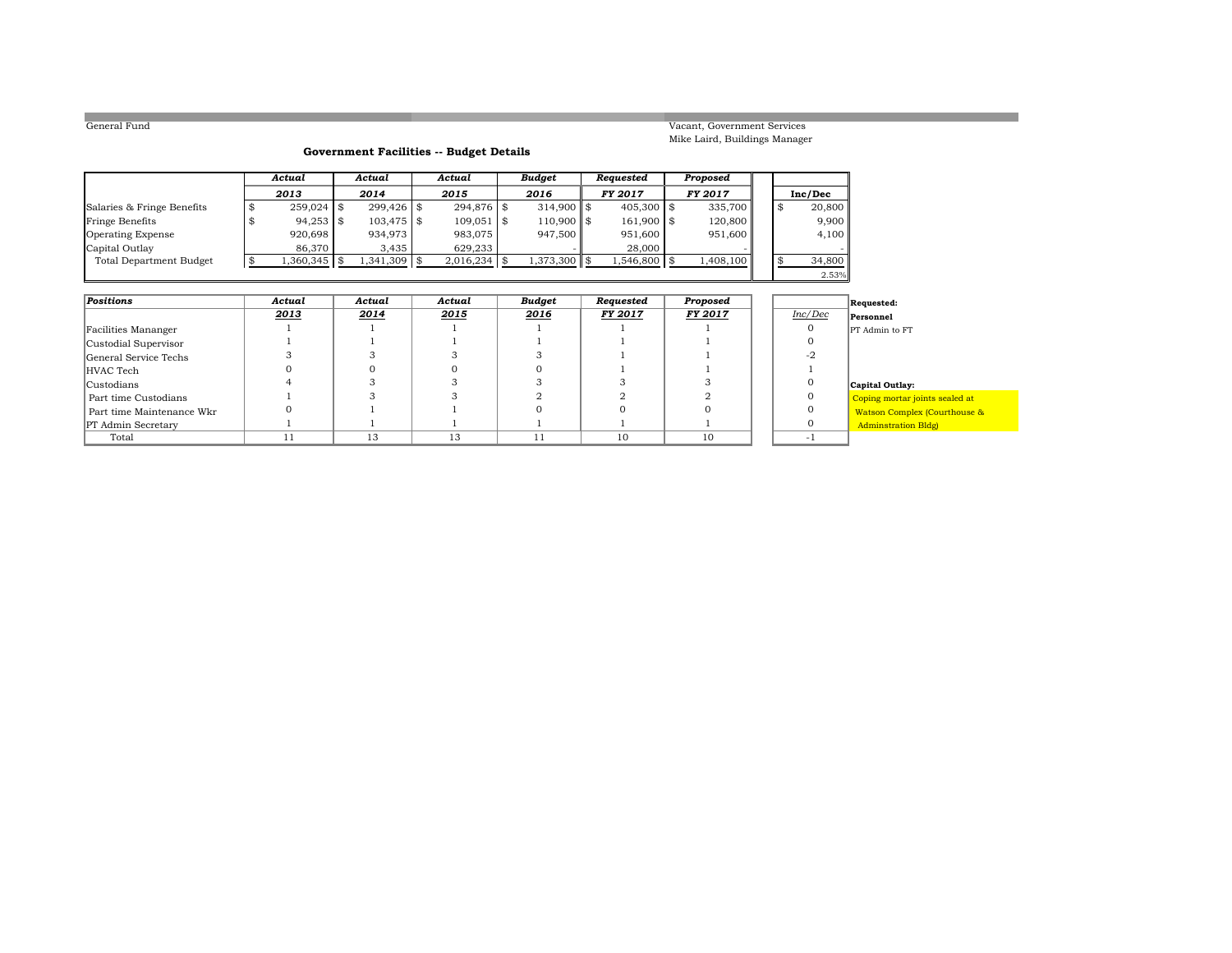**COLLEGE** 

#### **Human Resources -- Budget Details**

Brian Acker, HR Director

|                                |      | Actual        | Actual        | Actual       | Budget        | Requested    | Proposed       |    |          |
|--------------------------------|------|---------------|---------------|--------------|---------------|--------------|----------------|----|----------|
|                                |      | 2013          | 2014          | 2015         | 2016          | FY 2017      | <b>FY 2017</b> |    | Inc/Dec  |
| Salaries & Fringe Benefits     | - \$ | $217.708$ \\$ | $233.236$ \\$ | $227,780$ \$ | $253.500$ \\$ | $253,500$ \$ | 233,600        | -8 | (19,900) |
| <b>Fringe Benefits</b>         |      | 44,677 \$     | $45,322$ \$   | $52,127$ \$  | $51,900$ \$   | 51,900 \$    | 50,500         |    | (1,400)  |
| <b>Operating Expense</b>       |      | 15.371        | 19.937        | 15.510       | 24.500        | 18.800       | 18,800         |    | (5,700)  |
| Capital Outlay                 |      |               |               |              |               | 75,000       | 100,000        |    | 100,000  |
| <b>Total Department Budget</b> |      | 277,756 \$    | 298,495 \$    | $295.417$ \$ | $329,900$ \$  | $399,200$ \$ | 402,900        |    | 73,000   |
|                                |      |               |               |              |               |              |                |    | 22.13%   |

| Positions            | Actual | Actual | Actual | <b>Budget</b> | Reauested | Proposed       |         | Requested:                 |
|----------------------|--------|--------|--------|---------------|-----------|----------------|---------|----------------------------|
|                      | 2013   | 2014   | 2015   | 2016          | FY 2017   | <b>FY 2017</b> | Inc/Dec | Personnel                  |
| Director             |        |        |        |               |           |                |         | None                       |
| HR Specialists       |        |        |        |               |           |                |         | <b>Additional Services</b> |
| Part time Admin Asst |        |        |        |               |           |                |         | Salary Study               |
| Total                |        |        |        |               |           |                |         |                            |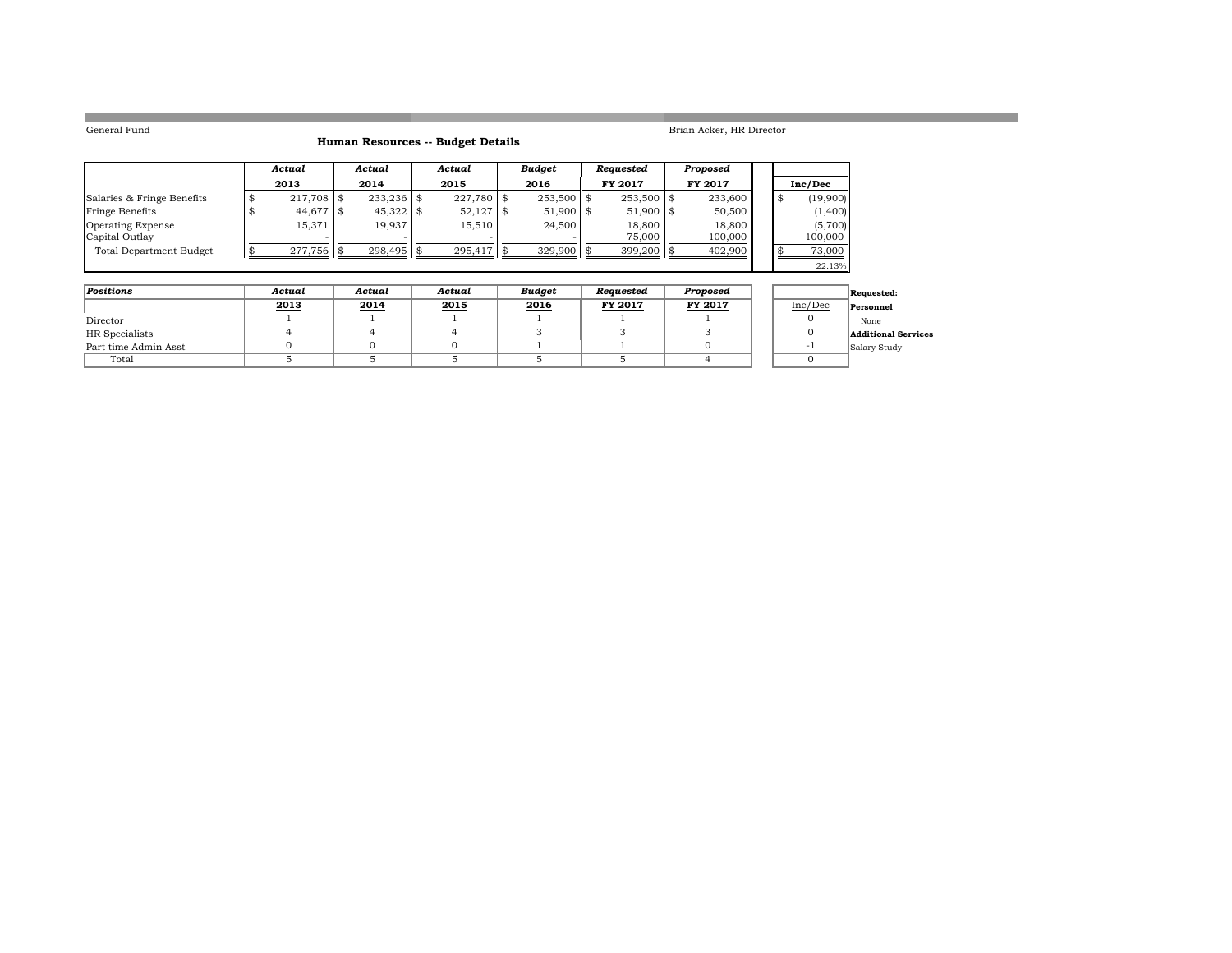**The State** 

#### **Administration--Budget Details**

Vacant, County Administrator

|                          | Actual       | Actual      | Actual        | Budget      | Requested                | Proposed       |  |                          |
|--------------------------|--------------|-------------|---------------|-------------|--------------------------|----------------|--|--------------------------|
|                          | 2013         | 2014        | 2015          | 2016        | <b>FY 2017</b>           | <b>FY 2017</b> |  | Inc/Dec                  |
| Salaries                 | 174,495 \$   | 178.789 \$  | $166.778$ \\$ | $14.100$ \$ |                          |                |  | (14, 100)                |
| Fringe Benefits          | $32,664$ \$  | $33,563$ \$ | 27,063 \$     | $\sim$      | $\overline{\phantom{a}}$ |                |  | $\overline{\phantom{a}}$ |
| <b>Operating Expense</b> | 13,031       | 14.385      | 6,640         |             |                          |                |  |                          |
| Capital Outlay           | $\sim$       |             | $\sim$        | $\sim$      |                          |                |  |                          |
| Total Department Budget  | $220.190$ \$ | 226,737     | $200.481$ \$  | $14.100$ \$ |                          |                |  | (14, 100)                |
|                          |              |             |               |             |                          |                |  | $-100.00%$               |

**Requested:**

| Positions            | Actual | Actual       | Actual | Budget | Reauested      | Proposed       |         | <b>Personnel</b> |
|----------------------|--------|--------------|--------|--------|----------------|----------------|---------|------------------|
|                      | 2013   | <u> 2014</u> | 2015   | 2016   | <b>FY 2017</b> | <b>FY 2017</b> | Inc/Dec | None             |
| County Administrator |        |              |        |        |                |                |         |                  |
| Sr. Admin. Asst      |        |              |        |        |                |                |         |                  |
| Total                |        |              |        |        |                |                |         |                  |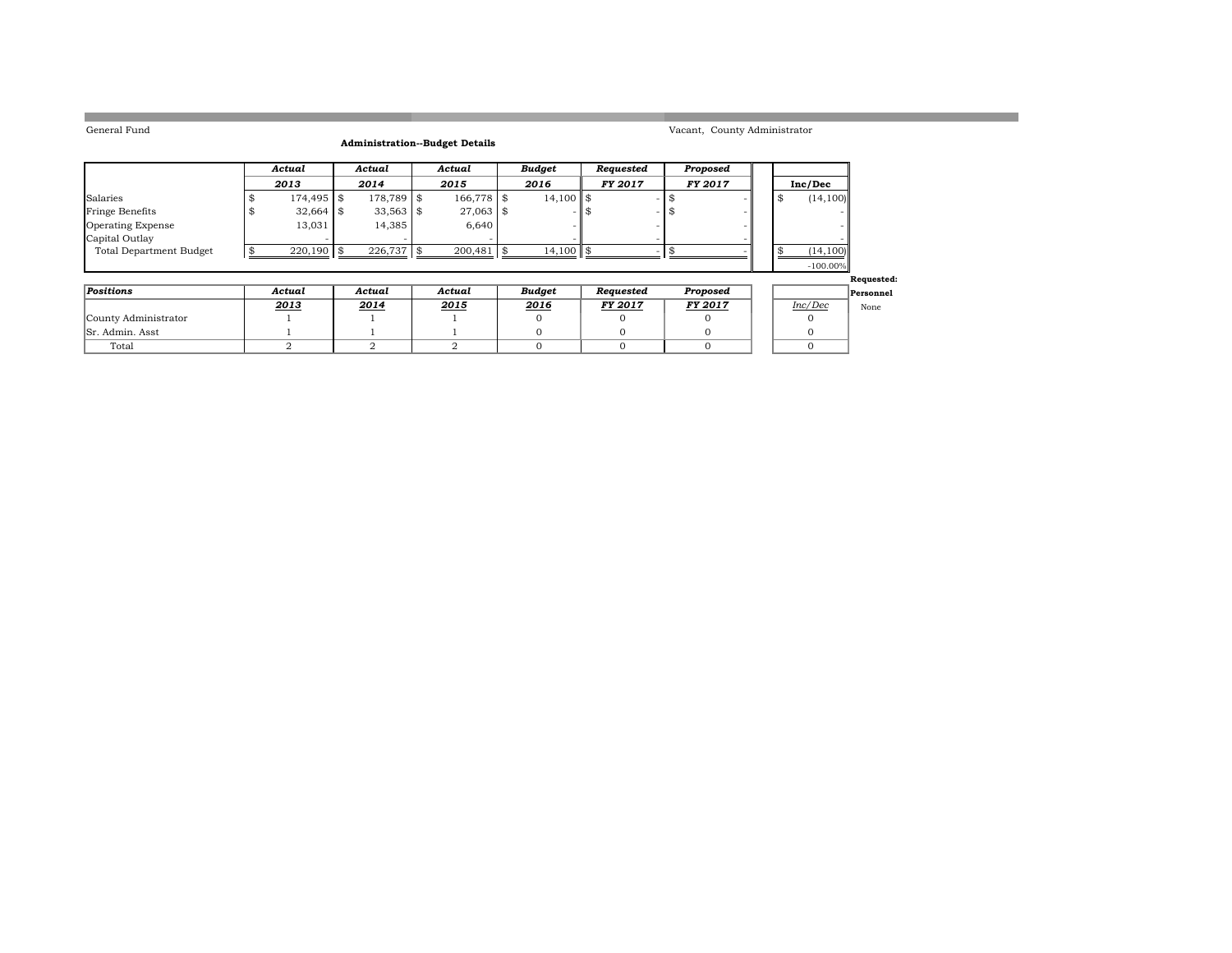m.

#### **Information Technology -- Budget Details**

#### *Actual Actual Actual Budget Requeted Proposed 2013 2014 2015 2016 FY 2017 FY 2017* **Inc/Dec** Salaries 372,765 \$ 385,982 \$ 409,959 \$ 427,000 \$ 428,800 \$ 428,800 \$ 1,800 \$ Fringe Benefits 137,877 \$ 148,243 \$ 160,255 \$ 172,500 \$ 144,800 \$ 144,800 \$ (27,700) Operating Expense 1 516,793 476,533 533,067 598,375 576,800 576,550 (21,825) Capital Outlay | 94,108 | 748,107 | 88,700 | - | 700,500 | 396,200 | | 396,200 Total Department Budget 1,121,543 \$ 1,758,865 \$ 1,191,981 \$ 1,197,875 \$ 1,850,900 \$ 1,546,350 \$ 348,475 \$ 29.09%

| Positions                 | Actual | Actual | Actual | Budget | Requested      | Proposed       |         | Requested:                  |
|---------------------------|--------|--------|--------|--------|----------------|----------------|---------|-----------------------------|
|                           | 2013   | 2014   | 2015   | 2016   | <b>FY 2017</b> | <b>FY 2017</b> | Inc/Dec | Personnel                   |
| Director                  |        |        |        |        |                |                |         | None                        |
| Support Division Manager  |        |        |        |        |                |                |         |                             |
| Technical Coordinator     |        |        |        |        |                |                |         | <b>Capital Outlay</b>       |
| Desktop Support Tech      |        |        |        |        |                |                |         | Domain Computer Re:         |
| Network Administrator     |        |        |        |        |                |                |         | <b>Microsoft EA Maint</b>   |
| <b>GIS</b> Techs          |        |        |        |        |                |                |         | Additional NAS at 911       |
| <b>GIS Manager</b>        |        |        |        |        |                |                |         | Wi-Fi Access Point Re       |
| Communication System Tech |        |        |        |        |                |                |         | <b>SO UPS Batteries</b>     |
| Addressing Tech           |        |        |        |        |                |                |         | <b>Phone Replacements</b>   |
| Total                     |        |        |        |        |                |                |         | <b>Voice Gateway Replac</b> |

#### Personnel None

Will Lyons, IT Director

Domain Computer Refresh **Microsoft EA Maint Agreement** 

Wi-Fi Access Point Replacement

Phone Replacements Voice Gateway Replacement

VoIP Phones System Upgrade

VoIP Phones

Fiber/Network Monitoring and

Measurement Equipment

SMART car

Conduit and Locating Equipment

**Relocate Fiber Relocate Fiber**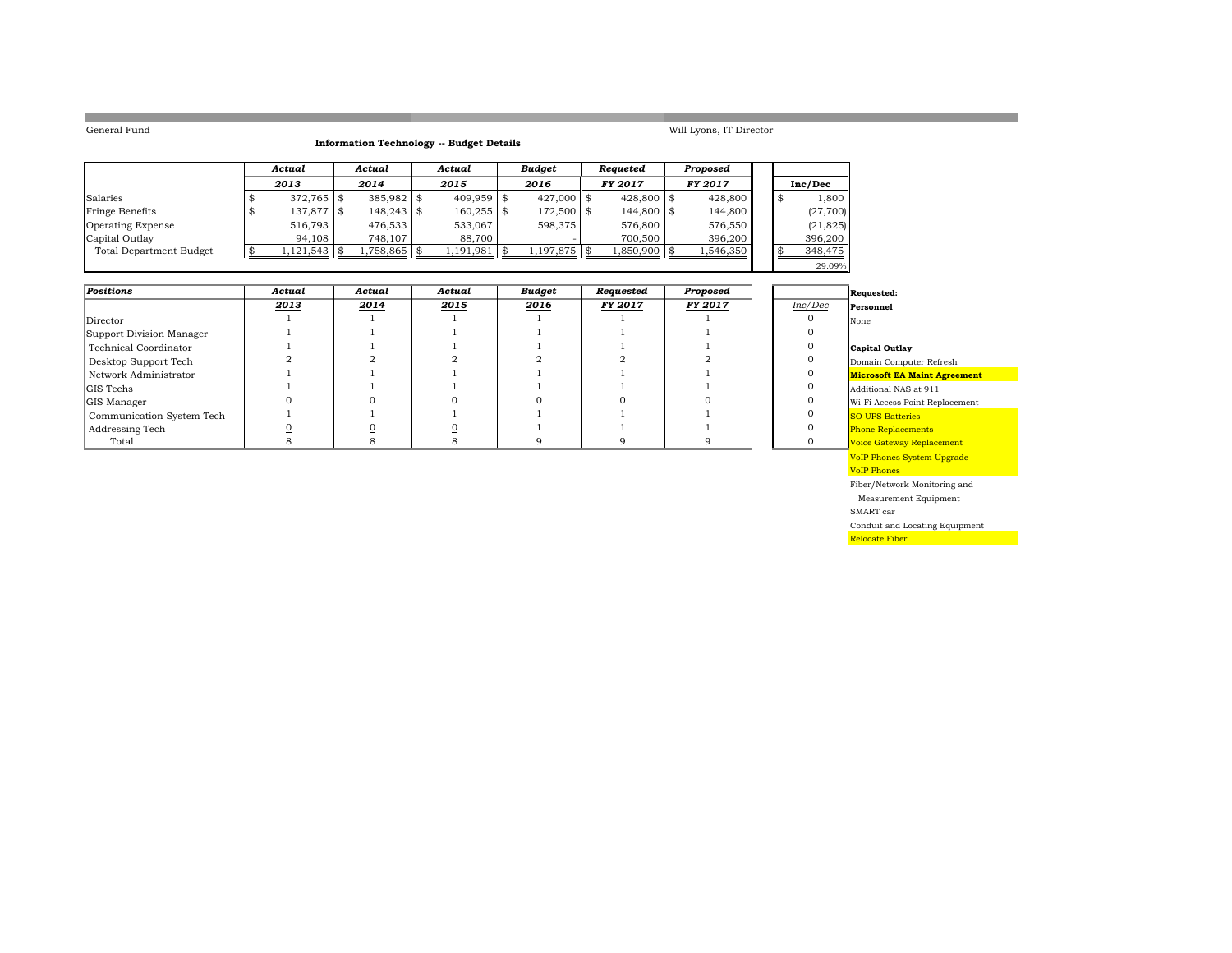**The Story** 

#### **Superior Court -- Budget Details**

#### **Chief Judge Tonny Beavers Judge Dean Bucci Vacant, Judge**

-2.04%

|                                | Actual        | Actual       | Actual       | <b>Budget</b> | Reauested     | Proposed |    |           |
|--------------------------------|---------------|--------------|--------------|---------------|---------------|----------|----|-----------|
|                                | 2013          | 2014         | 2015         | 2016          | FY 2017       | FY 2017  |    | Inc/Dec   |
| Salaries                       | $393.061$ \\$ | 428,808 \$   | $418,986$ \$ | $454.900$ \\$ | 479,000 \$    | 479,000  | \$ | 24,100    |
| <b>Fringe Benefits</b>         | $84.047$ \$   | $83.883$ \$  | $90.630$ \$  | $102,400$ \$  | $113,000$ \\$ | 113,000  |    | 10,600    |
| Operating Expense              | 131.769       | 132.840      | 117.730      | 218,500       | 168,000       | 168,000  |    | (50, 500) |
| Capital Outlay                 |               |              |              |               |               |          |    |           |
| <b>Total Department Budget</b> | 608.877       | $645,531$ \$ | $627,346$ \$ | 775,800 \$    | 760,000 \$    | 760,000  |    | (15, 800) |
|                                |               |              |              |               |               |          |    | $-2.04%$  |

| <b>Positions</b>                   | Actual | Actual | Actual | <b>Budget</b> | Reauested | Proposed |           | Requested:      |
|------------------------------------|--------|--------|--------|---------------|-----------|----------|-----------|-----------------|
|                                    | 2013   | 2014   | 2015   | 2016          | FY 2017   | FY 2017  | Inc/(Dec) | Personnel       |
| Judicial supplements               |        |        |        |               |           |          |           | None            |
| Law Clerk                          |        |        |        |               |           |          |           |                 |
| Senior Judge Secretary (contract v |        |        |        |               |           |          |           | Capital Outlay: |
| Court Administrator (contract wit  |        |        |        |               |           |          |           | None            |
| Court Reporters                    |        |        |        |               |           |          |           |                 |
| Baliffs                            |        |        |        |               |           |          |           |                 |
| Total                              | 14     |        |        |               | 14        |          |           |                 |

#### **Drug Court - Budget Details**

| <b>Grant Proceeds</b>          |        |   |        |    |        |      |              |              | \$129,985 |       |         |
|--------------------------------|--------|---|--------|----|--------|------|--------------|--------------|-----------|-------|---------|
| <b>Drug Treatment Funds</b>    |        |   |        |    |        |      |              |              | 14.443    |       |         |
|                                | Actual |   | Actual |    | Actual |      | Budget       | Requested    | Proposed  |       |         |
|                                | 2013   |   | 2014   |    | 2015   |      | 2016         | FY 2017      | FY 2017   |       | Inc/Dec |
| Salaries                       |        |   |        |    |        |      | $45,000$ \$  | $45,000$ \$  | 40,000    | - \$5 | (5,000) |
| Fringe Benefits                |        | - | ъ.     | ۰D |        | - \$ | 27,750 \$    | $10,500$ \$  | 20,000    |       | (7,750) |
| <b>Operating Expense</b>       |        |   |        |    |        |      | 48,600       | 48,600       | 84.400    |       | 35,800  |
| Capital Outlay                 |        |   |        |    |        |      |              |              |           |       |         |
| <b>Total Department Budget</b> |        |   |        |    |        |      | $121,350$ \$ | $104,100$ \$ | 144,400   |       | 23,050  |
|                                |        |   |        |    |        |      |              |              |           |       | 18.99%  |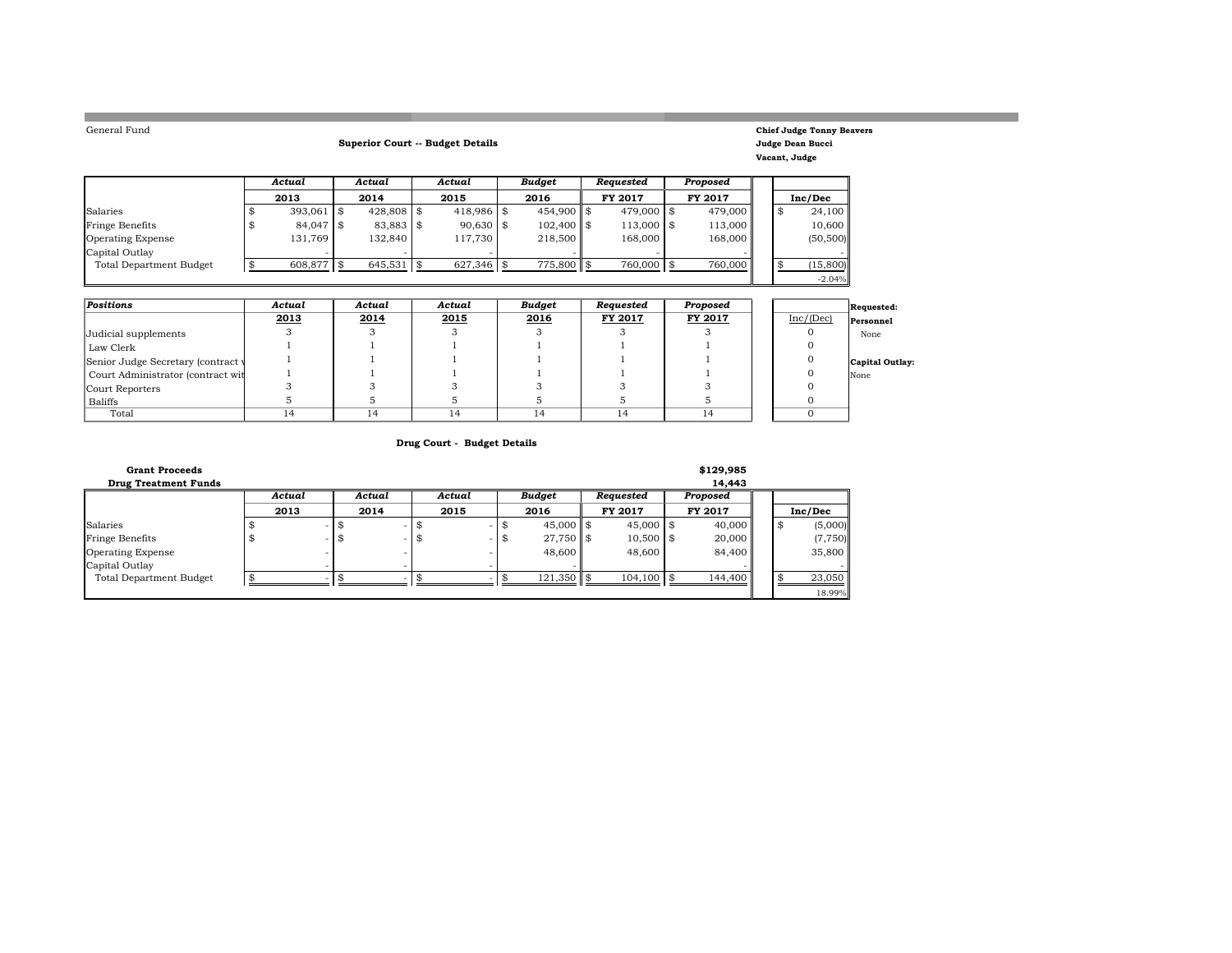**Contract** 

#### **Clerk of Court -- Budget Details**

Treva Shelton, Clerk of Court

|                                | Actual       | Actual       | Actual         | <b>Budget</b>  | Requested       | Proposed  |    |           |
|--------------------------------|--------------|--------------|----------------|----------------|-----------------|-----------|----|-----------|
|                                | 2013         | 2014         | 2015           | 2016           | FY 2017         | FY 2017   |    | Inc/Dec   |
| Salaries                       | 704,309 \$   | $716.906$ \$ | $701.280$ \$   | 751,700 \$     | 755.700 \$      | 749.100   | -8 | (2,600)   |
| Fringe Benefits                | $253.940$ \$ |              | $258,059$ \$   | $261,400$ \\$  | $249.400$ \$    | 247.500   |    | (13,900)  |
| <b>Operating Expense</b>       | 40,888       | 41,338       | 45,197         | 53,800         | 49,100          | 49,100    |    | (4,700)   |
| Capital Outlay                 |              |              |                |                |                 |           |    |           |
| <b>Total Department Budget</b> | 999,137      | 1,013,698 \$ | $1,004,536$ \$ | $1,066,900$ \$ | $1,054,200$ \\$ | 1,045,700 |    | (21, 200) |
|                                |              |              |                |                |                 |           |    | $-1.99%$  |

| <b>Positions</b>   | Actual | Actual | Actual | Budget | Requested | Proposed |         |                       |
|--------------------|--------|--------|--------|--------|-----------|----------|---------|-----------------------|
|                    | 2013   | 2014   | 2015   | 2016   | FY 2017   | FY 2017  | Inc/Dec | Requested:            |
| Clerk of Court     |        |        |        |        |           |          |         | Personnel             |
| Chief Deputy Clerk |        |        |        |        |           |          |         | None                  |
| Deputy Clerks      |        |        |        |        |           |          |         |                       |
| Sr. Deputy Clerks  | 11     | 10     | 10     | 10     | 10        | 10       |         | <b>Capital Outlay</b> |
| <b>PT</b> Clerk    |        |        |        |        |           |          |         | None                  |
| Total              | 21     | 21     | 21     | 21     | 21        | 21       |         |                       |

#### **Board of Equalization**

|                                | Actual      | Actual            | Actual      | <b>Budget</b> |      | Requested      | Proposed |    |         |
|--------------------------------|-------------|-------------------|-------------|---------------|------|----------------|----------|----|---------|
|                                | 2013        | 2014              | 2015        | 2016          |      | FY 2017        | FY 2017  |    | Inc/Dec |
| Salaries                       | 26,121      | \$<br>$24,395$ \$ | $31,835$ \$ | 35,000        | - \$ | $35,000$ \$    | 35,000   | \$ |         |
| Fringe Benefits                | $4,443$ \$  | $2,000$ \$        | $2,364$ \$  | $3,200$ \$    |      | $3,200$ \$     | 3,200    |    |         |
| <b>Operating Expense</b>       | 4,816       | 3,917             | 8,184       | 12,950        |      | 13,000         | 13,000   |    | 50      |
| Capital Outlay                 |             |                   |             |               |      |                |          |    |         |
| <b>Total Department Budget</b> | $35,380$ \$ | $30,312$ \$       | $42,382$ \$ | $51,150$ \$   |      | $51,200$ \$    | 51,200   | \$ | 50      |
|                                |             |                   |             |               |      |                |          |    | 0.10%   |
| <b>Positions</b>               | Actual      | Actual            | Actual      | <b>Budget</b> |      | Requested      | Proposed |    |         |
|                                | 2013        | 2014              | 25015       | 2016          |      | <b>FY 2017</b> | FY 2017  |    | Inc/Dec |
| Board Members                  | Q           | $\mathbf Q$       | q           | Q             |      | $\Omega$       |          |    |         |
| Part time Clerk                |             |                   |             |               |      |                |          |    |         |
| Total                          |             |                   |             |               |      |                |          |    |         |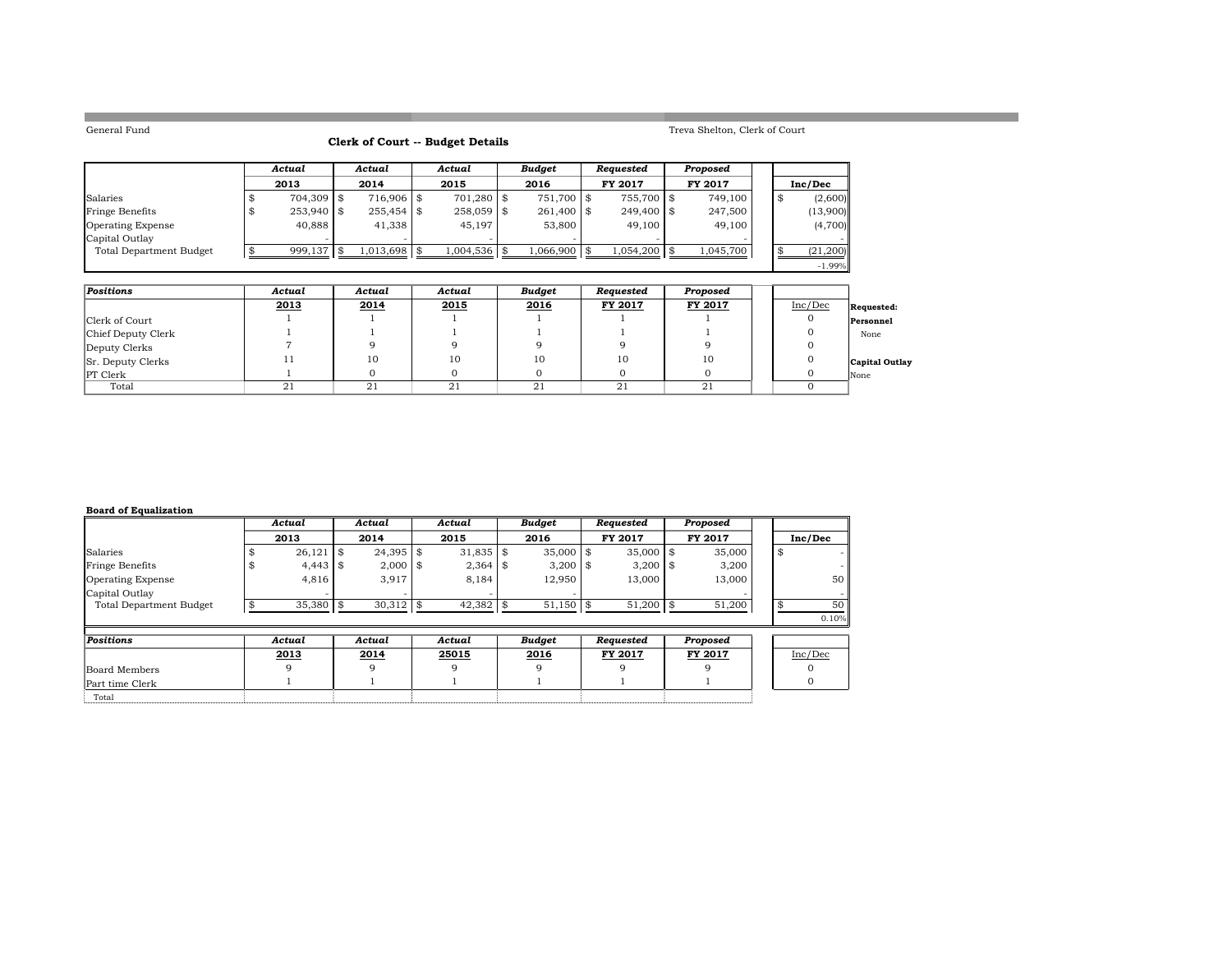**College** 

#### **Probate Court -- Budget Details**

Judge Deborah Andersen

|                         | Actual       |     | Actual       | Actual       | <b>Budget</b> | Reauested      | Proposed |    |         |
|-------------------------|--------------|-----|--------------|--------------|---------------|----------------|----------|----|---------|
|                         | 2013         |     | 2014         | 2015         | 2016          | <b>FY 2017</b> | FY 2017  |    | Inc/Dec |
| Salaries                | $458,351$ \$ |     | 487,232 \$   | $469.050$ \$ | 486,400 \$    | $507,300$ \$   | 507,300  | -8 | 20,900  |
| <b>Fringe Benefits</b>  | $141,515$ \$ |     | $165,215$ \$ | 162,740 \$   | $161.900$ \$  | $175,400$ \$   | 175,400  |    | 13,500  |
| Operating Expense       | 106,636      |     | 108.601      | 116.464      | 110.700       | 116,100        | 116,100  |    | 5,400   |
| Capital Outlay          |              |     | 5.560        |              |               |                |          |    |         |
| Total Department Budget | 706,502      | -86 | 766,608      | 748,254      | 759,000 \$    | 798,800 \$     | 798,800  |    | 39,800  |
|                         |              |     |              |              |               |                |          |    | 5.24%   |

| <b>Positions</b>      | Actual | Actual | Actual | <b>Budget</b> | Requested | Proposed |         |                |
|-----------------------|--------|--------|--------|---------------|-----------|----------|---------|----------------|
|                       | 2013   | 2014   | 2015   | 2016          | FY 2017   | FY 2017  | Inc/Dec | Requested:     |
| Probate Judge         |        |        |        |               |           |          |         | Personnel      |
| Chief Clerk           |        |        |        |               |           |          |         | Make PT - FT   |
| Sr. Deputy Clerk      |        |        |        |               |           |          |         |                |
| Sr. Deputy Clerk - PT |        |        |        |               |           |          |         |                |
| Deputy Clerks         |        |        |        |               |           |          |         | Capital Outlay |
| Recording Clerk       |        |        |        |               |           |          |         | None           |
| Sr. Accounting Clerk  |        |        |        |               |           |          |         |                |
| PT Recording Clerks   |        |        |        |               |           |          |         |                |
| Total                 | 12     | 14     | 14     | 14            | 14        | 14       |         |                |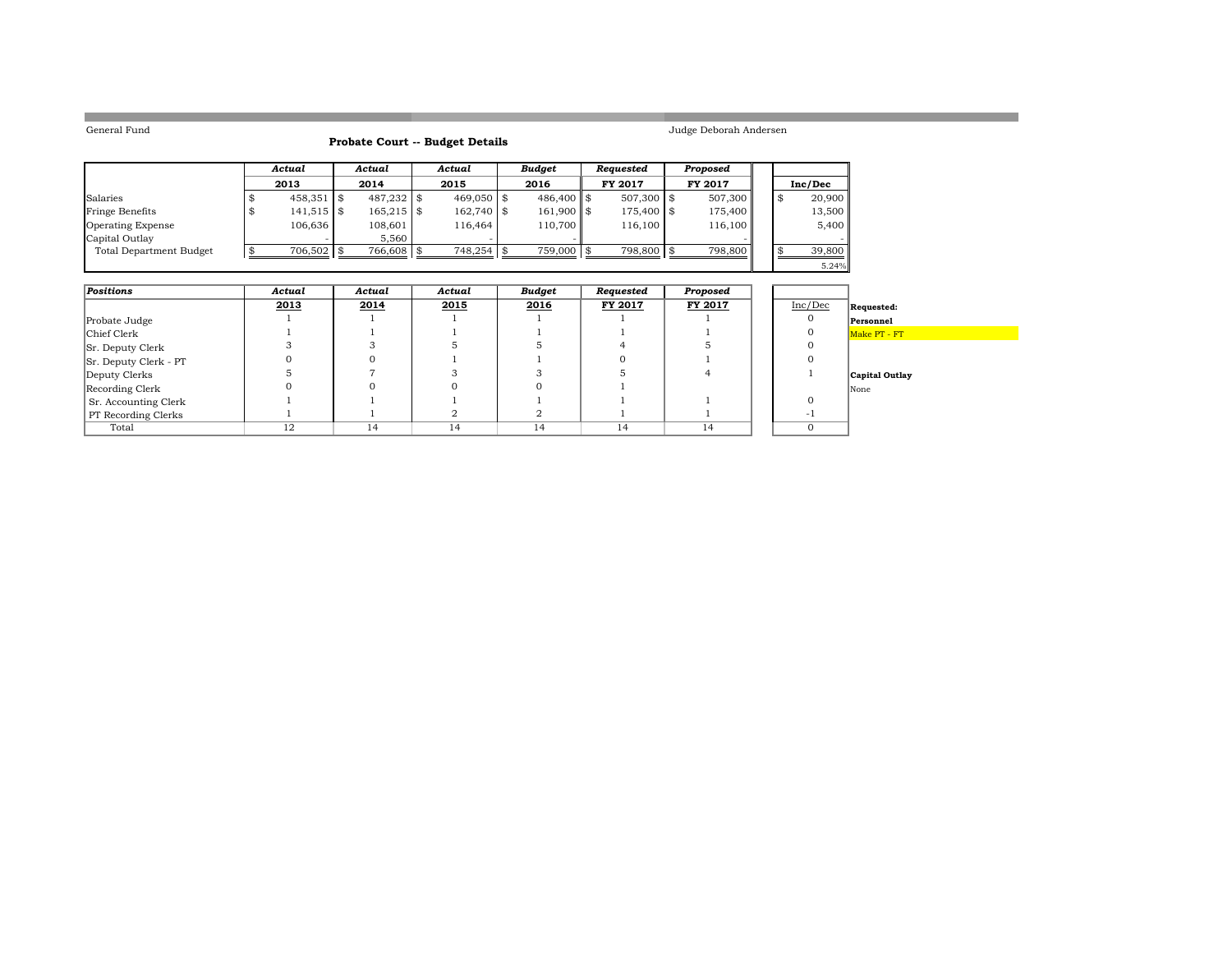**COL** 

#### **District Attorney -- Budget Details**

#### Dick Donovan, District Attorney

and the state of the state of the state of the state of the state of the

|                                | Actual        | Actual       | Actual       | Budget        | Requested       | Proposed       |    |          |
|--------------------------------|---------------|--------------|--------------|---------------|-----------------|----------------|----|----------|
|                                | 2013          | 2014         | 2015         | 2016          | <b>FY 2017</b>  | <b>FY 2017</b> |    | Inc/Dec  |
| Salaries                       | $245,149$ \$  | $350,511$ \$ | $508.790$ \$ | $584,400$ \\$ | 764,500 \$      | 724,500        | -8 | 140,100  |
| Fringe Benefits                | 47.239        | 62.034       | 101.702      | 121,400       | 144,400         | 125,300        |    | 3,900    |
| Operating Expense              | 653,626       | 496.914      | 486,288      | 636,900       | 599,000         | 599,000        |    | (37,900) |
| Capital Outlay                 |               | 9.413        | 6.104        |               |                 |                |    |          |
| <b>Total Department Budget</b> | $946.014$ \\$ | 918,872      | 1,102,883    | 1.342.700 \$  | $1.507.900$ \\$ | 1,448,800      |    | 106,100  |
|                                |               |              |              |               |                 |                |    | 7.90%    |

| <b>Positions</b>                  | Actual | Actual | Actual | Budget | Requested | Proposed |         |                |
|-----------------------------------|--------|--------|--------|--------|-----------|----------|---------|----------------|
| <b>County funded</b>              | 2013   | 2014   | 2015   | 2016   | FY 2017   | FY 2017  | Inc/Dec | Requested:     |
| District Attorney supplement      |        |        |        |        |           |          |         | Personnel      |
| Admin (Legal) Secretary           |        |        |        |        |           |          |         | Investigator   |
| Victim/Witness Secretary (grant)  |        |        |        |        |           |          |         |                |
| Assistant District Attorneys      |        |        |        |        |           |          |         |                |
| Investigator                      |        |        |        |        |           |          |         | Capital Outlay |
| PT Victim Witness Secretary (gran |        |        |        |        |           |          |         | None           |
| <b>State Funded</b>               |        |        |        |        |           |          |         |                |
| ADA's w/ County Supplement        |        |        |        |        |           |          |         |                |
| Secretaries                       |        |        |        |        |           |          |         |                |
| Investigator                      |        |        |        |        |           |          |         |                |
| Total                             | 21     | 23     | 26     | 26     | 27        | 26       |         |                |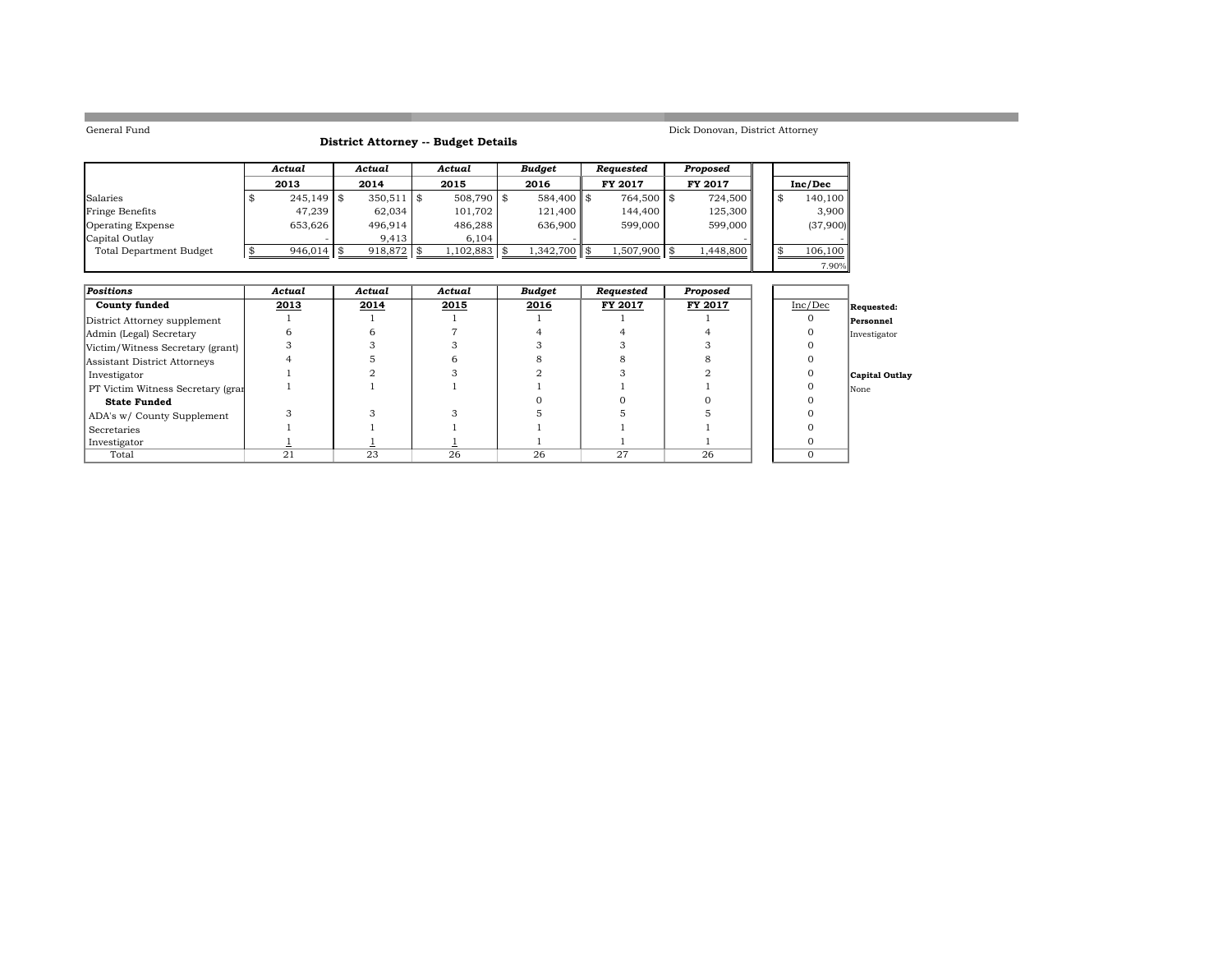**College** 

#### **Magistrate Court -- Budget Details**

Judge Martin Valbuena

|                                | Actual     | Actual        | Actual       | <b>Budget</b> | Requested     | Proposed       |    |           |
|--------------------------------|------------|---------------|--------------|---------------|---------------|----------------|----|-----------|
|                                | 2013       | 2014          | 2015         | 2016          | FY 2017       | <b>FY 2017</b> |    | Inc/Dec   |
| Salaries                       | 289.673 \$ | $320.751$ \\$ | $311,203$ \$ | $337.500$ \\$ | $321.200$ \\$ | 321,200        | \$ | (16, 300) |
| Fringe Benefits                | 100,687 \$ | $101,212$ \$  | $100,020$ \$ | 99,200 \$     | $113,900$ \\$ | 113,900        |    | 14,700    |
| <b>Operating Expense</b>       | 16,337     | 19,883        | 19,495       | 20,800        | 19,900        | 19,900         |    | (900)     |
| Capital Outlay                 |            |               | 5.584        |               |               |                |    |           |
| <b>Total Department Budget</b> | 406.697    | 441,846 \$    | $436,301$ \$ | 457,500 \$    | $455,000$ \$  | 455,000        |    | (2,500)   |
|                                |            |               |              |               |               |                |    | $-0.55%$  |

| Positions                   | Actual | Actual | Actual | Budget | Requested | Proposed |         |                                  |
|-----------------------------|--------|--------|--------|--------|-----------|----------|---------|----------------------------------|
|                             | 2013   | 2014   | 2015   | 2016   | FY 2017   | FY 2017  | Inc/Dec | Requested:                       |
| Chief Magistrate            |        |        |        |        |           |          |         | Personnel                        |
| Associate Magistrates, 2 FT |        |        |        |        |           |          |         | <b>PT</b> to FT or additional PT |
| <b>PT</b> Admin Assistant   |        |        |        |        |           |          |         | Temp to PT                       |
| <b>SR Deputy Clerk</b>      |        |        |        |        |           |          |         |                                  |
| Deputy Clerks               |        |        |        |        |           |          |         | Capital Outlay                   |
| Chief Clerk                 |        |        |        |        |           |          |         | None                             |
| PT Associate Judge          |        |        |        |        |           |          |         |                                  |
| PT Deputy Clerk             |        |        |        |        |           |          |         |                                  |
| Total                       |        |        |        |        | 10        | 10       |         |                                  |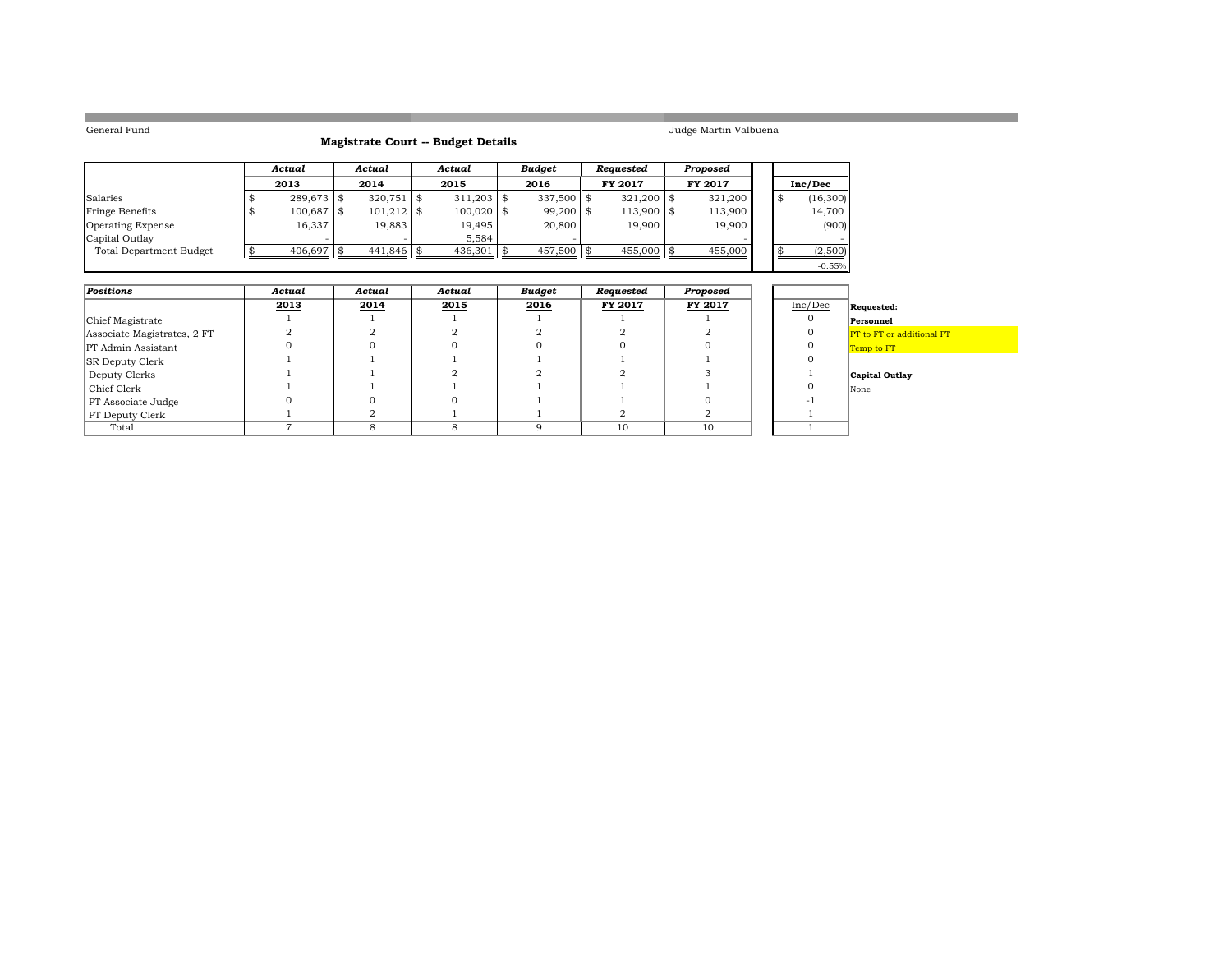**COL** 

#### **Juvenile Court -- Budget Details**

Judge Sandra Miller

|                          | Actual      | Actual        | Actual       | <b>Budget</b> | Requested    | Proposed       |     |         |
|--------------------------|-------------|---------------|--------------|---------------|--------------|----------------|-----|---------|
|                          | 2013        | 2014          | 2015         | 2016          | FY 2017      | <b>FY 2017</b> |     | Inc/Dec |
| Salaries                 | 170,342 \$  | $154,533$ \$  | $201.961$ \$ | $210,200$ \$  | $260,600$ \$ | 219,100        | -8  | 8,900   |
| Fringe Benefits          | $81,122$ \$ | $81.272$ \$   | $75,815$ \$  | $60,800$ \$   | 81,800 \$    | 60,900         |     | 100     |
| <b>Operating Expense</b> | 218.546     | 220,879       | 236,850      | 279,800       | 320.910      | 286,350        |     | 6,550   |
| Capital Outlay           |             |               |              |               |              |                |     |         |
| Total Department Budget  | 470.010 \$  | $456.684$ \\$ | 514.627      | 550,800 \$    | 663,310 \$   | 566,350        | -\$ | 15,550  |
|                          |             |               |              |               |              |                |     | 2.82%   |

| <b>Positions</b>                   | Actual | <b>Budget</b> | Budget | <b>Budget</b> | Requested | Proposed |         |                      |
|------------------------------------|--------|---------------|--------|---------------|-----------|----------|---------|----------------------|
|                                    | 2013   | 2014          | 2015   | 2016          | FY 2017   | FY 2017  | Inc/Dec | Requested:           |
| Juvenile Judge                     |        |               |        |               |           |          |         | Personnel            |
| Part time Juvenile Judge           |        |               |        |               |           |          |         | Deputy Clerk         |
| Legal Secretary                    |        |               |        |               |           |          |         | PT Chins Coordinator |
| Indigent Defense Attorneys (contra |        |               |        |               |           |          |         |                      |
| Chief Clerk                        |        |               |        |               |           |          |         |                      |
| Senior Deputy Clerks               |        |               |        |               |           |          |         |                      |
| Deputy Clerk                       |        |               |        |               |           |          |         |                      |
| <b>PT</b> Chims Coordinator        |        |               |        |               |           |          |         |                      |
| <b>PT</b> Deputy Clerk             |        |               |        |               |           |          |         |                      |
| Director of Treatment Services     |        |               |        |               |           |          |         |                      |
| Total                              |        | ົ             |        |               | 10        | 10       | ∩       |                      |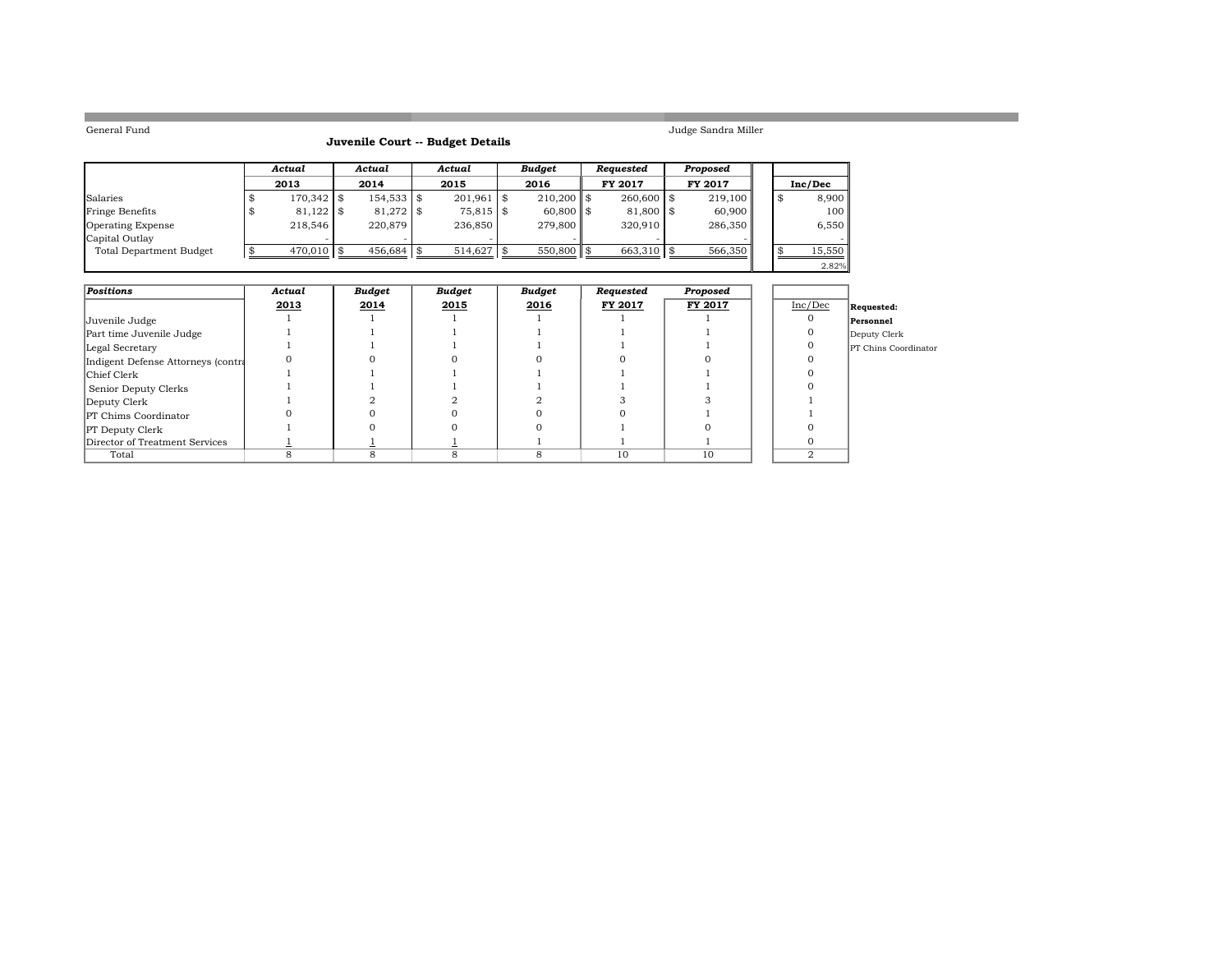**COL** 

#### **Public Defender -- Budget Details**

#### Tom Driggers, Chief Public Defender

a sa kacamatan ing Kabupatèn Kabupatèn Kabupatèn Kabupatèn Kabupatèn Kabupatèn Kabupatèn Kabupatèn Kabupatèn K

|                          | Actual     | Actual     | Actual  |      | Budget       | Reauested      | Proposed       |    |           |
|--------------------------|------------|------------|---------|------|--------------|----------------|----------------|----|-----------|
|                          | 2013       | 2014       | 2015    |      | 2016         | <b>FY 2017</b> | <b>FY 2017</b> |    | Inc/Dec   |
| Salaries                 | 168,370 \$ | 173,581 \$ | 179,053 | l \$ | $220,900$ \$ | $217,000$ \$   | 198,700        | \$ | (22, 200) |
| Fringe Benefits          | 28,347     | 33.458     | 48,753  |      | 67,800       | 55,400         | 53,600         |    | (14,200)  |
| <b>Operating Expense</b> | 291.479    | 334,313    | 407.275 |      | 431.700      | 541,335        | 541,350        |    | 109,650   |
| Capital Outlay           |            |            |         |      |              |                |                |    |           |
| Total Department Budget  | 488,196 \$ | 541,352    | 635,081 |      | 720,400 \$   | $813.735$ \\$  | 793.650        |    | 73.250    |
|                          |            |            |         |      |              |                |                |    | 10.17%    |

| Positions                     | Actual | Actual | Actual | <b>Budget</b> | Requested | Proposed |         |                              |
|-------------------------------|--------|--------|--------|---------------|-----------|----------|---------|------------------------------|
|                               | 2013   | 2014   | 2015   | 2016          | FY 2017   | FY 2017  | Inc/Dec | Requested:                   |
| <b>County Funded</b>          |        |        |        |               |           |          |         | Personnel                    |
| Supplement - Public Defender  |        |        |        |               |           |          |         | Additional Supplement for PD |
| Asst. Public Defender         |        |        |        |               |           |          |         | Pay inc for Asst PD          |
| Investigator                  |        |        |        |               |           |          |         |                              |
| Legal Secretary               |        |        |        |               |           |          |         | Capital Outlay               |
| Indigent Verification Officer |        |        |        |               |           |          |         | None                         |
| Administrative Secretary      |        |        |        |               |           |          |         |                              |
| PT Admin. Secretary           |        |        |        |               |           |          |         |                              |
| <b>State Funded</b>           |        |        |        |               |           |          |         |                              |
| Public Defender               |        |        |        |               |           |          |         |                              |
| Asst. Public Defender         |        |        |        |               |           |          |         |                              |
| Investigator                  |        |        |        |               |           |          |         |                              |
| Legal Secretary               |        |        |        |               |           |          |         |                              |
| Total                         |        | q      | q      | 12            | 12        | 12       |         |                              |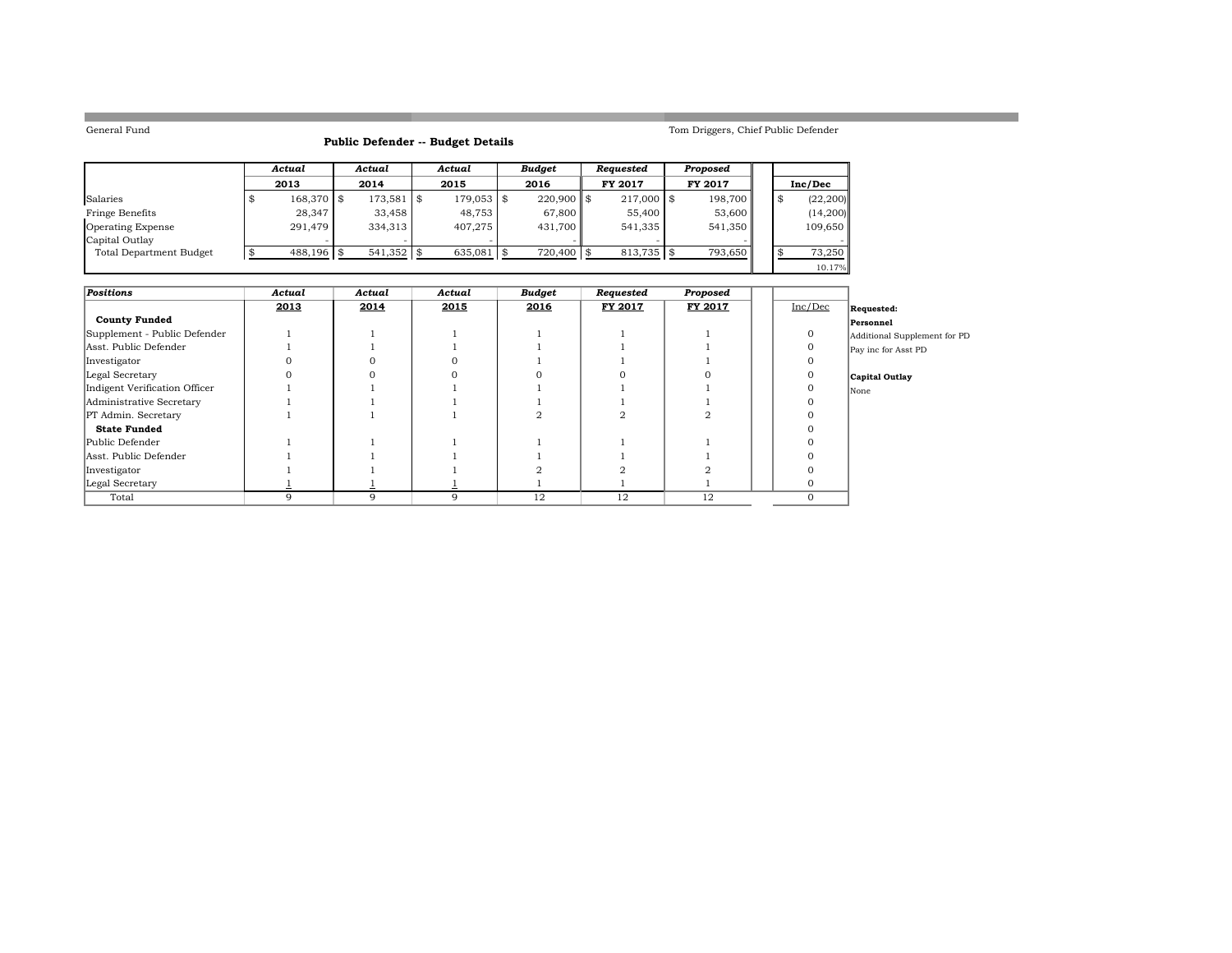**Contract** 

#### **Coroner -- Budget Details**

Barbara Bellino-Newsome, Coroner

|                                | Actual      | Actual      | Actual       | <b>Budget</b> | Requested      | Proposed       |                 |              |
|--------------------------------|-------------|-------------|--------------|---------------|----------------|----------------|-----------------|--------------|
|                                | 2013        | 2014        | 2015         | 2016          | <b>FY 2017</b> | <b>FY 2017</b> | Inc/Dec         |              |
| Salaries                       | $41,514$ \$ | $43,414$ \$ | 56,602 \$    | $56,000$ \$   | 56,000 \$      | 56,000         | ٨D              |              |
| Fringe Benefits                | 8,665       | 9,044       | 10.423       | 10,300        | 10,300         | 10,300         |                 |              |
| Operating Expense              | 24,772      | 22,523      | 36,063       | 31,500        | 31,500         | 31,500         |                 |              |
| Capital Outlay                 |             |             |              |               |                |                |                 |              |
| <b>Total Department Budget</b> | 74,951      | 74,981      | $103,087$ \$ | 97,800 \$     | 97,800 \$      | 97,800         |                 | - Requested: |
|                                |             |             |              |               |                |                | 0.00% Personnel |              |
|                                |             |             |              |               |                |                |                 |              |
| Positions                      | Actual      | Actual      | Actual       | Budget        | Requested      | Proposed       |                 |              |

| rosuuons        | Actual | Actual | Actual | Buaget | <i>reauestea</i> | rroposea       |         |                |
|-----------------|--------|--------|--------|--------|------------------|----------------|---------|----------------|
|                 | 2013   | 2014   | 2015   | 2016   | FY 2017          | <b>FY 2017</b> | Inc/Dec | Capital Outlay |
| Coroner         |        |        |        |        |                  |                |         | None           |
| Deputy Coroners |        |        |        |        |                  |                |         |                |
| Total           |        |        |        |        |                  |                |         |                |

a sa kacamatan ing Kabupatèn Kabupatèn Kabupatèn Kabupatèn Kabupatèn Kabupatèn Kabupatèn Kabupatèn Kabupatèn K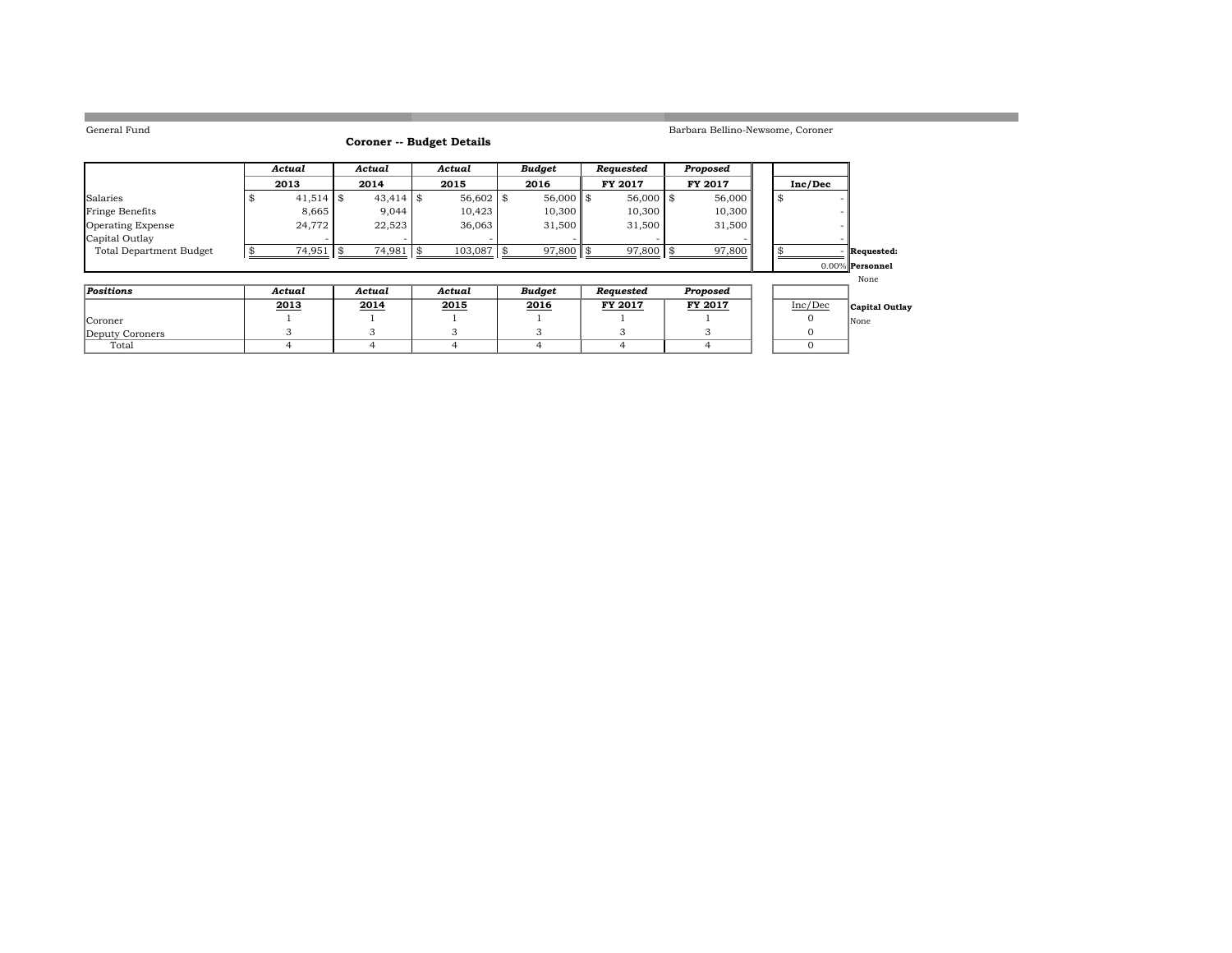**The State** 

#### Gary Gulledge, Sheriff Lt. Col. Jim Walker , Chief Admin Officer

1.61%

**Sheriff -- Budget Details**

|                          | Actual         | Actual           | Actual          | Budaet         | Reauested      | Proposed       |    |           |
|--------------------------|----------------|------------------|-----------------|----------------|----------------|----------------|----|-----------|
|                          | 2013           | 2014             | 2015            | 2016           | <b>FY 2017</b> | <b>FY 2017</b> |    | Inc/Dec   |
| Salaries                 | $8,212,745$ \$ | $8,334,323$ \$   | $8,805,193$ \$  | $9,207,400$ \$ | $9,538,400$ \$ | 9,347,000      | \$ | 139,600   |
| Fringe Benefits          | 2,874,977 \$   | $2,967,099$ \$   | $3,128,200$ \\$ | $3,213,500$ \$ | $3,371,300$ \$ | 3,291,000      |    | 77,500    |
| <b>Operating Expense</b> | 1,862,864      | 1.882.108        | 1,636,631       | 1.985.000      | 2,010,344      | 1,968,900      |    | (16, 100) |
| Capital Outlay           | 3.079          |                  | 23.957          |                | 30.297         | 30,300         |    | 30,300    |
| Total Department Budget  | 12.953.665     | $13.183.530$ \\$ | 13.593.980      | 14.405.900 \$  | 14.950.341     | 14.637.200     |    | 231,300   |
|                          |                |                  |                 |                |                |                |    |           |

| <b>Positions</b>         | Actual         | Actual | Actual         | <b>Budget</b>  | Requested | Proposed       |              |                           |
|--------------------------|----------------|--------|----------------|----------------|-----------|----------------|--------------|---------------------------|
|                          | 2013           | 2014   | 2015           | 2016           | FY 2017   | FY 2017        | Inc/Dec      | Requested:                |
| Sheriff                  |                |        |                |                |           |                | $\mathbf{O}$ | Personnel                 |
| Colonel                  |                |        |                |                |           |                |              | <b>DPTY WARRANTS</b>      |
| Lt. Colonel              |                |        |                |                |           |                |              | INVESTIGATOR              |
| Majors                   |                |        |                |                |           |                |              | <b>NVESTIGATOR</b>        |
| Captains                 |                |        |                |                |           |                |              | <b>DPTY PATROL-4</b>      |
| Lieutenants              |                |        |                | 6              |           |                |              | <b>PROMOTIONS:</b>        |
| Sergeants                | 15             | 15     | 15             | 15             | 15        | 15             | $\mathbf{O}$ | <b>TRAINING SGT</b>       |
| Corporals                |                |        | 8              | 8              | 8         | 8              | $\Omega$     | <b>CPL COURT SECURITY</b> |
| Investigators            | 26             | 26     | 26             | 28             | 30        | 28             | 0            | NIGHT SHIFT PAY           |
| Evidence Technician      |                |        |                |                |           |                |              | <b>ONCALL PAY</b>         |
| Crime Scene Tech         |                |        |                | $\overline{2}$ |           | $\overline{2}$ |              |                           |
| Deputies                 | 105            | 96     | 97             | 100            | 105       | 100            |              | <b>Capital Outlay</b>     |
| Communications Operators | 13             | 13     | 13             | 13             | 13        | 13             | 0            | Taser Assurance Program   |
| Admin Secretaries        | 6              |        | 6              | 6              | 6         |                |              |                           |
| CID Secretaries          |                |        |                |                |           |                |              |                           |
| Records Tech             |                |        |                |                |           |                |              |                           |
| Office Manager           |                |        |                |                |           |                |              |                           |
| Purchasing Tech          |                |        |                |                |           |                |              |                           |
| Chaplain                 |                |        |                |                |           |                |              |                           |
| Part-time                | $\overline{2}$ | 2      | $\overline{2}$ | $\overline{2}$ |           |                |              |                           |
| Total                    | 209            | 200    | 201            | 208            | 215       | 208            | $\mathbf{0}$ |                           |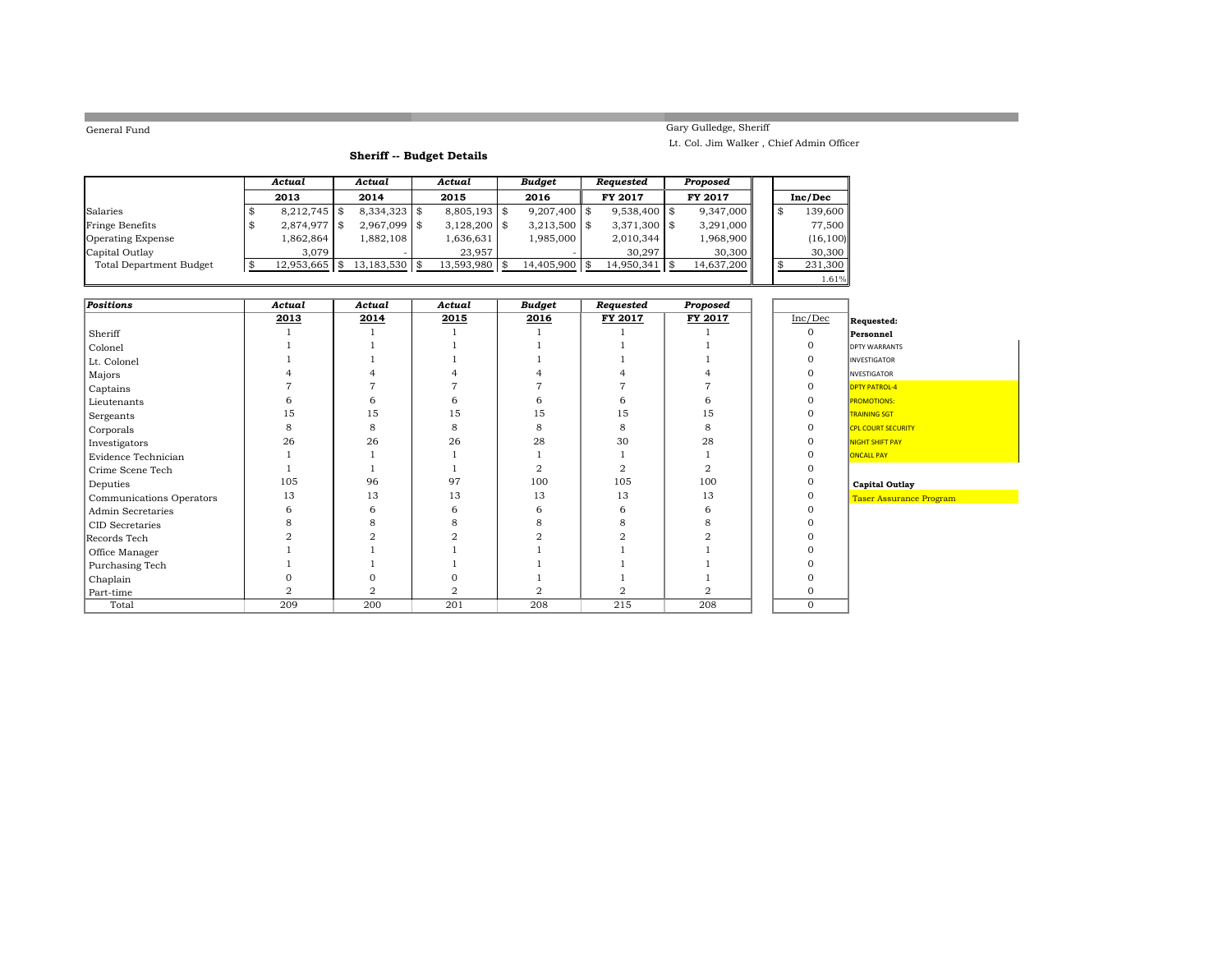**The State** 

#### Sheriff Gary Gulledge Major Chad Hunton, Jail Administrator

1.68%

a sa kacamatan ing Kabupatèn Kabupatèn Kabupatèn Kabupatèn Kabupatèn Kabupatèn Kabupatèn Kabupatèn Kabupatèn K

#### **Detention Center -- Budget Details**

|                                | Actual         |    | Actual         | Actual          | Reauested      | Reauested       | Proposed       |    |            |
|--------------------------------|----------------|----|----------------|-----------------|----------------|-----------------|----------------|----|------------|
|                                | 2013           |    | 2014           | 2015            | 2016           | <b>FY 2017</b>  | <b>FY 2017</b> |    | Inc/Dec    |
| Salaries                       | $2,594,405$ \$ |    | $2,764,835$ \$ | $3,078,879$ \$  | $3,168,500$ \$ | $3,253,100$ \$  | 3,385,000      | \$ | 216,500    |
| Fringe Benefits                | 893,199 \$     |    | $936,619$ \$   | $1,021,045$ \$  | $1,060,100$ \$ | $1,067,000$ \\$ | 1,081,900      |    | 21,800     |
| <b>Operating Expense</b>       | 1,511,865      |    | 1,774,987      | 1,444,290       | 1,962,600      | 1,828,175       | 1,828,200      |    | (134, 400) |
| Capital Outlay                 |                |    | 46.955         | 39.426          |                |                 |                |    |            |
| <b>Total Department Budget</b> | 4,999,469      | S. | $5,523,396$ \$ | $5,583,641$ \\$ | $6,191,200$ \$ | $6,148,275$ \\$ | 6,295,100      |    | 103,900    |
|                                |                |    |                |                 |                |                 |                |    | 68%        |

| <b>Positions</b>            | Actual | Actual | Actual | Proposed | Requested | Proposed |              | Requested:                         |
|-----------------------------|--------|--------|--------|----------|-----------|----------|--------------|------------------------------------|
|                             | 2013   | 2014   | 2015   | 2016     | FY 2017   | FY 2017  | Inc/Dec      | Personnel                          |
| Jail Administrator          |        |        |        |          |           |          |              | <b>Various Promotions</b>          |
| Asst Jail Administrator     |        |        |        |          |           |          |              |                                    |
| Administrative Asst         |        |        |        |          |           |          |              |                                    |
| Adminstrative Officer       |        |        |        |          |           |          |              | Capital Outlay:                    |
| Lieutenant                  |        |        |        |          |           |          |              |                                    |
| Captain                     |        |        |        |          |           |          |              | 2-Tahoe's replace Crown Victorias  |
| Sergeants                   |        |        |        |          |           |          |              | <b>Replacement Locks</b>           |
| Corporal                    |        |        |        |          |           |          |              | <b>Replace HVAC Units</b>          |
| Transport Deputies (POST)   |        |        |        |          |           |          |              | 3-Copiers                          |
| Transport Officer (POST)    | 3      |        |        |          |           |          |              |                                    |
| Detention Officers          | 44     | 47     | 47     | 47       | 47        | 47       |              |                                    |
| <b>EMT</b>                  |        | Ω      |        |          |           |          |              | <b>JCSA</b> - capital improvements |
| Temp. Clerks                |        |        |        |          |           |          |              | & purchases at jail \$100,000      |
| <b>Building Maintenance</b> |        |        |        |          |           |          |              |                                    |
| Part time                   |        |        |        |          |           |          |              |                                    |
| Total                       | 76     | 80     | 80     | 81       | 81        | 81       | $\mathbf{0}$ |                                    |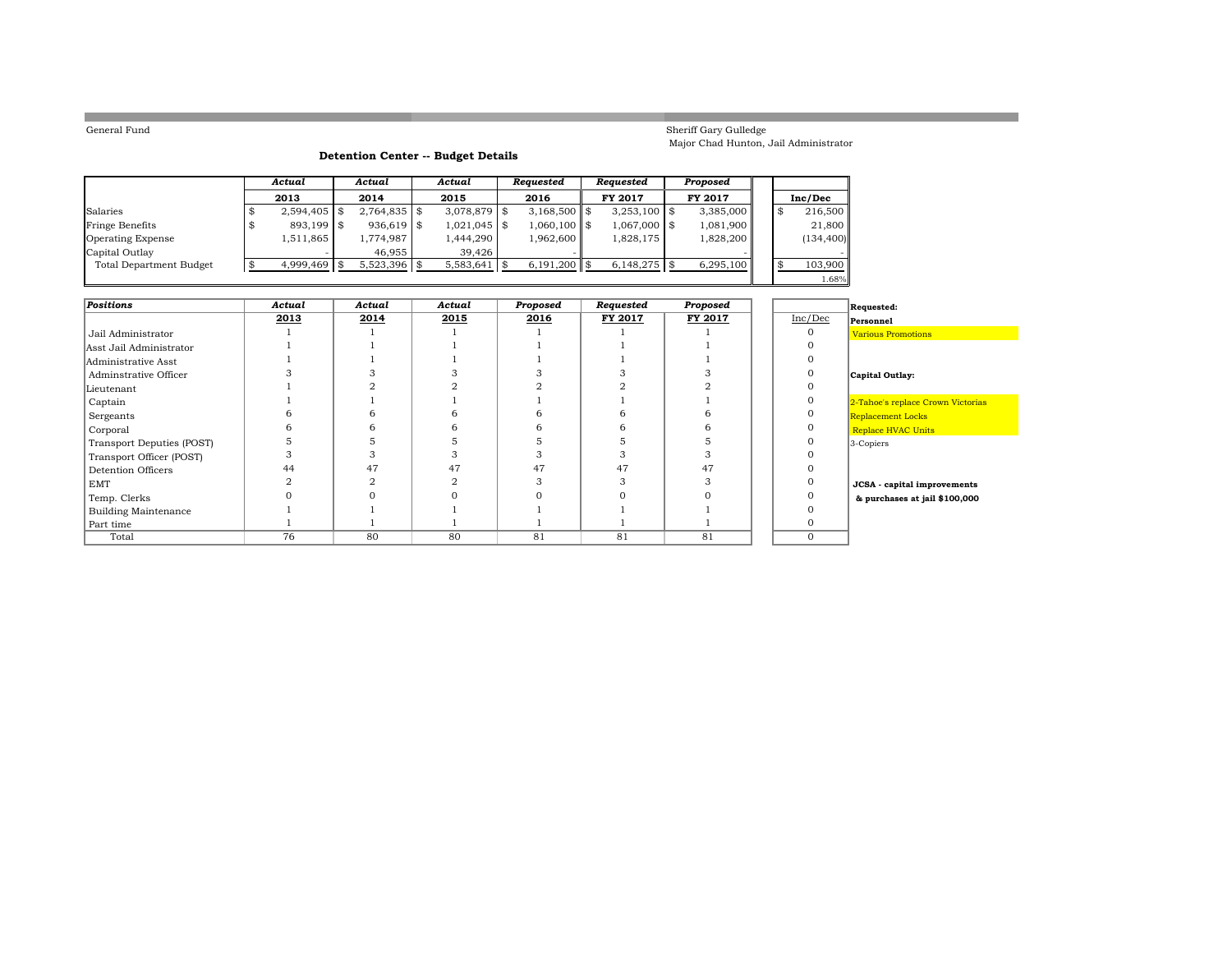Vacant, Government Services Director LeAnn Leholm, Captain

#### **Marshal -- Budget Details**

|                            | Actual        | Actual       | Actual       | Budget       | Reauested    | Proposed       |  |                      |
|----------------------------|---------------|--------------|--------------|--------------|--------------|----------------|--|----------------------|
|                            | 2013          | 2014         | 2015         | 2016         | FY 2017      | <b>FY 2017</b> |  | Inc/Dec              |
| Salaries & Fringe Benefits | 222.820 \$    | $322.533$ \$ | $475.238$ \$ | $510.900$ \$ | $510,500$ \$ | 537,500        |  | 26,600               |
| <b>Fringe Benefits</b>     | 107.788 \$    | $139.434$ \$ | $206,931$ \$ | $220.600$ \$ | $208.900$ \$ | 223,500        |  | 2,900                |
| Operating Expense          | 69.129        | 84.282       | 95.912       | 76.700       | 76.450       | 76,000         |  | (700)                |
| Capital Outlay             |               | 15.975       | 15.183       |              | 98.206       | 98.200         |  | 98.200               |
| Total Department Budget    | $399.737$ \\$ | $562,224$ \$ | 793,263 \$   | 808,200 \$   | 894.056 \$   | 935,200        |  | $127,000$ Requested: |

#### 15.71% **Personnel**

|                   |        |        |        |        |           |          |         |                | <u><math>\theta</math>-1-Deputy marsit</u> |
|-------------------|--------|--------|--------|--------|-----------|----------|---------|----------------|--------------------------------------------|
| <b>Positions</b>  | Actual | Actual | Actual | Budget | Requested | Proposed |         |                | Make receptionist                          |
|                   | 2013   | 2014   | 2015   | 2016   | FY 2017   | FY 2017  | Inc/Dec |                |                                            |
| Chief Marshal     |        |        |        |        |           |          |         | Capital Outlay |                                            |
| Captain           |        |        |        |        |           |          |         |                | <b>Proxy Card System</b>                   |
| Admin Assistant   |        |        |        |        |           |          |         |                |                                            |
| Deputy Marshals   |        |        |        |        | 10        |          |         |                |                                            |
| Sgt's             |        |        |        |        |           |          |         |                |                                            |
| Business Lic Tech |        |        |        |        |           |          |         |                |                                            |
| Receptionist      |        |        |        |        |           |          |         |                |                                            |
| Total             |        | 10     | 13     | 13     | 16        | 13       |         |                |                                            |

# <u>a</u><br>\_<mark>3-1- Deputy Marshal</mark> **Positions**<br>
<u>Positions</u>*<u>Actual</u> Proposed* Make receptionist FT **Capital Outlay**<br> **Capital Outlay**<br> **C** Proxy Card System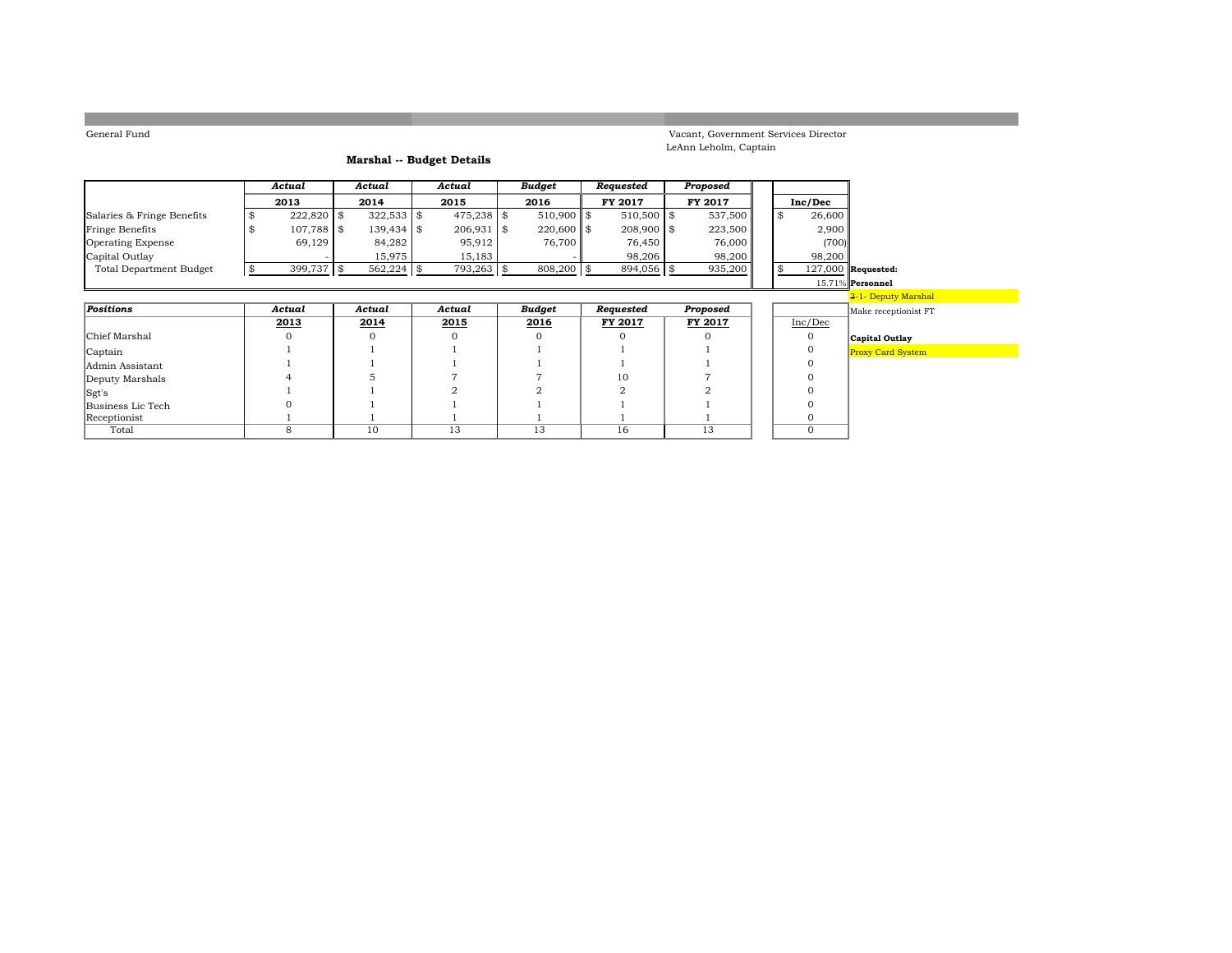Vacant, Community Dev Director LeAnn Leholm, Marshal Captain

#### **Animal Control -- Budget Details**

|                          | Actual       | Actual        | Actual       | <b>Budget</b> | Reauested    | Proposed       |  |           |
|--------------------------|--------------|---------------|--------------|---------------|--------------|----------------|--|-----------|
|                          | 2013         | 2014          | 2015         | 2016          | FY 2017      | <b>FY 2017</b> |  | Inc/Dec   |
| Salaries                 | $356,977$ \$ | 355,700 \$    | $380,864$ \$ | $380.800$ \$  | $383,300$ \$ | 383,300        |  | 2,500     |
| Fringe Benefits          | 116,735 \$   | $127,714$ \$  | 132,672 \$   | $132,000$ \$  | 124,400 \$   | 124,400        |  | (7,600)   |
| <b>Operating Expense</b> | 127,269      | 123,891       | 121,734      | 217,680       | 207,338      | 206,500        |  | (11, 180) |
| Capital Outlay           | 7.635        | 48.166        |              |               | 46,000       |                |  |           |
| Total Department Budget  | 608.616 \$   | $655.471$ \\$ | 635,271      | 730.480 \$    | 761,038 \$   | 714,200        |  | (16, 280) |
|                          |              |               |              |               |              |                |  | $-2.23%$  |

| Positions            | Actual | Actual | Actual | Budget | Requested | Proposed |         | Requested:              |
|----------------------|--------|--------|--------|--------|-----------|----------|---------|-------------------------|
|                      | 2013   | 2014   | 2015   | 2016   | FY 2017   | FY 2017  | Inc/Dec | Personnel               |
| Facility Manager     |        |        |        |        |           |          |         | None                    |
| Administrative Clerk |        |        |        |        |           |          |         |                         |
| Supervisor           |        |        |        |        |           |          |         | Capital Outlay          |
| Sgt.                 |        |        |        |        |           |          |         | Replace F150 with a Van |
| AC Officers          |        |        |        |        |           |          |         |                         |
| Kennel Techs         |        |        |        |        |           |          |         |                         |
| Veterinarian         |        |        |        |        |           |          |         |                         |
| PT Admin Clerk       |        |        |        |        |           |          |         |                         |
| PT Kennel Tech       |        |        |        |        |           |          |         |                         |
| Total                | 12     | 12     | 14     | 14     | 14        | 14       |         |                         |

|          | Requested:          |  |
|----------|---------------------|--|
| c/Dec    | Personnel           |  |
| $\Omega$ | None                |  |
| 0        |                     |  |
| 0        | Capital Outlay      |  |
| 0        | Replace F150 with a |  |
| 0        |                     |  |
| 0        |                     |  |
| ∩        |                     |  |

-2.23%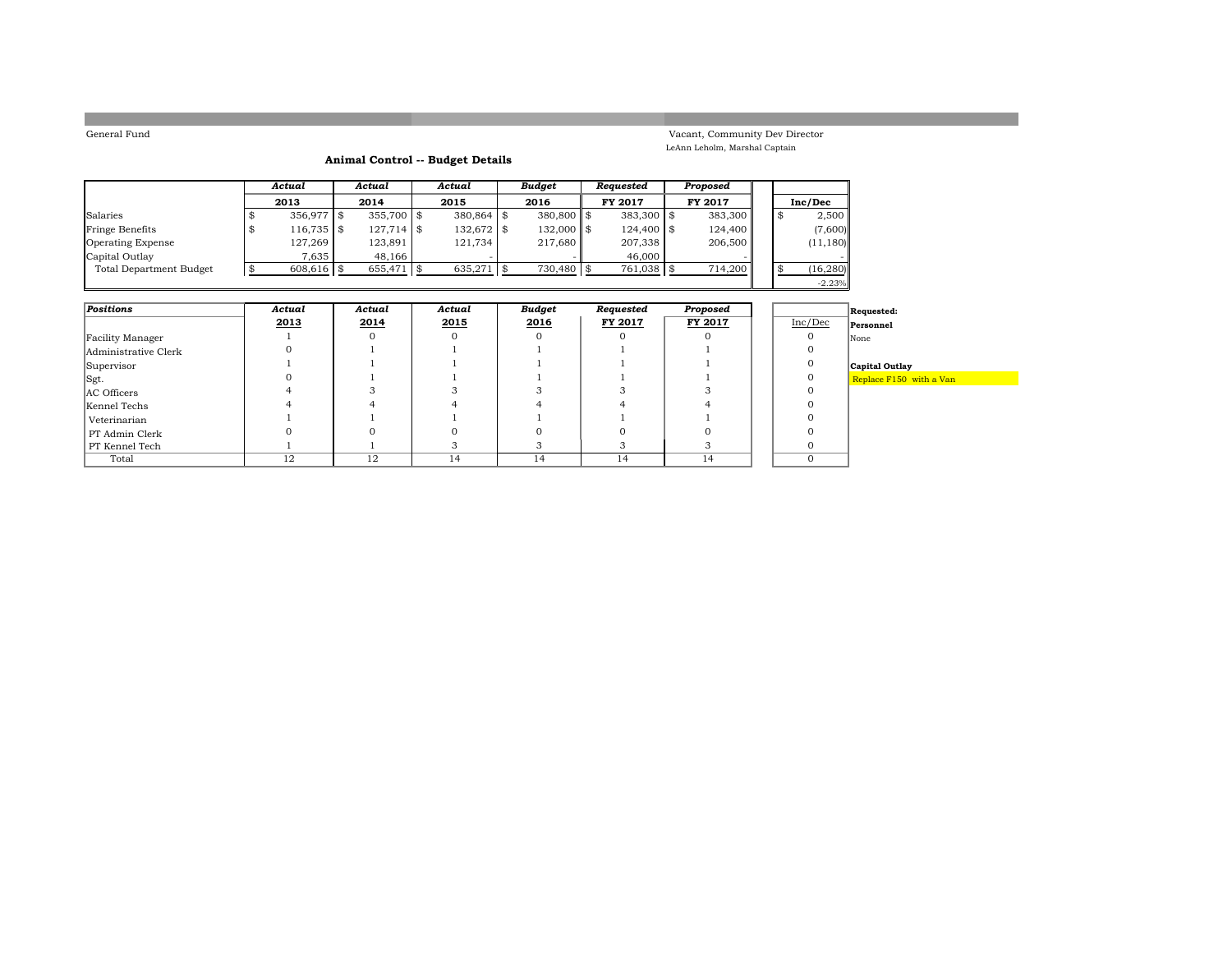#### **Department of Transportation -- Budget Details**

Scott Greene, DOT Director

|                                | Actual         | Actual         | Actual         | <b>Budget</b>      | Reauested        | Proposed       |           |          |
|--------------------------------|----------------|----------------|----------------|--------------------|------------------|----------------|-----------|----------|
|                                | 2013           | 2014           | 2015           | 2016               | <b>FY 2017</b>   | <b>FY 2017</b> | Inc/Dec   |          |
| Salaries                       | $2,056,072$ \$ | $2,165,203$ \$ | $2,193,109$ \$ | $2,412,600$ \$     | $2,493,500$ \$   | 2,340,000      |           | (72,600) |
| Fringe Benefits                | 762,135 \$     | 798,588 \$     | 848,474 \$     | 957,600 \$         | $1,022,200$ \$   | 929,700        |           | (27,900) |
| <b>Operating Expense</b>       | 3.989.847      | 4,908,556      | 5.224.486      | 5,350,665          | 7,255,516        | 8,128,147      | 2,777,482 |          |
| Capital Outlay                 |                | 55.335         | 476.112        |                    | 631.700          | 50,000         |           | 50,000   |
| <b>Total Department Budget</b> |                | $7,927,682$ \$ | $8,742,180$ \$ | $8.720.865$ \ \ \$ | $11.402.916$ \\$ | 11,447,847     | 2,726,982 |          |
|                                |                |                |                |                    |                  |                |           | 31.27%   |

| <b>Positions</b>             | <b>Actual</b>  | <b>Actual</b>  | Actual         | <b>Budget</b>  | Requested      | Proposed       |              |                                        |
|------------------------------|----------------|----------------|----------------|----------------|----------------|----------------|--------------|----------------------------------------|
|                              | 2013           | 2014           | 2015           | 2016           | FY 2017        | FY 2017        | Inc/Dec      | Requested:                             |
| Director                     | 1              | $\mathbf{1}$   | <sup>1</sup>   | $\mathbf{1}$   |                |                | $\mathbf 0$  | Personnel                              |
| Asst Director                |                | $\overline{1}$ | $\overline{1}$ |                |                |                | $\mathbf{O}$ | Sign Technician                        |
| Sr. Admin Asst               |                | $\overline{1}$ | -1             |                |                |                | $\mathbf 0$  | EO3-Paving Crew                        |
| Admin Secretary              | $\overline{2}$ | $\overline{2}$ |                |                |                |                | $\mathbf{O}$ | Crew Worker-Grading/Prep               |
| Admin Clerk                  |                |                |                |                |                |                | $\mathbf{O}$ | 2-Preconstruction Eng                  |
| Construction Mgr             |                |                |                |                |                |                | $\Omega$     |                                        |
| Pre-Construction Mgr         |                |                |                |                |                |                | $\Omega$     |                                        |
| Pre-Construction Eng         |                |                |                |                |                |                | $\Omega$     | <b>Capital Outlay</b>                  |
| Construction Insp            |                | $\overline{2}$ | $\overline{2}$ | $\overline{2}$ | $\overline{2}$ | $\overline{2}$ | $\Omega$     | SPLOST/CIP - transportation projects a |
| Constrcution Engineer        | $\Omega$       | $\Omega$       | $\mathbf{0}$   | 0              | $\mathbf{O}$   | $\mathbf{O}$   | $\Omega$     | a on a separate schedule in the appen  |
| Sr.Construction Insp         |                |                | $\overline{2}$ | $\overline{2}$ | $\overline{2}$ | $\overline{2}$ | $\Omega$     | this budget                            |
| ROW Coordinator              |                |                |                |                |                |                | $\Omega$     |                                        |
| Sr. Traffic Analyst          |                |                |                |                |                |                | $\mathbf 0$  | Traffic Sign Printer- Traffic Ops      |
| Construction Project Manager |                |                | $\overline{2}$ | 2              | $\overline{a}$ | $\overline{2}$ | $\mathbf{0}$ | Changeable Message Sign-Traffic Ops    |
| Project Manager              |                |                |                |                |                |                | $\mathbf{O}$ | 1/2 ton 4X4 Pickup                     |
| Asst Road Superint           |                |                |                |                |                |                | $\Omega$     | Tag Equipmet Trailer                   |
| Crew Supervisors             | 6              | 6              | 3              |                | $\overline{a}$ |                | $\Omega$     | Tailgate Conveyor                      |
| Crew Leaders                 |                |                | 7              | 8              | 8              | 8              | $\Omega$     | 5,000 Gallon Water Tank                |
| Sign Techs                   | 3              | 3              | 3              | 3              | 3              | 3              | $\Omega$     | Asphalt Spreader- Maintenance          |
| Sign Crew Spv                |                |                |                |                |                |                | $\Omega$     | Cedarcrest Road @ Graves signal        |
| Signal Supervisor            |                |                |                |                |                |                | $\Omega$     |                                        |
| Signal Techs                 |                | Ω              |                |                |                |                |              |                                        |
| Traffic Ops Mgr              |                |                |                |                |                |                |              |                                        |
| Lead Sign Tech               |                |                |                |                |                |                |              |                                        |
| Road Superint                |                |                |                |                |                |                |              |                                        |
| EO II's                      | 5              | 5              | 5              | 6              | 6              | 6              |              |                                        |
| EO III's                     |                | 8              | 10             | 10             | 10             | 10             |              |                                        |
| EO IV                        | O              | $\Omega$       | $\Omega$       | $\Omega$       | $\mathbf{0}$   | $\Omega$       |              |                                        |
| EO's                         | 5              | 5              | $\overline{2}$ | $\overline{2}$ | $\overline{a}$ | $\overline{2}$ |              |                                        |
| <b>Truck Drivers</b>         | $\Omega$       | $\Omega$       | $\Omega$       | $\Omega$       | $\Omega$       | $\mathbf{O}$   |              |                                        |
| Crew Workers                 |                |                |                |                | $\overline{4}$ |                |              |                                        |
| Traffic Tech                 | 0              | $\Omega$       | $\overline{1}$ |                |                |                | $\Omega$     |                                        |
| CAD/GIS Tech                 |                |                |                |                |                |                | $\mathbf{0}$ |                                        |
| Total                        | 56             | 59             | 60             | 63             | 63             | 63             | $\mathbf{O}$ |                                        |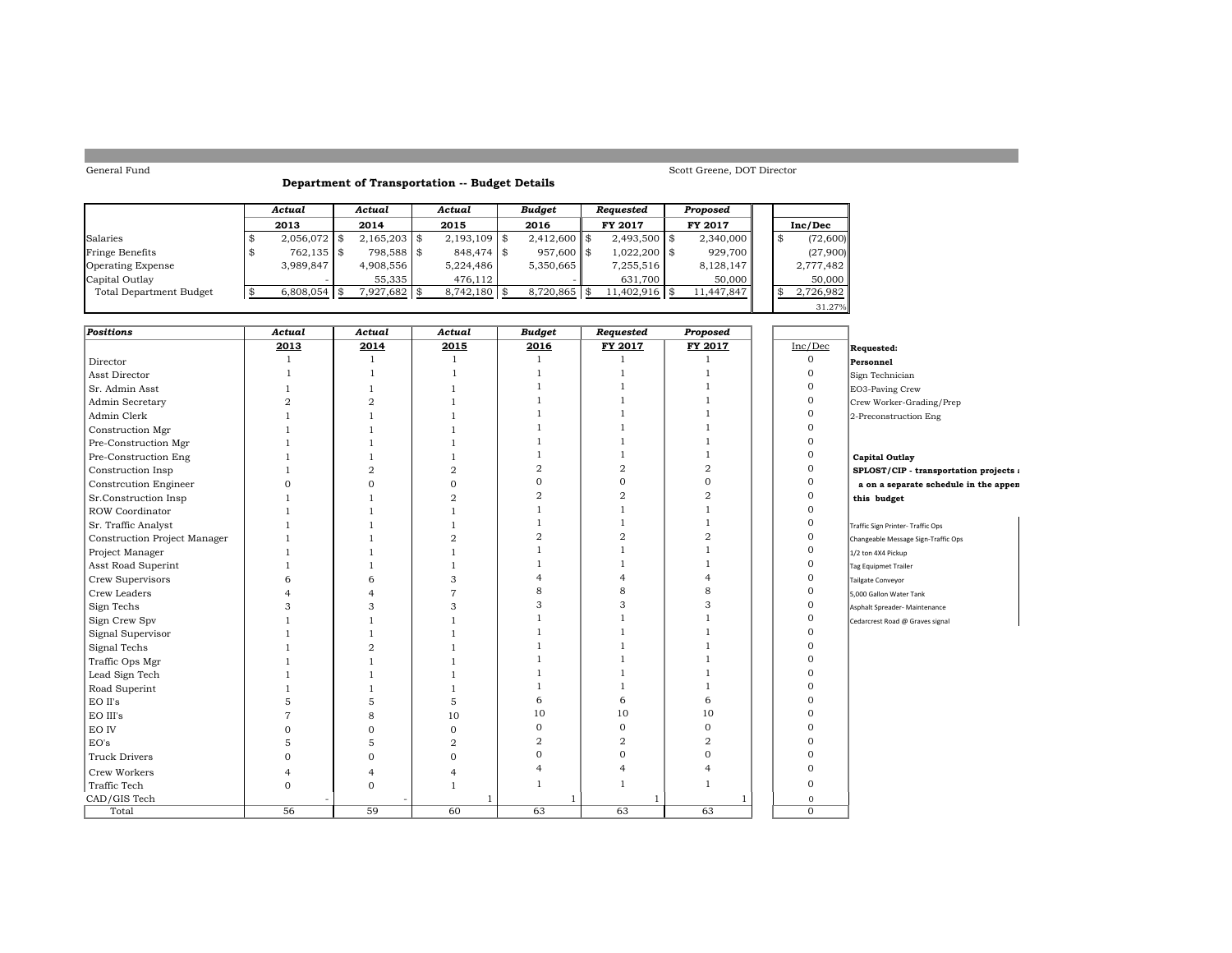Vacant, Government Services Tim Atcheson, Fleet Manager

#### **Fleet -- Budget Details**

|                          | Actual       | Actual        | Actual       | Budget          | Requested    | Proposed |   |          |                   |
|--------------------------|--------------|---------------|--------------|-----------------|--------------|----------|---|----------|-------------------|
|                          | 2013         | 2014          | 2015         | 2016            | FY 2017      | FY 2017  |   | Inc/Dec  |                   |
| Salaries                 | $371.640$ \$ | $364,313$ \$  | $356,898$ \$ | $421,600$ \$    | $430.900$ \$ | 423,200  | S |          | $1.600$ Personnel |
| Fringe Benefits          | 156,529 \$   | 154,836 \$    | 144,666 \$   | $173,100$ \$    | 181,700 \$   | 177.400  |   | 4.300    | None              |
| <b>Operating Expense</b> | 36,327       | 28,040        | 31,106       | 66,300          | 50,600       | 50,600   |   | (15,700) |                   |
| Capital Outlay           |              |               |              |                 | 34,200       | 12.000   |   | 12,000   |                   |
| Total Department Budget  | $564,496$ \$ | $547,189$ \\$ | $532,669$ \$ | $661,000$ \\ \$ | 697,400 \$   | 663,200  |   | 2,200    |                   |
|                          |              |               |              |                 |              |          |   | 0.33%    |                   |

| Positions            | Actual | Actual | Actual | Budget | Requested | Proposed |         | <b>Capital Outlay</b>           |
|----------------------|--------|--------|--------|--------|-----------|----------|---------|---------------------------------|
|                      | 2013   | 2014   | 2015   | 2016   | FY 2017   | FY 2017  | Inc/Dec |                                 |
| Fleet Manager        |        |        |        |        |           |          |         | Awning (oil tanks & Compressor) |
| Admin Assistant      |        |        |        |        |           |          |         | <b>Transmission Jack</b>        |
| Shop Foreman         |        |        |        |        |           |          |         | <b>GPS Navigation System</b>    |
| Mechanics            |        |        |        |        |           |          |         | 15,000lb 2 post Truck Lift      |
| Equipment Svc Worker |        |        |        |        |           |          |         | Tire Machine                    |
| Welder               |        |        |        |        |           |          |         |                                 |
| PT Admin Secretary   |        |        |        |        |           |          |         |                                 |
| Total                |        |        | 11     | 12     | 12        | 12       |         |                                 |

# ssion Jack

 $0.33\%$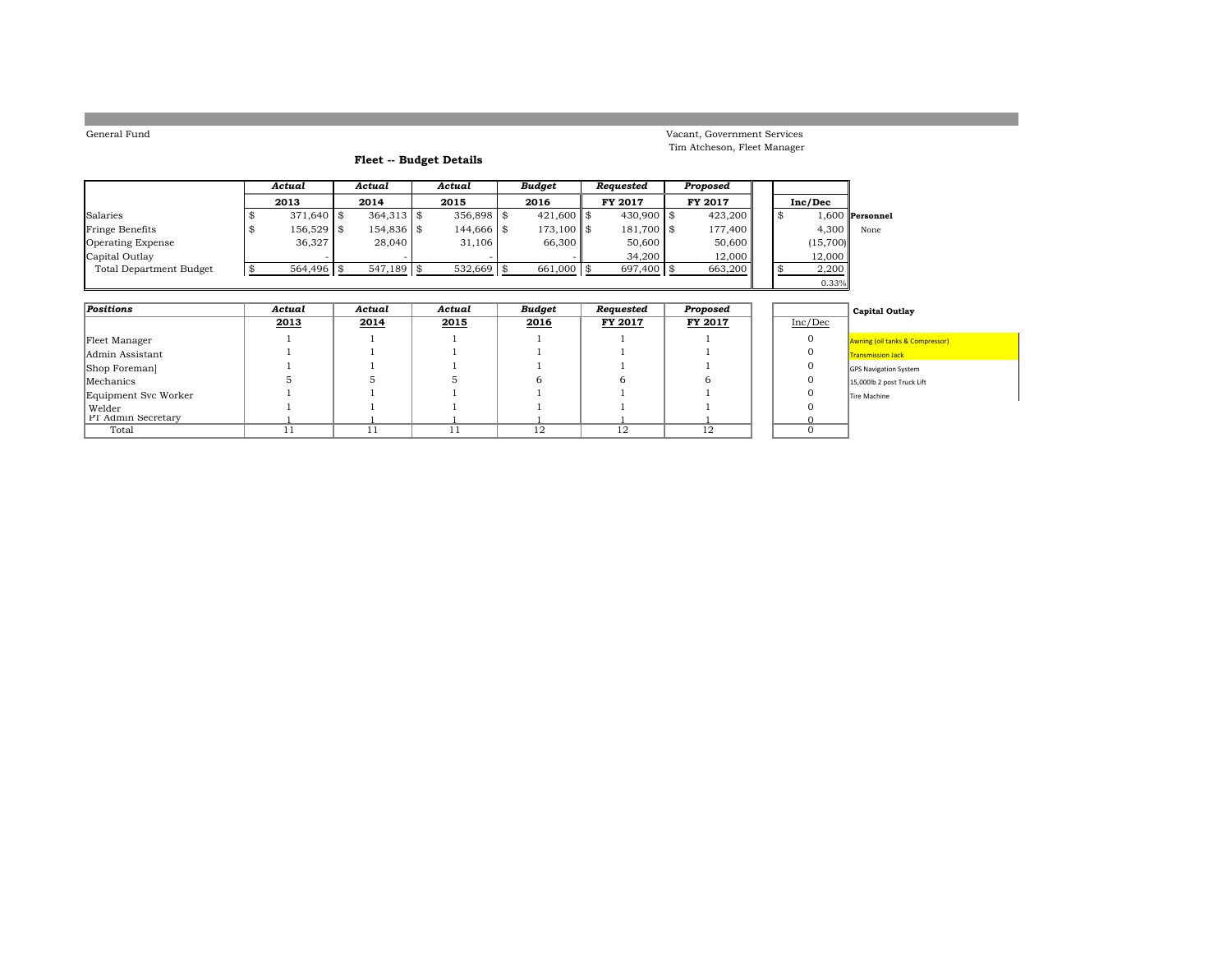| General Fund |  |
|--------------|--|
|              |  |

#### Vacant, Government Services Tommie Leonard, Recycling

#### **Recycling -- Budget Details**

|                                | Actual      | Actual      |    | Actual      | <b>Budget</b> | Reauested   | Proposed |  |                |                      |
|--------------------------------|-------------|-------------|----|-------------|---------------|-------------|----------|--|----------------|----------------------|
|                                | 2013        | 2014        |    | 2015        | 2016          | FY 2017     | FY 2017  |  | Inc/Dec        |                      |
| Salaries                       | $62.654$ \$ | $64.225$ \$ |    | 80,338 \$   | 83,600 \$     | 83,500 \$   | 104,200  |  | 20,600         |                      |
| <b>Fringe Benefits</b>         | $27.314$ \$ | $28.178$ \$ |    | $25,792$ \$ | $29,600$ \$   | $16,800$ \$ | 18.400   |  |                | $(11.200)$ Personnel |
| <b>Operating Expense</b>       | 18.900      | 19.990      |    | 19.381      | 28,350        | 23,950      | 23,950   |  | $(4,400)$ None |                      |
| Capital Outlay                 |             |             |    |             |               |             |          |  |                |                      |
| <b>Total Department Budget</b> | 108.868     | 112,393     | -8 | 125,511     | 141.550 \$    | 124,250 \$  | 146,550  |  | 5,000          |                      |
|                                |             |             |    |             |               |             |          |  | 3.53%          |                      |

| Positions        | Actual | Actual | Actual | <b>Budget</b> | Reauested | Proposed       |         | <b>Capital Outlay</b> |
|------------------|--------|--------|--------|---------------|-----------|----------------|---------|-----------------------|
|                  | 2013   | 2014   | 2015   | 2016          | FY 2017   | <b>FY 2017</b> | Inc/Dec | None                  |
| Coordinator      |        |        |        |               |           |                |         |                       |
| Asst Coordinator |        |        |        |               |           |                |         |                       |
| <b>PT</b> Worker |        |        |        |               |           |                |         |                       |
| Total            |        |        |        |               |           |                |         |                       |

General Fund

#### **Utility Coordinator -- Budget Details**

Scott Greene, DOT

|                                | Actual       | Actual       | Actual         | Budget         | Reauested      | Proposed  |          |           |
|--------------------------------|--------------|--------------|----------------|----------------|----------------|-----------|----------|-----------|
|                                | 2013         | 2014         | 2015           | 2016           | FY 2017        | FY 2017   | Inc/Dec  | Personnel |
| Salaries                       |              |              |                |                |                |           |          | None      |
| Fringe Benefits                |              |              |                |                |                |           |          |           |
| Operating Expense              | 897.821      | 900,000      | 1.000.000      | 1,000,000      | 1.000.000      | 1,000,000 |          |           |
| Capital Outlay                 |              |              |                |                |                |           |          |           |
| <b>Total Department Budget</b> | $897,821$ \$ | $900,000$ \$ | $1,000,000$ \$ | $1,000,000$ \$ | $1,000,000$ \$ | 1,000,000 |          |           |
|                                |              |              |                |                |                |           | $0.00\%$ |           |

| Positions           | Actual | Actual | Actual | Budget | Requested | Proposed |         |
|---------------------|--------|--------|--------|--------|-----------|----------|---------|
|                     | 2013   | 2014   | 2015   | 2016   | FY 2017   | FY 2017  | Inc/Dec |
| Utility Coordinator |        |        |        |        |           |          |         |
| Admin Assistant     |        |        |        |        |           |          |         |
| Inspector           |        |        |        |        |           |          |         |
| Total               |        |        |        |        |           |          |         |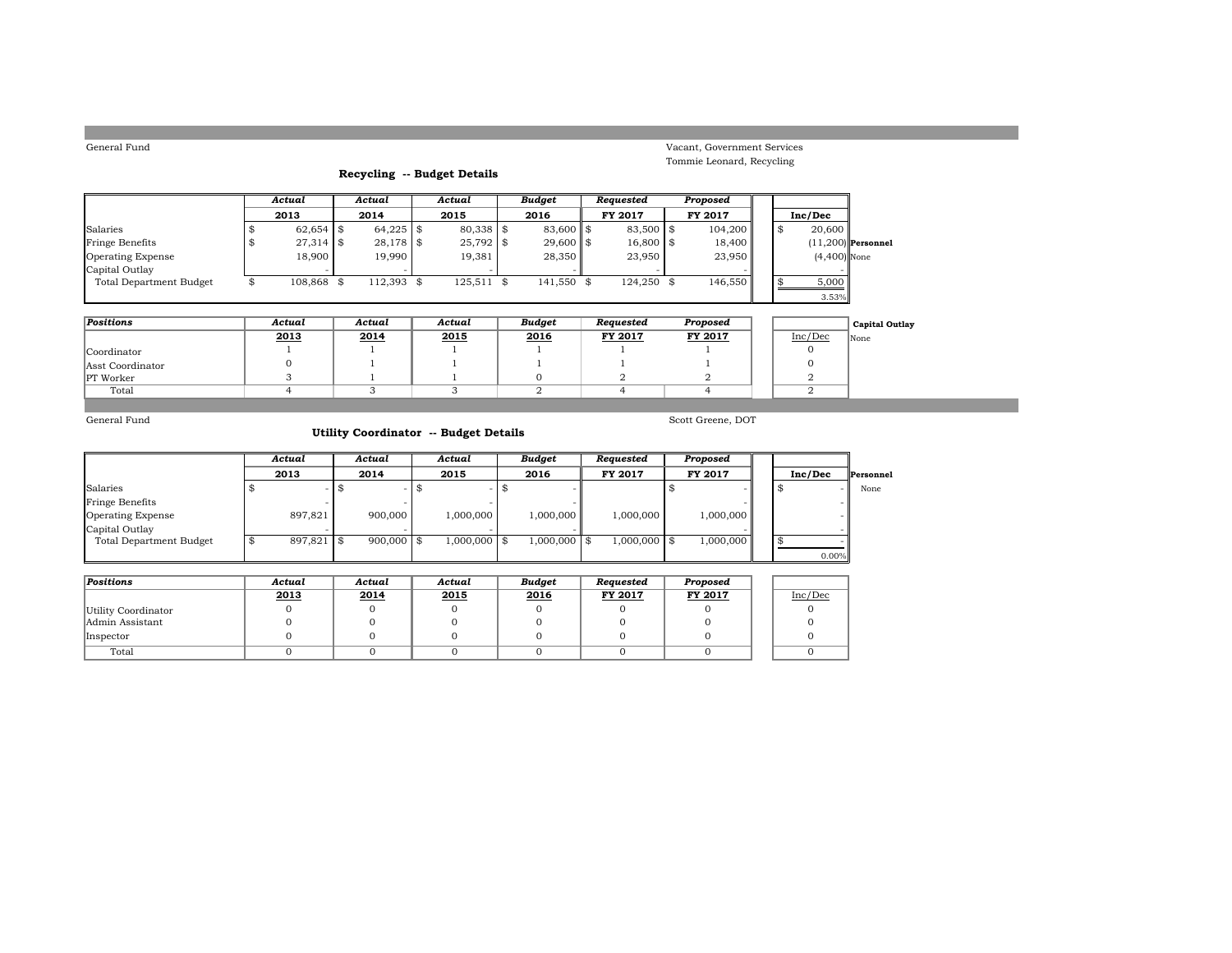#### Michael Justus, Parks & Rec Director

#### **Parks and Recreation -- Budget Details**

|                         | Actual       | Actual       | Actual       | <b>Budget</b>  | Requested      | Proposed  |         |                                     |
|-------------------------|--------------|--------------|--------------|----------------|----------------|-----------|---------|-------------------------------------|
|                         | 2013         | 2014         | 2015         | 2016           | FY 2017        | FY 2017   | Inc/Dec |                                     |
| Salaries                | $841,305$ \$ | $906.947$ \$ | $967,288$ \$ | 995,000 \$     | $1,014,100$ \$ | 989,900   |         | $(5,100)$ Requested                 |
| Fringe Benefits         | 277,947      | 293,110      | 324.096      | 370,300        | 351,000        | 333,100   |         | $(37,200)$ Personnel                |
| Operating Expense       | 797.689      | 892,657      | 892,078      | 787.800        | 792,300        | 862,650   |         | 74,850 Crew Leader                  |
| Capital Outlay          |              | 24.481       | 55.484       |                | 85,000         |           |         | - Crew Worker                       |
| Total Department Budget | 1.916.941    | 2.117.195 \$ | 2,238,947    | $2,153,100$ \$ | 2,242,400 \$   | 2.185.650 |         | 32.550 Union Park and Veterans Park |

# 1.51%

|                          |        |        |        |        |           |          |         | Capital Outlay                                |
|--------------------------|--------|--------|--------|--------|-----------|----------|---------|-----------------------------------------------|
| <b>Positions</b>         | Actual | Actual | Actual | Budget | Requested | Proposed |         | Equipment trailer for maintenance             |
|                          | 2013   | 2014   | 2015   | 2016   | FY 2017   | FY 2017  | Inc/Dec | <b>Improvements to Playground of Dreams</b>   |
| Director                 |        |        |        |        |           |          |         | (slide replacement, nets, lumber, stain, etc) |
| Assistant Director-Maint |        |        |        |        |           |          |         | F250                                          |
| Superintendent           |        |        |        |        |           |          |         | Mowers for parks maintenance                  |
| Admin Asst's             |        |        |        |        |           |          |         | Field Rake                                    |
| Admin Secretary          |        |        |        |        |           |          |         |                                               |
| Athletic Coordinator     |        |        |        |        |           |          |         |                                               |
| Athletic Superintendent  |        |        |        |        |           |          |         |                                               |
| Horticulture Crew Leader |        |        |        |        |           |          |         |                                               |
| Maint Crew Leaders       |        |        |        |        |           |          |         |                                               |
| Maint Workers            |        |        |        |        |           |          |         |                                               |
| Program Coordinators     |        |        |        |        |           |          |         |                                               |
| Program Superintendent   |        |        |        |        |           |          |         |                                               |
| PT Receptionist          |        |        |        |        |           |          |         |                                               |
| Total                    | 24     | 26     | 27     | 27     | 27        | 27       |         |                                               |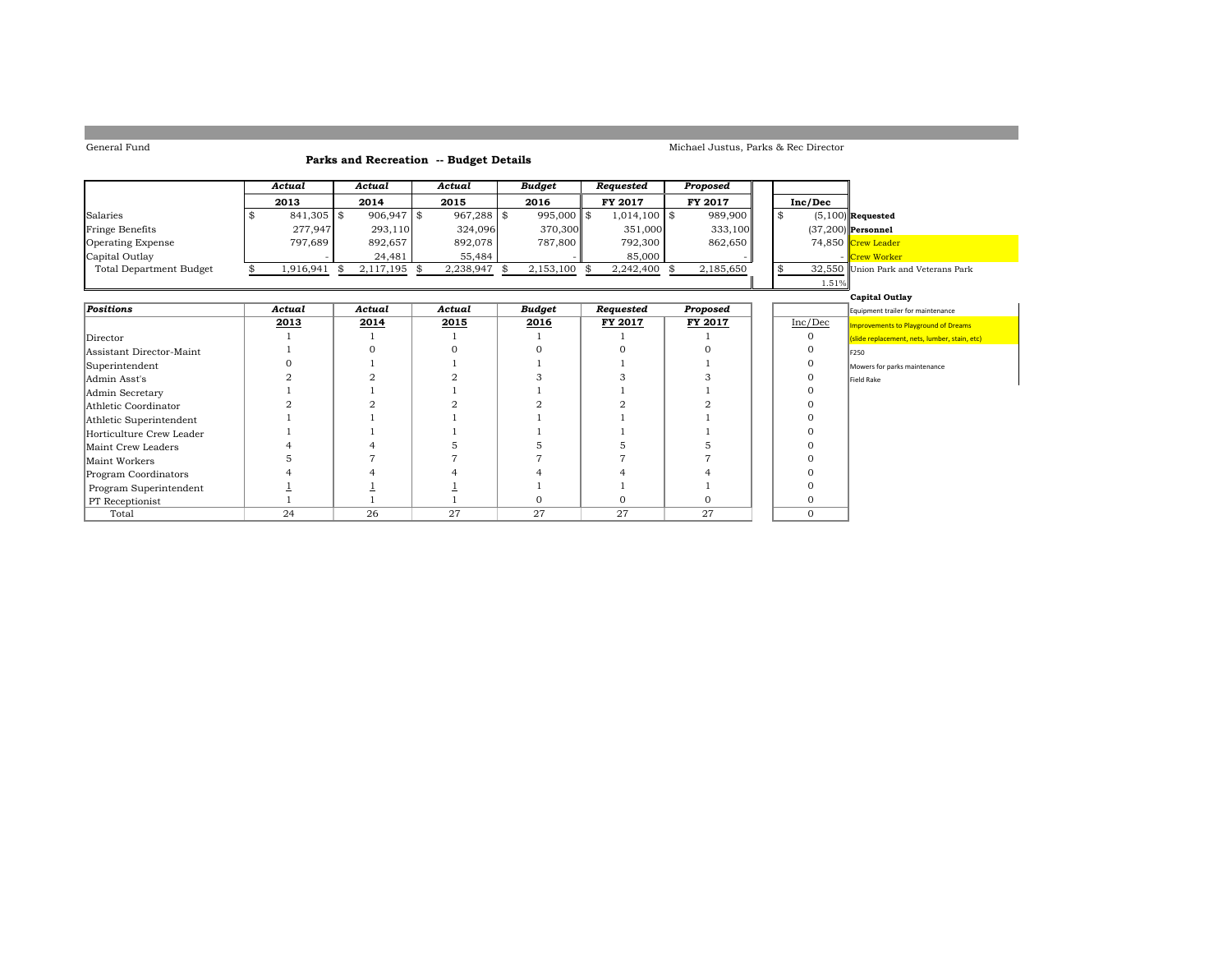#### **Library -- Budget Details**

#### Cherry Waddell, Library Services Coordinator

|                                | Actual       | Actual       | Actual         | Budget     | Reauested    | Proposed       |  |          |                        |
|--------------------------------|--------------|--------------|----------------|------------|--------------|----------------|--|----------|------------------------|
|                                | 2013         | 2014         | 2015           | 2016       | FY 2017      | <b>FY 2017</b> |  | Inc/Dec  | Requested              |
| Salaries                       | $448.843$ \$ | $530,802$ \$ | $573,705$ \$   | 649,300 \$ | 718,000 \$   | 601,400        |  |          | $(47.900)$ Personnel   |
| Fringe Benefits                | 155,746 \$   | 188,406 \$   | 175.467 \$     | 177.200 \$ | $251,200$ \$ | 177,200        |  |          | 4 Reference Specialist |
| <b>Operating Expense</b>       | 118.212      | 141,061      | 202.944        | 220,300    | 243,880      | 220,000        |  | (300)    |                        |
| Capital Outlay                 |              | 25.000       | 60.086         |            | 238,050      |                |  |          |                        |
| <b>Total Department Budget</b> | $722,801$ \$ | 885,269 \$   | $1,012,203$ \$ | 1,046,800  |              | 998,600        |  | (48,200) |                        |
|                                |              |              |                |            |              |                |  | $-4.60%$ |                        |

| Positions                      | Actual | Actual | Actual | <b>Budget</b> | Requested | Proposed |         | Capital Outlay                       |
|--------------------------------|--------|--------|--------|---------------|-----------|----------|---------|--------------------------------------|
|                                | 2013   | 2014   | 2015   | 2016          | FY 2017   | FY 2017  | Inc/Dec | <b>DALLAS LIBRARY</b>                |
| Lib Sycs Coordinator           |        |        |        |               |           |          |         | <b>INTERIOR WALL PAINT</b>           |
| Branch Managers                |        |        |        |               |           |          |         | LED LIGHTING                         |
| Children's Specialists         |        |        |        |               |           |          |         | REPURPOSE COMPUTER CLASSROOM         |
| Circulation Supervisor         |        |        |        |               |           |          |         | SECURITY CAMERA & ALARM SYSTEM       |
| Reference Specialists          |        |        |        |               |           |          |         | <b>HIRAM LIBRARY</b>                 |
| <b>PT</b> Reference Specialist |        |        |        |               |           |          |         | FRONT DOORS & SIDE LITES REPLACEMENT |
| Library Assistants             |        |        |        |               |           |          |         | MOVABLE WALL PARTITION               |
| Part-time Library Clerks       | 10     | 10     | 10     |               |           | 11       |         | COVERED OUTSIDE READING/PROGRAM AREA |
| Library Custodians             |        |        |        |               |           |          |         | SECURITY CAMERA & ALARM SYSTEM       |
| Total                          | 24     | 25     | 26     | 27            | 31        | 27       |         | <b>NEW GEORGIA LIBRARY</b>           |

|      | <b>Capital Outlay</b>                |
|------|--------------------------------------|
| /Dec | DALLAS LIBRARY                       |
| 0    | <b>INTERIOR WALL PAINT</b>           |
| 0    | <b>LED LIGHTING</b>                  |
| 0    | REPURPOSE COMPUTER CLASSROOM         |
| 0    | SECURITY CAMERA & ALARM SYSTEM       |
| 0    | <b>HIRAM LIBRARY</b>                 |
| 0    | FRONT DOORS & SIDE LITES REPLACEMENT |
| 0    | MOVABLE WALL PARTITION               |
| 0    | COVERED OUTSIDE READING/PROGRAM AREA |
| 0    | SECURITY CAMERA & ALARM SYSTEM       |
| 0    | NEW GEORGIA LIBRARY                  |
|      | <b>INTERIOR &amp; EXTERIOR PAINT</b> |
|      | <b>LED LIGHTING</b>                  |
|      | MOVABLE WALL PARTITION               |
|      |                                      |

FRONT DOOR & SIDE LITES REPLACEMENT & GU

PAVILLION CEILNG REPAIRS/ADA ACCESS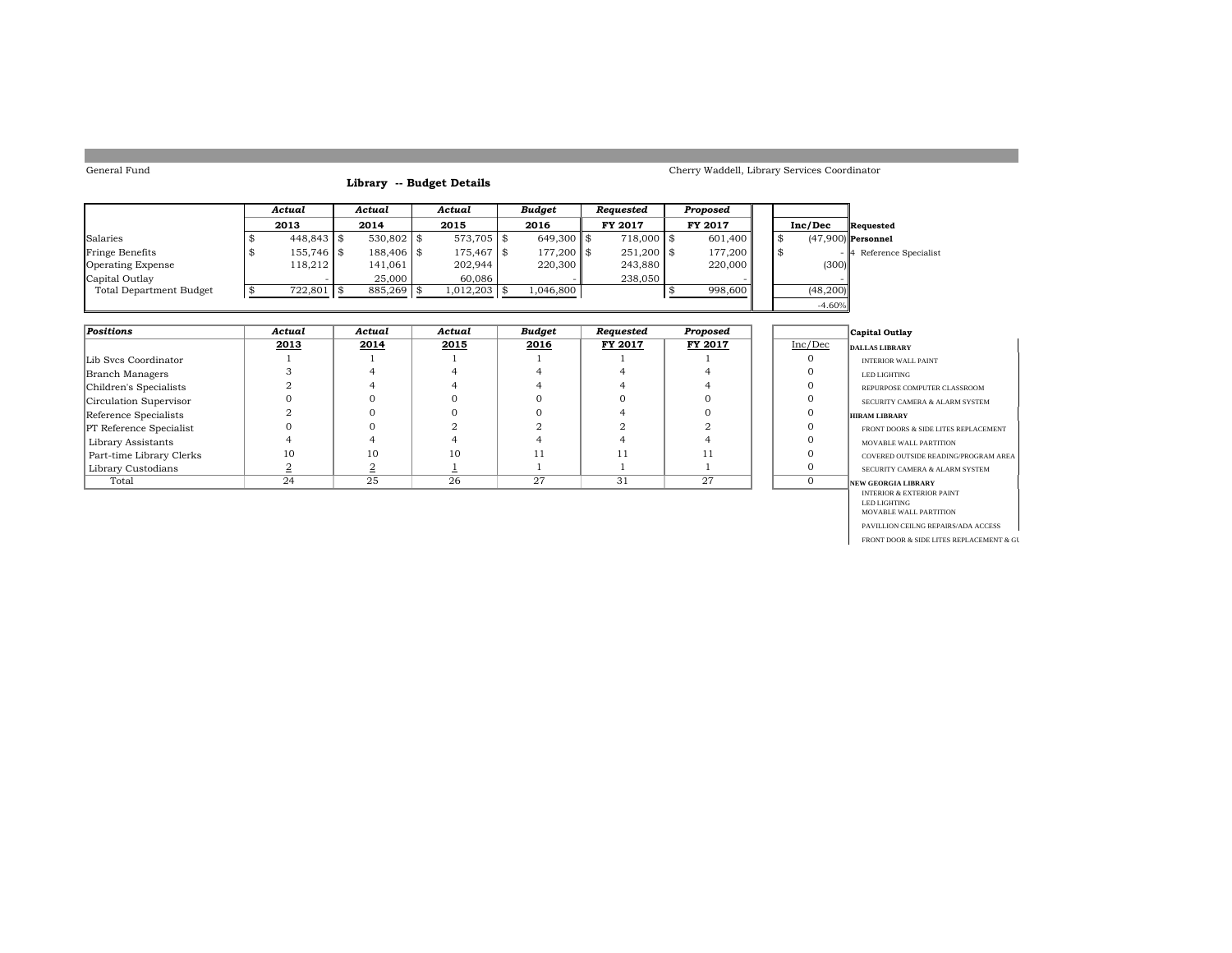Vacant, Government Services Libby Spencer, Manager

#### **Community Services (Senior Van) -- Budget Details**

|                                | Actual      |     | Actual      | Actual        | Budget       | Requested |      | Proposed |    |          |                     |
|--------------------------------|-------------|-----|-------------|---------------|--------------|-----------|------|----------|----|----------|---------------------|
|                                | 2013        |     | 2014        | 2015          | 2016         | FY 2017   |      | FY 2017  |    | Inc/Dec  |                     |
| Salaries                       | 74.172 \$   |     | 72.186 \$   | 71,818 \$     | 84,400 \$    | 84,800 \$ |      | 84,800   | \$ | 400      |                     |
| Fringe Benefits                | $12,001$ \$ |     | $12,034$ \$ | $12,153$ \$   | $12,900$ \$  | 13,000    | l \$ | 13,000   | \$ | 100      |                     |
| <b>Operating Expense</b>       | 27,429      |     | 28,147      | 21,677        | 26,500       | 19,700    |      | 19,700   |    | (6,800)  |                     |
| Capital Outlay                 |             |     |             |               |              |           |      |          |    |          | Requested           |
| <b>Total Department Budget</b> | 113,602     | -\$ | 112,367     | \$<br>105.648 | $123.800$ \$ | 117,500   |      | 117,500  | \$ |          | $(6,300)$ Personnel |
|                                |             |     |             |               |              |           |      |          |    | $-5.09%$ | None                |
|                                |             |     |             |               |              |           |      |          |    |          |                     |
| Positions                      | Actual      |     | Actual      | Actual        | Budget       | Requested |      | Proposed |    |          |                     |
|                                | 2013        |     | 2014        | 2015          | 2016         | FY 2017   |      | FY 2017  |    | Inc/Dec  |                     |
| Van Driver                     |             |     |             |               |              |           |      |          |    |          |                     |
| <b>PT</b> Van Drivers          |             |     | 4           | 4             | 4            | 4         |      | 4        |    |          |                     |
| Total                          | 5           |     | 5           | 5             |              | 5         |      | 5        |    | 0        |                     |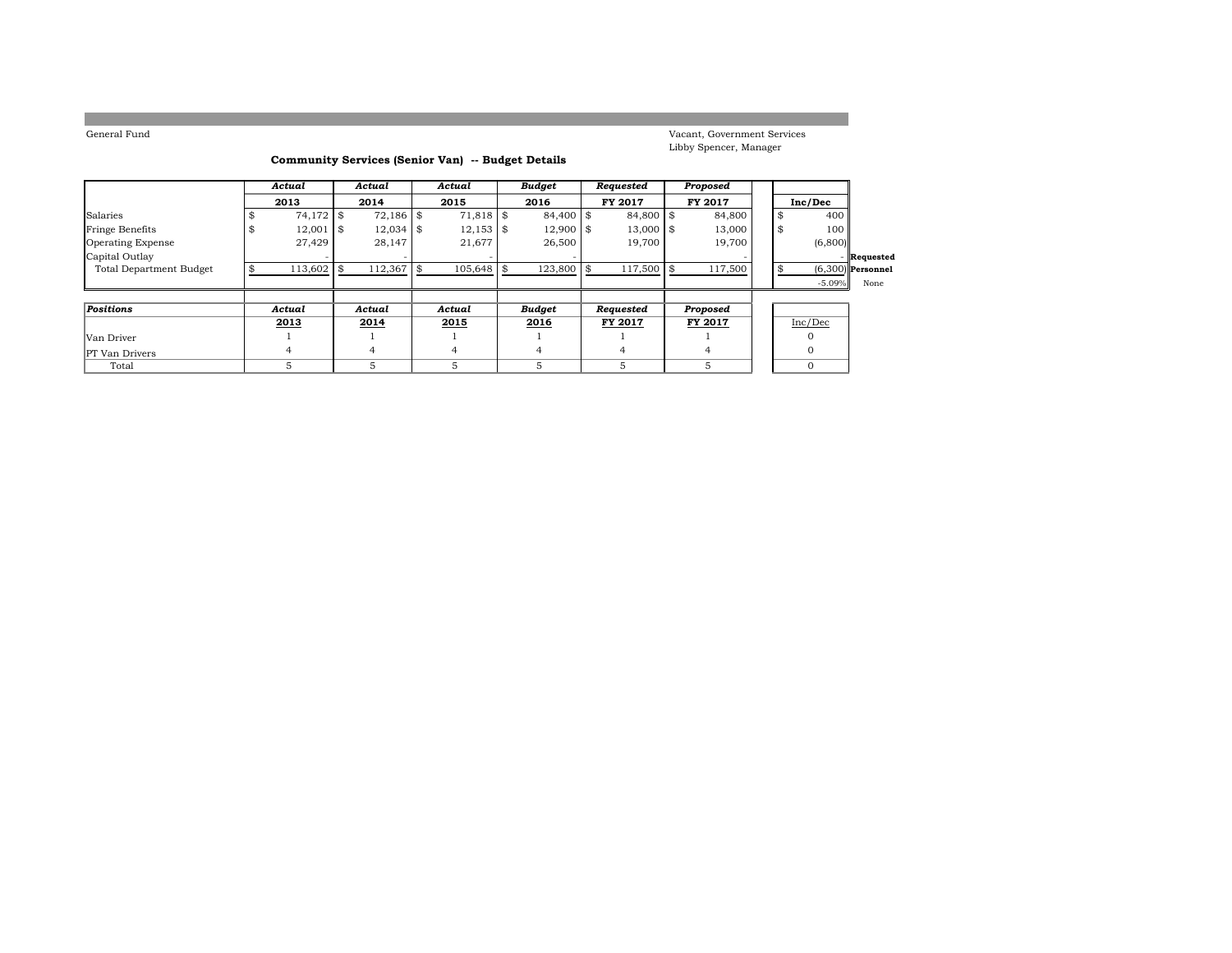Vacant, Government Services Libby Spencer, Manager

#### **Bus Services (Section 5311 Transit) -- Budget Details**

|                          | Actual      | Actual       | Actual       | Budget       | Requested    | Proposed |      |           |                    |
|--------------------------|-------------|--------------|--------------|--------------|--------------|----------|------|-----------|--------------------|
|                          | 2013        | 2014         | 2015         | 2016         | FY 2017      | FY 2017  |      | Inc/Dec   | Requested          |
| Salaries                 | $98,005$ \$ | 117,557 \$   | $122,578$ \$ | $134,100$ \$ | 158,000 \$   | 134,800  | - \$ |           | 700 Personnel      |
| Fringe Benefits          | 20,843      | 25,969       | 36.942       | 39,700       | 57.100       | 39,300   |      |           | $(400)$ Van Driver |
| <b>Operating Expense</b> | 57,413      | 60.435       | 53.618       | 61,650       | 40,800       | 40,800   |      | (20, 850) |                    |
| Capital Outlay           |             |              |              |              |              |          |      |           |                    |
| Total Department Budget  | 176,261     | $203,961$ \$ | $213,139$ \$ | $235,450$ \$ | $255,900$ \$ | 214,900  |      | (20, 550) |                    |
|                          |             |              |              |              |              |          |      | $-8.73%$  |                    |

| Positions     | Actual | Actual | Actual | <b>Budaet</b> | Reauested | Proposed |         |
|---------------|--------|--------|--------|---------------|-----------|----------|---------|
|               | 2013   | 2014   | 2015   | 2016          | FY 2017   | FY 2017  | Inc/Dec |
| Van Drivers   |        |        |        |               |           |          |         |
| PT Van Driver |        |        |        |               |           |          |         |
| Total         |        |        |        |               |           |          |         |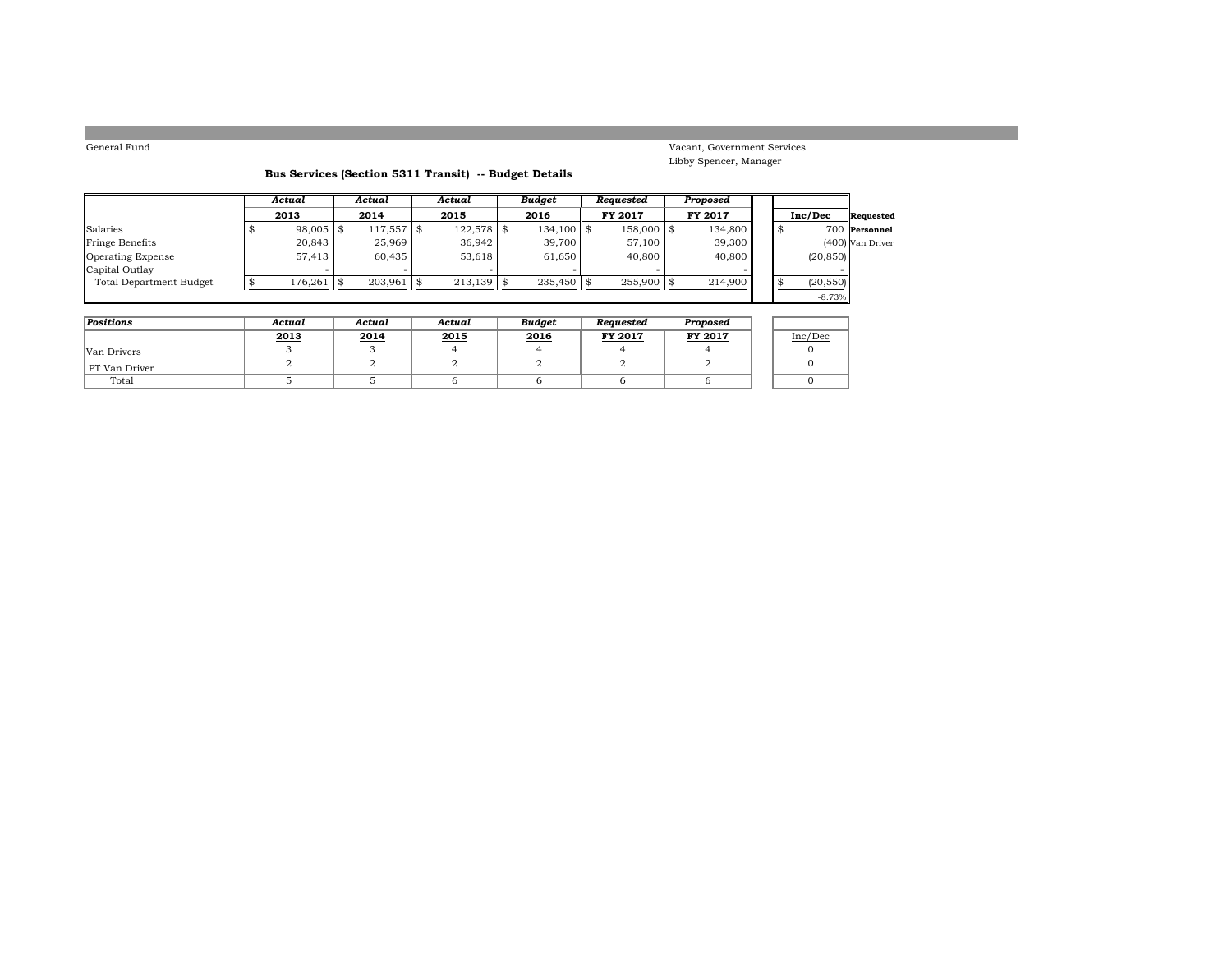Vacant, Government Services Libby Spencer, Manager

#### **Senior Citizens Center -- Budget Details**

|                          | Actual       | Actual     | Actual        | Budget       | Requested      | Proposed       |    |          | Requested |
|--------------------------|--------------|------------|---------------|--------------|----------------|----------------|----|----------|-----------|
|                          | 2013         | 2014       | 2015          | 2016         | <b>FY 2017</b> | <b>FY 2017</b> |    | Inc/Dec  | Personnel |
| Salaries                 | 124,463 \$   | 117.286 \$ | $111,555$ \\$ | 134,600 \$   | $133,100$ \$   | 133,100        | \$ | (1,500)  | None      |
| Fringe Benefits          | 54,843 \$    | 56,088 \$  | $55,600$ \$   | 66,200 \$    | $65,000$ \$    | 66,300         |    | 100      |           |
| <b>Operating Expense</b> | 68,488       | 71,629     | 87.236        | 92,500       | 86,950         | 86,350         |    | (6, 150) |           |
| Capital Outlay           |              | 7.105      |               |              | 15,000         | 8,000          |    | 8,000    |           |
| Total Department Budget  | $247,794$ \$ | 252,108    | $254,390$ \$  | $293,300$ \$ | 300,050        | 293,750        |    | 450      |           |
|                          |              |            |               |              |                |                |    | 0.15%    |           |

| Positions           | Actual | Actual | Actual | Proposed | Requested | Proposed |         |
|---------------------|--------|--------|--------|----------|-----------|----------|---------|
|                     | 2013   | 2014   | 2015   | 2016     | FY 2017   | FY 2017  | Inc/Dec |
| Center Manager      |        |        |        |          |           |          |         |
| Program Coordinator |        |        |        |          |           |          |         |
| Center Assistant    |        |        |        |          |           |          |         |
| Part-time security  |        |        |        |          |           |          |         |
| Total               |        |        |        |          |           |          |         |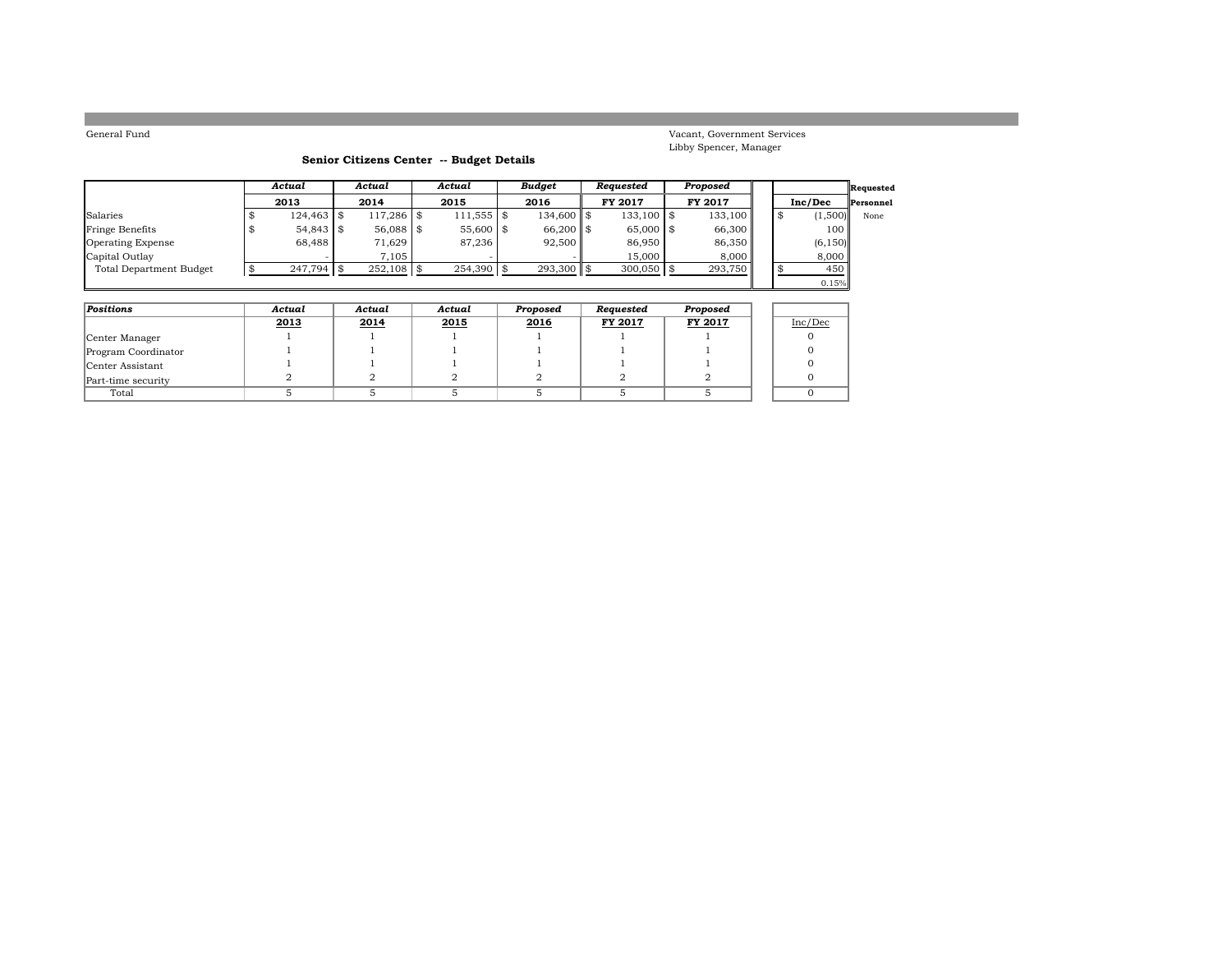#### **Extension -- Budget Details**

| Mary Carol Sheffield, County Agent |  |
|------------------------------------|--|
|------------------------------------|--|

|                                | Actual      |  | Actual          |  | Actual      |  | Budget      | Reauested   | Proposed       |         | Requested                                 |
|--------------------------------|-------------|--|-----------------|--|-------------|--|-------------|-------------|----------------|---------|-------------------------------------------|
|                                | 2013        |  | 2014            |  | 2015        |  | 2016        | FY 2017     | <b>FY 2017</b> | Inc/Dec | Personnel                                 |
| Salaries                       | 27,714 \$   |  | $29,366$ \$     |  | $38,642$ \$ |  | $42,200$ \$ | $42,300$ \$ | 42,300         | 100     |                                           |
| Fringe Benefits                | $2,132$ \$  |  | $2,249$ \$      |  | 2,941       |  | $7,100$ \$  | $7,450$ \\$ | 7,450          | 350     |                                           |
| <b>Operating Expense</b>       | 17,813      |  | 14.878          |  | 14,921      |  | 23,600      | 21,500      | 21.500         | (2,100) |                                           |
| Capital Outlay                 |             |  |                 |  | 5,181       |  |             | 14.000      |                |         | - Capital Outlav                          |
| <b>Total Department Budget</b> | $47.659$ \$ |  | $46.493$ \ \ \$ |  | 61,684 \$   |  | $72.900$ \$ | 85,250 \$   | 71,250         |         | (1.650) Renovation of 2 bathrooms         |
|                                |             |  |                 |  |             |  |             |             |                |         | -2.26% Tile, Fixtures, Paint and Plumbing |

Department is a division of UGA, budget is supplement to University funding. Included is annual contract amount for temp, PT extension agent.

| Positions   | Actual | Actual | Actual | <b>Budaet</b> | Reauested | Proposed       |         |
|-------------|--------|--------|--------|---------------|-----------|----------------|---------|
|             | 2013   | 2014   | 2015   | 2016          | FY 2017   | <b>FY 2017</b> | Inc/Dec |
| Supplements |        |        |        |               |           |                |         |
| Total       |        |        |        |               |           |                |         |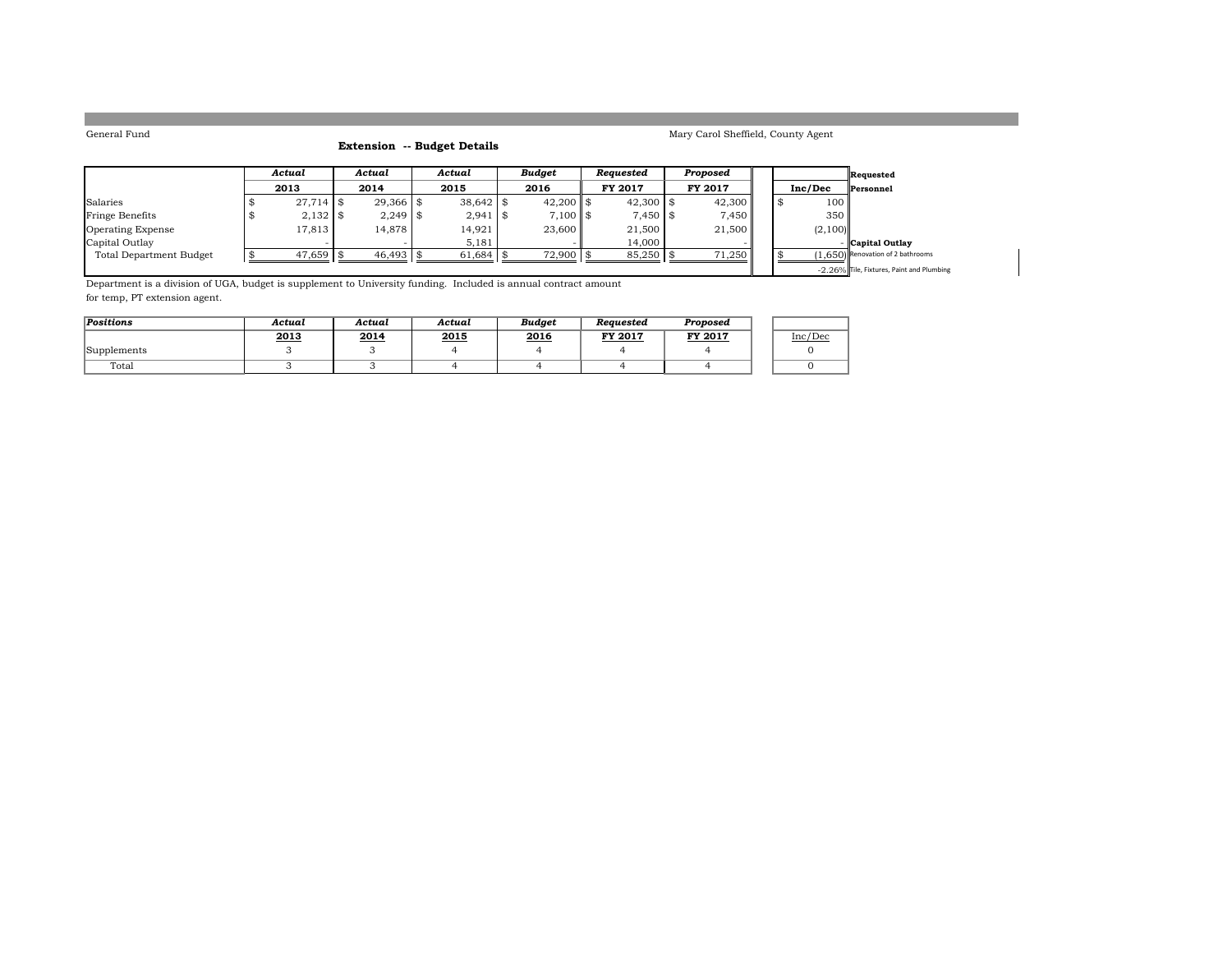$\mathbb{L}$ 

#### **Community Development -- Budget Details**

Ann Lippman, Community Development Director

|                                 | Actual     | Actual         | Actual         | <b>Budget</b>  | Requested    | Proposed  |                | Requested                                   |
|---------------------------------|------------|----------------|----------------|----------------|--------------|-----------|----------------|---------------------------------------------|
|                                 | 2013       | 2014           | 2015           | 2016           | FY 2017      | FY 2017   | Inc/Dec        | Personnel                                   |
| Salaries                        | 589,889 \$ | 661,783 \$     | 709,377 \$     | 800,000 \$     | 954,900 \$   | 865,600   | \$<br>65,600   | Permit/Dev Tech Hire 10/1/2016              |
| Fringe Benefits                 | 196,814 \$ | 219,497 \$     | $228,371$ \$   | 254,000 \$     | $336,288$ \$ | 285,500   |                | 31,500 Building Inspector Hire 1/1/2017     |
| <b>Operating Expense</b>        | 168,077    | 105,822        | 106,860        | 172,000        | 119,200      | 119,200   | (52, 800)      |                                             |
| Capital Outlay                  | 8,300      | 20,721         | 28,446         |                | 85,000       | 25,000    | 25,000         |                                             |
| <b>Total Department Budget</b>  | 963,080 \$ | $1,007,823$ \$ | $1,073,053$ \$ | $1,226,000$ \$ | 1,495,388 \$ | 1,295,300 | 69,300<br>\$   |                                             |
|                                 |            |                |                |                |              |           |                | 5.65% Capital Outlay                        |
|                                 |            |                |                |                |              |           |                | <b>Vehicle for Building Permit Division</b> |
| Positions                       | Actual     | Actual         | Actual         | <b>Budget</b>  | Requested    | Proposed  |                | Stormwater Program Evaluation               |
|                                 | 2013       | 2014           | 2015           | 2016           | FY 2017      | FY 2017   | Inc/Dec        |                                             |
| Comm.Develop. Director          |            |                |                |                |              |           |                |                                             |
| Sr. Admin Secretary             |            |                |                |                |              |           |                |                                             |
| Sr. Bldg Inpsectors             |            |                |                |                |              |           |                |                                             |
| <b>Bldg Permit Division Mgr</b> |            |                |                |                |              |           |                |                                             |
| <b>Bldg Inspector</b>           |            |                |                |                |              |           |                |                                             |
| Development Division Manager    |            |                |                |                |              |           |                |                                             |
| Sr. Development Inspectors      |            |                |                |                |              |           |                |                                             |
| Development Insp                |            |                |                |                |              |           |                |                                             |
| Office manager                  |            |                |                |                |              |           |                |                                             |
| Permit Techs                    |            |                |                |                |              |           |                |                                             |
| SR. Planner                     |            |                |                |                |              |           |                |                                             |
| Planner                         |            |                |                |                |              |           |                |                                             |
| Planning & Zoning Div Mgr       |            |                |                |                |              |           |                |                                             |
| County Engineer                 |            |                |                |                |              |           |                |                                             |
| Admin Secretary (PT share w/ Ma |            |                |                |                |              |           |                |                                             |
| <b>Board Members</b>            |            |                |                |                |              |           |                |                                             |
| Total                           | 20         | 21             | 21             | 22             | 24           | 24        | $\overline{2}$ |                                             |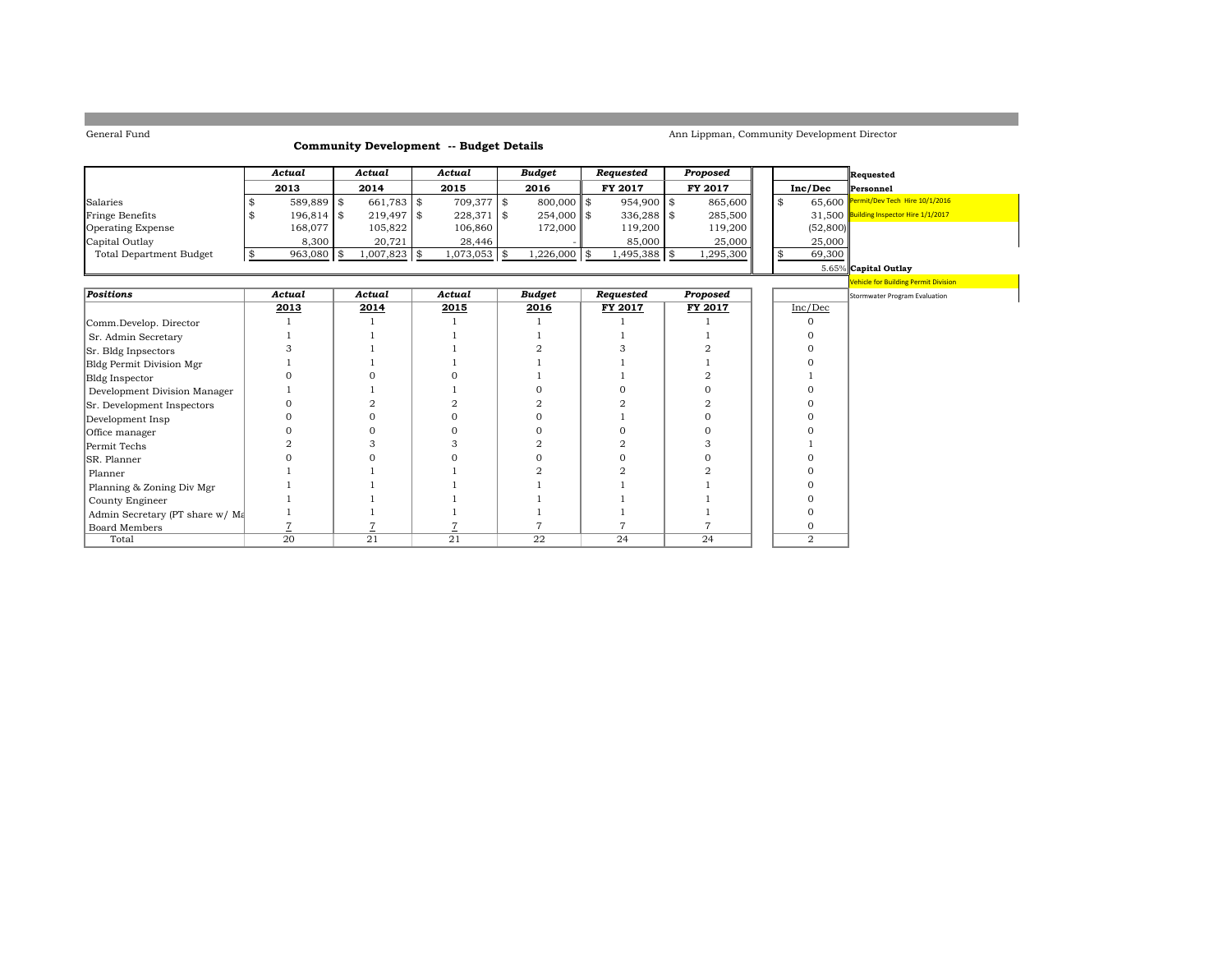#### **Airport -- Budget Details**

|                                | Actual       | Actual       | Actual      | Budget |      | Requested      |    | Proposed |  |         |           |
|--------------------------------|--------------|--------------|-------------|--------|------|----------------|----|----------|--|---------|-----------|
|                                | 2013         | 2014         | 2015        | 2016   |      | <b>FY 2017</b> |    | FY 2017  |  | Inc/Dec |           |
| Salaries                       | $141,830$ \$ | $146,080$ \$ | $51,908$ \$ | - ത    |      |                |    |          |  |         |           |
| Fringe Benefits                | 34,907 \$    | $36.148$ \$  | $12,302$ \$ |        | -156 |                | Ñ. |          |  |         |           |
| Operating Expense              | 116.566      | 244.993      | 46.880      |        |      |                |    |          |  |         |           |
| Capital Outlay                 |              |              |             |        |      |                |    |          |  |         |           |
| <b>Total Department Budget</b> | $293,303$ \$ | $427,221$ \$ | 111,090 \$  |        |      |                |    |          |  |         | Requested |
|                                |              |              |             |        |      |                |    |          |  | #DIV/0! | Personnel |

| Positions                         | Actual | Actual | Actual | Budaet | Reauested | Proposed       |         |
|-----------------------------------|--------|--------|--------|--------|-----------|----------------|---------|
|                                   | 2013   | 2014   | 2015   | 2016   | FY 2017   | <b>FY 2017</b> | Inc/Dec |
| Director                          |        |        |        |        |           |                |         |
| Admin Assistant (transfer from Cl |        |        |        |        |           |                |         |
| Total                             |        |        |        |        |           |                |         |

Blake Swafford, Director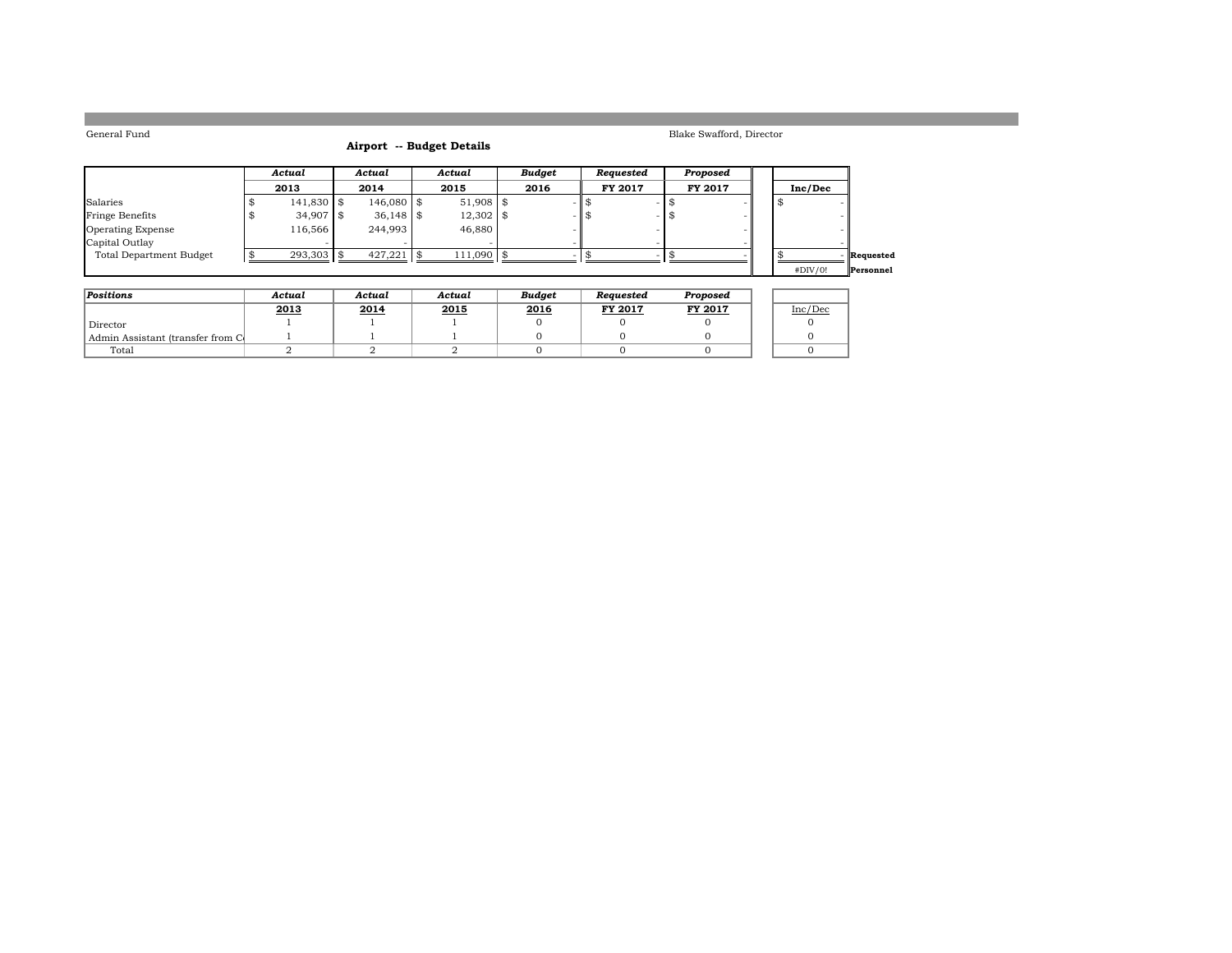#### **Non-Departmental -- Budget Details**

|                                     | Actual<br>2013  | Actual<br>2014   | Actual<br>2015  | <b>Budget</b><br>2016 | Requested<br>FY 2017 | Proposed<br>FY 2017 | Inc/Dec           |
|-------------------------------------|-----------------|------------------|-----------------|-----------------------|----------------------|---------------------|-------------------|
| Worker's Compensation               | \$<br>639,491   | \$<br>711,282 \$ | 746,749         | 800,000               | 900,000              | 800,000             | \$                |
| Retirement Plan Contribution        | 1,524,431       | 1,644,841        | 1,650,742       | 1,700,000             | 1,700,000            | 1,700,000           | \$                |
| Unemployment                        | 9,318           | 11,523           | 22,622          | 10,000                | 10,000               | 10,000              | \$                |
| <b>HRA</b> Benefits                 | 340,986         | 369,528          | 377,524         | 400,000               | 800,000              | 400,000             | \$                |
| Optum Early Retirement              |                 | 94,000           |                 |                       |                      |                     | \$                |
| 3% pay increases                    |                 |                  |                 |                       |                      | 825,000             | \$<br>825,000     |
| Mtce - Radio                        |                 |                  | 2,965           |                       |                      | 46,300              | \$<br>46,300      |
| Leave purchase option               |                 |                  |                 |                       |                      | 385,000             | \$<br>385,000     |
| Public Information                  | 47,203          | 11,505           | 5,900           |                       | 10,000               | 10,000              | \$<br>10,000      |
| <b>Auditing Fees</b>                | 66,985          | 79,195           | 68,000          | 75,000                | 80,000               | 80,000              | \$<br>5,000       |
| Training                            |                 | 5,453            |                 |                       |                      |                     | \$                |
| Legal Fees                          |                 |                  |                 |                       |                      |                     | \$                |
| Other Professional Fees             | 290,969         | 428,036          | 400,760         | 100,000               | 145,000              | 204,850             | \$<br>104,850     |
| Reservoir                           | 254,920         | 298,077          | 152,958         | 200,000               |                      |                     | \$<br>(200,000)   |
| <b>GSP</b> Design                   |                 |                  | 84,092          |                       |                      |                     |                   |
| Ambulance                           | 250,000         |                  |                 |                       |                      |                     | \$                |
| Liability Insurance (IRMA)          | 468,787         | 478,531          | 491,802         | 500,000               | 550,000              | 550,000             | \$<br>50,000      |
| Insurance Deductible                | 57,294          | 75,822           | 103,456         | 75,000                | 100,000              | 100,000             | \$<br>25,000      |
| Georgia Forestry                    | 9,643           | 7,837            | 7,837           | 9,000                 | 8,000                | 8,000               | \$<br>(1,000)     |
| <b>Historical Society</b>           | 1,000           | 1,000            | 1,000           | 1,000                 | 1,000                | 1,000               | \$                |
| Harbor House                        | 36,307          | 35,523           | 36,307          | 30,000                | 30,000               | 30,000              | \$                |
| Service Contracts                   | 30,000          | 37,000           | 37,000          | 37,000                | 37,000               | 37,000              | \$                |
| Code Red - Warning System           | 43,664          | 42,442           |                 | 43,000                | 26,000               | 26,000              | \$<br>(17,000)    |
| Capital Outlay-All Departments      |                 |                  | 187,448         | 2,653,650             |                      |                     | \$<br>(2,653,650) |
| Transfer to Debt Service            |                 |                  | 365,789         |                       |                      |                     |                   |
| Economic Development                | 202,889         | 200,252          | 200,000         | 130,000               | 130,000              | 130,000             | \$                |
| Indigent Burial                     | 4,500           | 6,500            | 5,500           | 6,000                 | 6,000                | 6,000               | \$                |
| <b>Paulding Enterprises</b>         | 15,000          | 15,000           | 16,696          | 15,000                | 15,000               | 15,000              | \$                |
| Mental Health Grant to State        | 50,000          | 50,000           | 50,000          | 50,000                | 50,000               | 50,000              | \$                |
| Health Dept Grant to State          | 327,660         | 326,192          | 326,514         | 326,000               | 326,000              | 326,000             | \$                |
| DFCS Grant to State                 | 17,082          | 18,665           | 17,312          | 25,000                | 25,000               | 25,000              | \$                |
| WellStar Paulding Indigent Med      | (5,360)         |                  |                 |                       |                      |                     | \$                |
| <b>Industrial Buildng Authority</b> | 550,712         | 495,258          | 513,358         | 237,000               |                      |                     | \$<br>(237,000)   |
| Airport Authority                   |                 |                  | 300,540         | 375,000               | 350,000              | 350,000             | \$<br>(25,000)    |
| Airshow                             |                 |                  | 16,985          |                       |                      |                     | \$                |
| Office Supplies & Maintenance       | 15,972          | 8,665            | 8,822           |                       |                      |                     | \$                |
| Low Flow Rebate                     | 2,250           | 3,900            | 3,700           | 3,500                 | 3,500                | 3,500               | \$                |
| Miscellaneous-Flood Repair          |                 |                  |                 |                       |                      |                     | \$                |
| Kiosk Program                       | 6,250           | 3,500            | 3,000           | 5,000                 | 5,000                | 5,000               | \$                |
| Coosa Valley RDC Dues               | 128,328         | 129,157          | 130,876         | 140,000               | 135,000              | 135,000             | \$<br>(5,000)     |
| Contingency                         |                 |                  |                 |                       |                      | 130,900             | \$<br>130,900     |
| Infrastructure Task Force           | 10,908          | 365,721          | 120,598         |                       |                      |                     | \$                |
| Total Department Budget             | \$<br>5,397,189 | \$<br>5,954,405  | \$<br>6,456,851 | \$<br>7,946,150       | \$<br>5,442,500      | \$<br>6,389,550     | \$<br>(1,556,600) |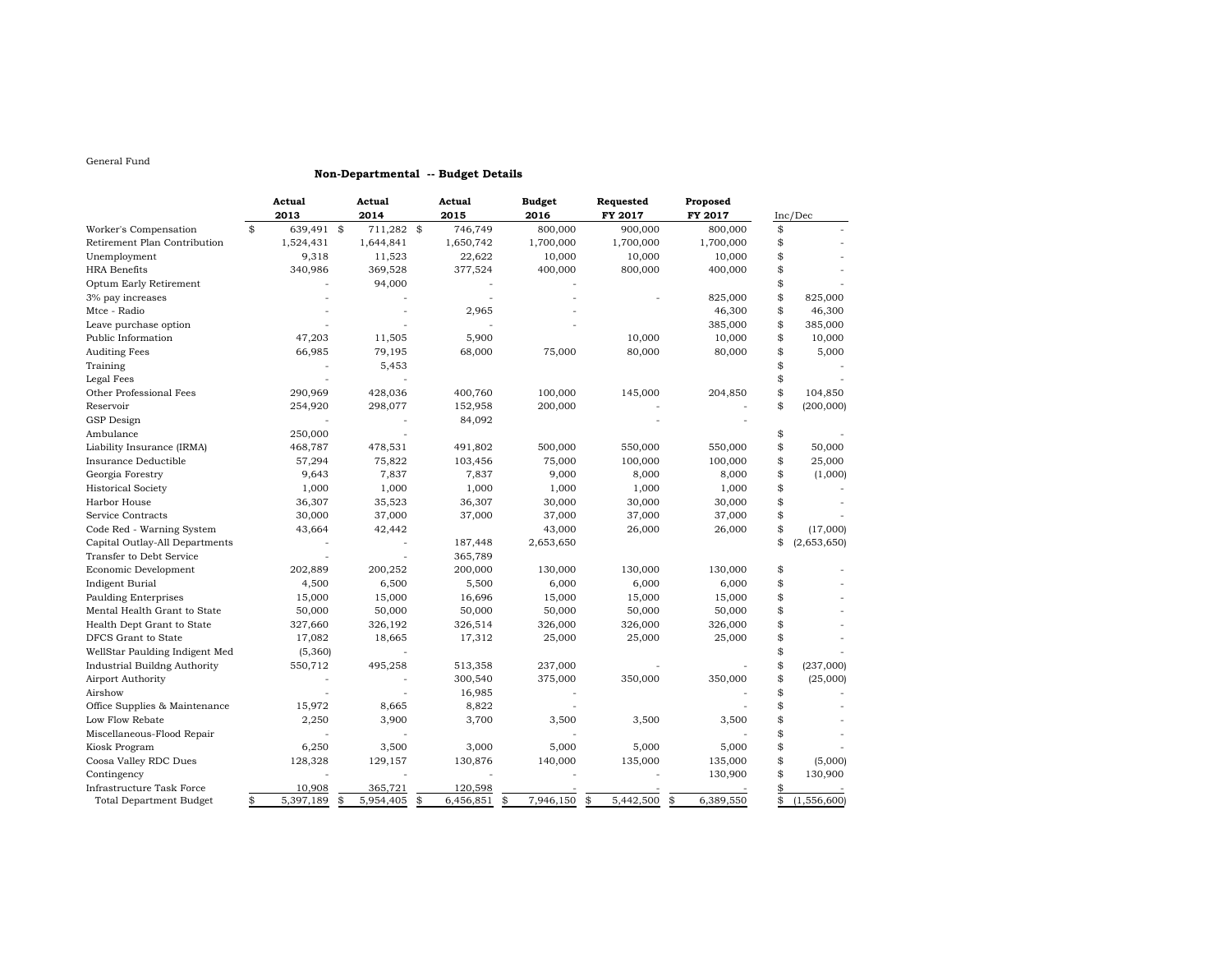**College** 

Special Revenue Fund David Mumford, Director E-911

and the control of the control of the control of the control of the

#### **E-911 -- Budget Details**

| Revenues                        | 2,023,626            | 2,187,100      | 2,167,447       | 2,200,000      | 2,400,000      | 2,600,000 |           |                                    |
|---------------------------------|----------------------|----------------|-----------------|----------------|----------------|-----------|-----------|------------------------------------|
|                                 | Actual               | Actual         | Actual          | <b>Budget</b>  | Requested      | Proposed  |           |                                    |
|                                 | 2013                 | 2014           | 2015            | 2016           | FY 2017        | FY 2017   | Inc/Dec   |                                    |
| Salaries                        | 1,082,086 \$<br>\$   | $1,062,644$ \$ | $1,139,052$ \\$ | $1,367,100$ \$ | 1,371,500 \$   | 1,370,000 | 2,900     |                                    |
| <b>Fringe Benefits</b>          | 404,656              | 391,128        | 426,760         | 563,650        | 565,870        | 724,500   | 160,850   |                                    |
| <b>Operating Expense</b>        | 697,533              | 514,138        | 569,098         | 614,112        | 703,175        | 553,900   | (60, 212) |                                    |
| Capital Outlay                  |                      |                | 27,948          | 60,000         | 500,000        | 500,000   | 440,000   |                                    |
| <b>Total Department Budget</b>  | $2,184,276$ \$<br>\$ | 1,967,909 \$   | $2,162,858$ \$  | $2,604,862$ \$ | $3,140,545$ \$ | 3,148,400 |           | 543,538 Requested:                 |
|                                 |                      |                |                 |                |                |           |           | 20.87% Personnel                   |
|                                 |                      |                |                 |                |                |           |           | None                               |
| <b>Positions</b>                | Actual               | Actual         | Actual          | <b>Budget</b>  | Requested      | Proposed  |           |                                    |
|                                 | 2013                 | 2014           | 2015            | 2016           | FY 2017        | FY 2017   | Inc/Dec   | Capital Outlay:                    |
| Director/E911                   |                      |                |                 |                |                |           |           | <b>New Facility &amp; Equipmet</b> |
| E911 Deputy Director (database) |                      |                |                 |                |                |           |           |                                    |
| Admin Assistant                 |                      |                |                 |                |                |           |           |                                    |
| Telecom Operators               | 22                   | 24             | 24              | 26             | 26             | 26        |           |                                    |
| Lead Operators                  |                      |                |                 |                |                |           |           |                                    |
| Training Section Manager        |                      |                |                 |                |                |           |           | <b>General Fund:</b>               |
| Part-time Operators             |                      |                |                 |                |                |           |           | <b>Code Red Emergency</b>          |
| Total                           | 31                   | 34             | 34              | 38             | 38             | 38        |           | <b>Notification System</b>         |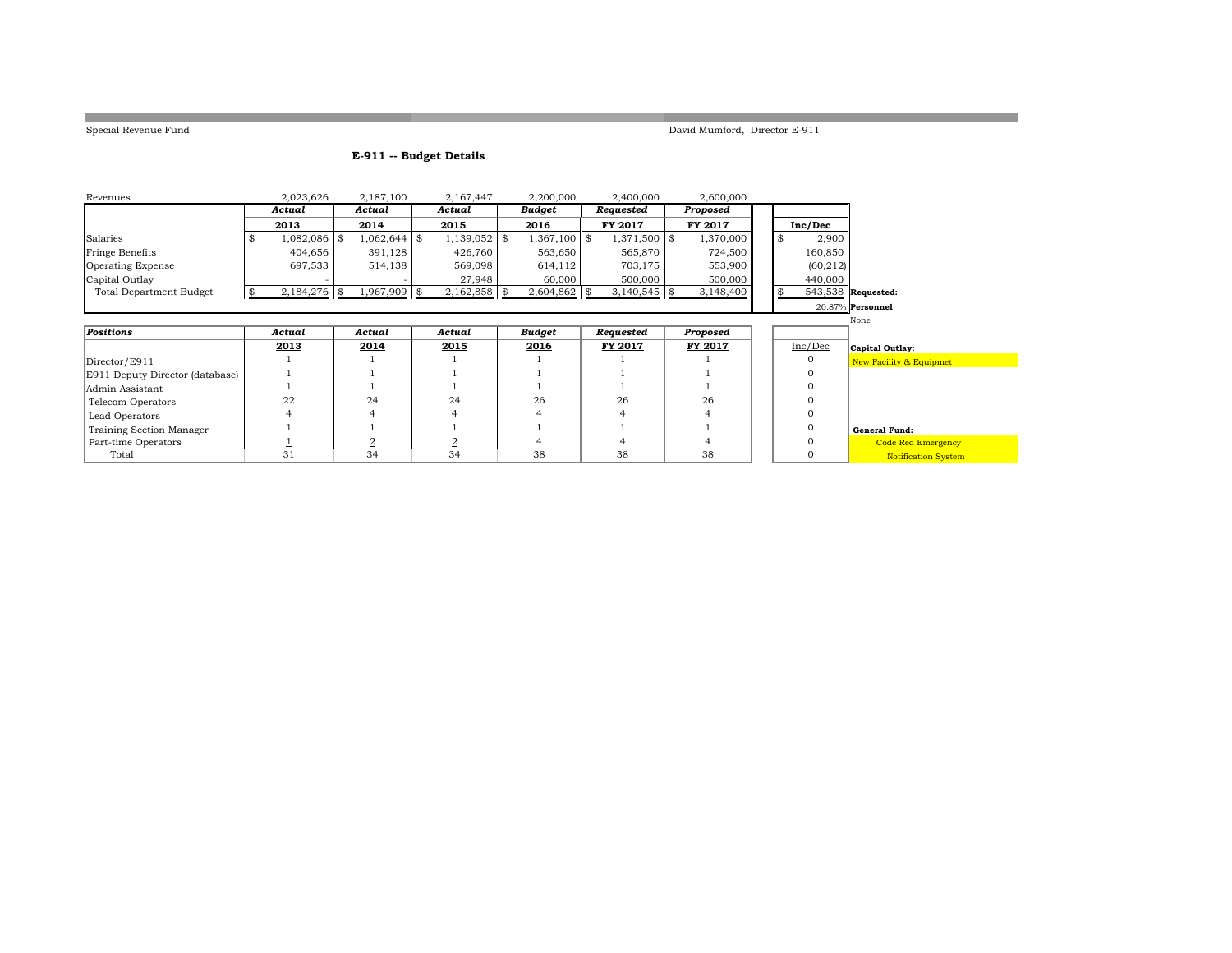| Special Revenue Fund             |                      |                        |                 |            |                 |                             | Joey Pelfrey, Fire Chief |               |                                                         |
|----------------------------------|----------------------|------------------------|-----------------|------------|-----------------|-----------------------------|--------------------------|---------------|---------------------------------------------------------|
|                                  |                      | Fire -- Budget Details |                 |            |                 |                             |                          |               |                                                         |
| Revenues                         | \$<br>8,810,590 \$   | 8,807,322 \$           | 10,157,246 \$   |            |                 | 11,373,000 \$ 11,966,000 \$ | 11.966.000               |               |                                                         |
|                                  | Actual               | Actual                 | Actual          |            | <b>Budget</b>   | Requested                   | Proposed                 |               |                                                         |
|                                  | 2013                 | 2014                   | 2015            |            | 2016            | FY 2016                     | FY 2016                  | Inc/Dec       |                                                         |
| Salaries                         | \$<br>$4,918,121$ \$ | $5,199,578$ \$         | 5,687,542       | \$         | $6,252,100$ \$  | $6,248,600$ \$              | 6,436,000                | \$<br>183,900 |                                                         |
| Fringe Benefits                  | \$<br>$2,116,802$ \$ | $2,316,376$ \$         | 2,554,963       | $\vert$ \$ | $2,624,800$ \$  | $2,612,000$ \$              | 2,627,500                | 2,700         |                                                         |
| <b>Operating Expense</b>         | 1,051,770            | 1,196,013              | 1,240,485       |            | 1,325,545       | 1,566,500                   | 1,566,500                | 240,955       |                                                         |
| Capital Outlay                   | 15,000               | 46,612                 | 94,099          |            | 76,100          | 20,000                      | 20,000                   | (56, 100)     |                                                         |
| <b>Total Department Budget</b>   | \$<br>$8,101,693$ \$ | 8,758,579              | \$<br>9,577,089 | \$         | $10,278,545$ \$ | $10,447,100$ \$             | 10,650,000               | \$            | 371,455 Requested:                                      |
|                                  |                      |                        |                 |            |                 |                             |                          |               | 3.61% Personnel                                         |
|                                  |                      |                        |                 |            |                 |                             |                          |               | 6- Firefighters                                         |
| <b>Positions</b>                 | Actual               | Actual                 | Actual          |            | <b>Budget</b>   | Requested                   | <b>Proposed</b>          |               |                                                         |
|                                  | 2013                 | 2014                   | 2015            |            | 2016            | FY 2017                     | FY 2017                  | Inc/Dec       | Capital Outlay:                                         |
| Chief                            |                      | $\overline{1}$         | $\overline{1}$  |            |                 |                             |                          | $\mathbf{0}$  |                                                         |
| Deputy Chief                     |                      |                        | -1              |            |                 |                             |                          | $\Omega$      |                                                         |
| Admin Assistant                  |                      |                        |                 |            |                 |                             |                          | $\Omega$      |                                                         |
| Admin Secretary                  |                      |                        |                 |            |                 |                             |                          | $\Omega$      |                                                         |
| Admin Officer                    |                      | $\Omega$               | $\Omega$        |            | 0               | $\Omega$                    | $\Omega$                 | $\mathbf{0}$  | <b>SPLOST</b>                                           |
| Captains                         |                      |                        | 4               |            |                 |                             | 4                        | $\mathbf 0$   | Ford Explorer-Division Chief Car                        |
| EMA Specialist                   |                      |                        |                 |            |                 |                             |                          | $\mathbf 0$   | F250 4-d//4wd (camper & slide out tray) Battalion Truck |
| EMA Assistant                    |                      | $\mathbf{0}$           |                 |            |                 |                             |                          | $\mathbf 0$   | Radio Alert Backup Antennas for all Fire Stations       |
| Major                            | $\overline{2}$       | $\overline{2}$         | $\overline{2}$  |            | $\overline{2}$  | $\overline{2}$              | $\overline{a}$           | $\mathbf{0}$  | <b>SCBA Bottles (replacement program)</b>               |
| Sergeants                        | 15                   | 15                     | 15              |            | 15              | 18                          | 18                       | 3             | <b>Extrication Equipment Set</b>                        |
| Lieutenants                      | 8                    | 8                      | 8               |            | 8               | 8                           | 8                        | $\mathbf 0$   | <b>SCBA Air Packs (replacements)</b>                    |
| Fire Specialist                  |                      | -1                     |                 |            | 1.              | -1                          | 1                        | $\Omega$      | <b>Interior Renovations of Stations 3.5 and 8</b>       |
| Training Officer                 | $\Omega$             | $\mathbf{0}$           | $\mathbf{0}$    |            | 0               | $\mathbf 0$                 | $\mathbf{O}$             | $\Omega$      | <b>Lucas CPR Devices</b>                                |
| Firefighter I's                  | 28                   | 31                     | 31              |            | 38              | 44                          | 44                       | 6             |                                                         |
| Firefighter II's                 | 17                   | 20                     | 20              |            | 20              | 20                          | 20                       | $\mathbf{0}$  |                                                         |
| Firefighter III's                | 30                   | 32                     | 32              |            | 32              | 29                          | 29                       | -3            |                                                         |
| Ouartermaster                    | $\mathbf{0}$         | $\mathbf{0}$           | $\mathbf{O}$    |            | $\mathbf{0}$    | $\mathbf{0}$                | $\mathbf{0}$             | $\Omega$      |                                                         |
| <b>Firefighter Trainees</b>      | 22                   | 22                     | 31              |            | 31              | 31                          | 31                       | $\Omega$      |                                                         |
| Part-time Firefighters           | 8                    | 8                      | 8               |            | 8               | 8                           | 8                        | $\Omega$      |                                                         |
| Part-time Training Officers      | 0                    | $\mathbf{0}$           | $\mathbf{O}$    |            | 0               | $\mathbf{0}$                | $\overline{0}$           | $\mathbf 0$   |                                                         |
| Supplements to State Forestry En | $\overline{2}$       | $\overline{2}$         | $\overline{2}$  |            | $\overline{2}$  | $\overline{2}$              | $\overline{2}$           | $\mathbf{0}$  |                                                         |
| Total                            | 142                  | 150                    | 160             |            | 167             | 173                         | 173                      | 6             |                                                         |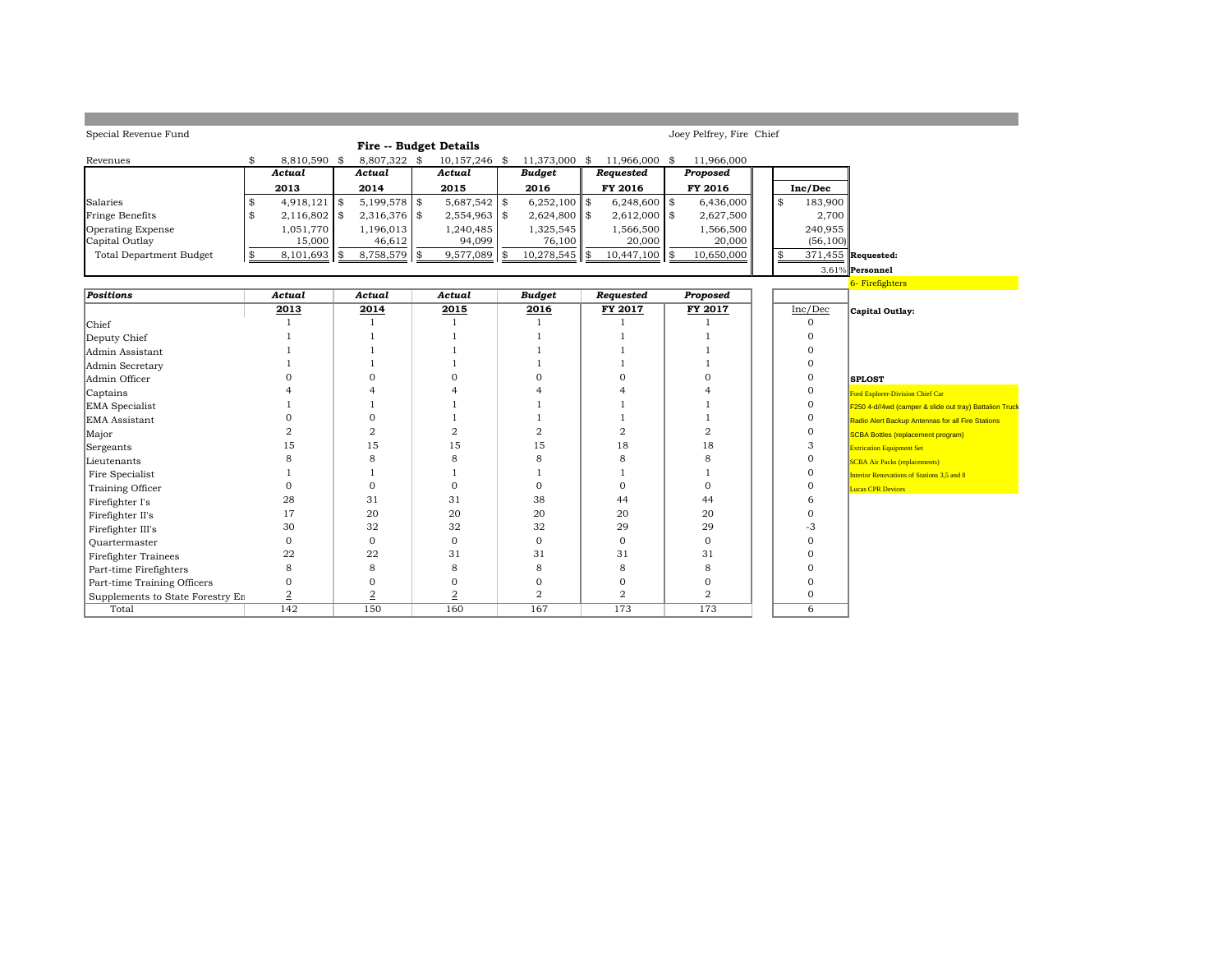| <b>Department</b>         | <b>Position</b>                                                           | Qty               | Cost                   | <b>Total</b>                  | <b>Dept Total</b> |                      |
|---------------------------|---------------------------------------------------------------------------|-------------------|------------------------|-------------------------------|-------------------|----------------------|
| <b>Community Dev</b>      | Permit/Dev Tech<br><b>Building Inspector</b>                              | 1<br>$\mathbf{1}$ | \$44,000<br>\$50,700   | \$44,000<br>\$50,700          | \$94,700          |                      |
| Detention                 | <b>Promotions</b>                                                         |                   |                        |                               |                   |                      |
|                           | Detention officer to Corporal L10 to<br>L14                               | 1                 | \$7,600                | \$7,600                       |                   |                      |
|                           | <b>Reclassify Main Tech from L10-L12</b>                                  | 1                 | \$4,700                | \$4,700                       |                   |                      |
|                           | <b>Reclass work detaill SGT to Lieutenant</b><br><b>L16 to L17</b>        | 1                 | \$2,100                | \$2,100                       |                   |                      |
|                           | Reclassify LPN from PG14 to PG18<br><b>Night Shift</b>                    | 3<br>1            | \$7,800<br>\$51,700    | \$23,400<br>\$51,700          | \$89,500          |                      |
| <b>District Attorney</b>  | Investigator                                                              | 1                 | \$59,100               | \$59,100                      | \$59,100          |                      |
| <b>DOT</b>                | <b>EO3 Paving Crew Leader</b>                                             | 1                 | \$44,700               | \$44,700                      |                   |                      |
|                           | Crew Worker-Grading/Prep Crew<br>Preconstruction eng                      | 1<br>$\mathbf{1}$ | \$41,000<br>\$58,400   | \$41,000<br>\$58,400          |                   |                      |
|                           | Preconstruction eng (currently SPLOST)                                    | 1                 | \$59,400               | \$59,400                      | \$203,500         |                      |
|                           | Government Facilities Administrative clerk PT to FT                       | $\mathbf{1}$      | \$23,200               | \$23,200                      |                   |                      |
| <b>Information Tech</b>   |                                                                           |                   |                        | \$0                           | \$0               |                      |
| Juvenile Court            | Deputy Clerk                                                              | 1                 | \$45,400               | \$45,400                      |                   |                      |
|                           | PT CHINS Coordinator                                                      | 1                 | \$16,200               | \$16,200                      | \$61,600          |                      |
| Library                   | Reference Specialist                                                      | 4                 | \$48,000               | \$192,000                     | \$192,000         |                      |
| Magistrate                | Deputy Clerk PT to FT                                                     | 1                 | \$23,900               | \$23,900                      |                   |                      |
|                           | Temp Clerk to Permanent PT                                                | 1                 | \$9,000                | \$9,000                       | \$32,900          |                      |
| Marshal                   | Dpty Marshal<br>Receptionist PT - FT                                      | 3<br>ı.           | \$54,800<br>\$7,500    | \$164,400<br>\$7,500          | \$171,900         |                      |
| Probate Court             | <b>Make PT Deputy Clerk FT</b><br><b>Reduce PT hours for Deputy Clerk</b> | 1<br>$\mathbf{1}$ | \$25,000<br>( \$9,000) | \$25,000<br>( \$9,000)<br>\$0 | \$16,000          |                      |
| Public Defender           | 7% increase for Chief Asst PD                                             | 1                 | \$6,200                | \$6,200                       |                   |                      |
|                           | Increase for Public Defender                                              | 1                 | \$13,500               | \$13,500                      | \$19,700          |                      |
| <b>Public Information</b> | <b>Media Production</b>                                                   | $\mathbf 1$       | \$11,360               | \$11,360                      | \$11,360          |                      |
| Recreation                | <b>Maint Crew Leader</b><br><b>Maint Worker</b>                           | 1<br>1            | \$21,600<br>\$20,300   | \$21,600<br>\$20,300          | \$41,900          | 1/1/2017<br>1/1/2017 |
|                           |                                                                           |                   |                        |                               |                   |                      |

#### **Personnel Request**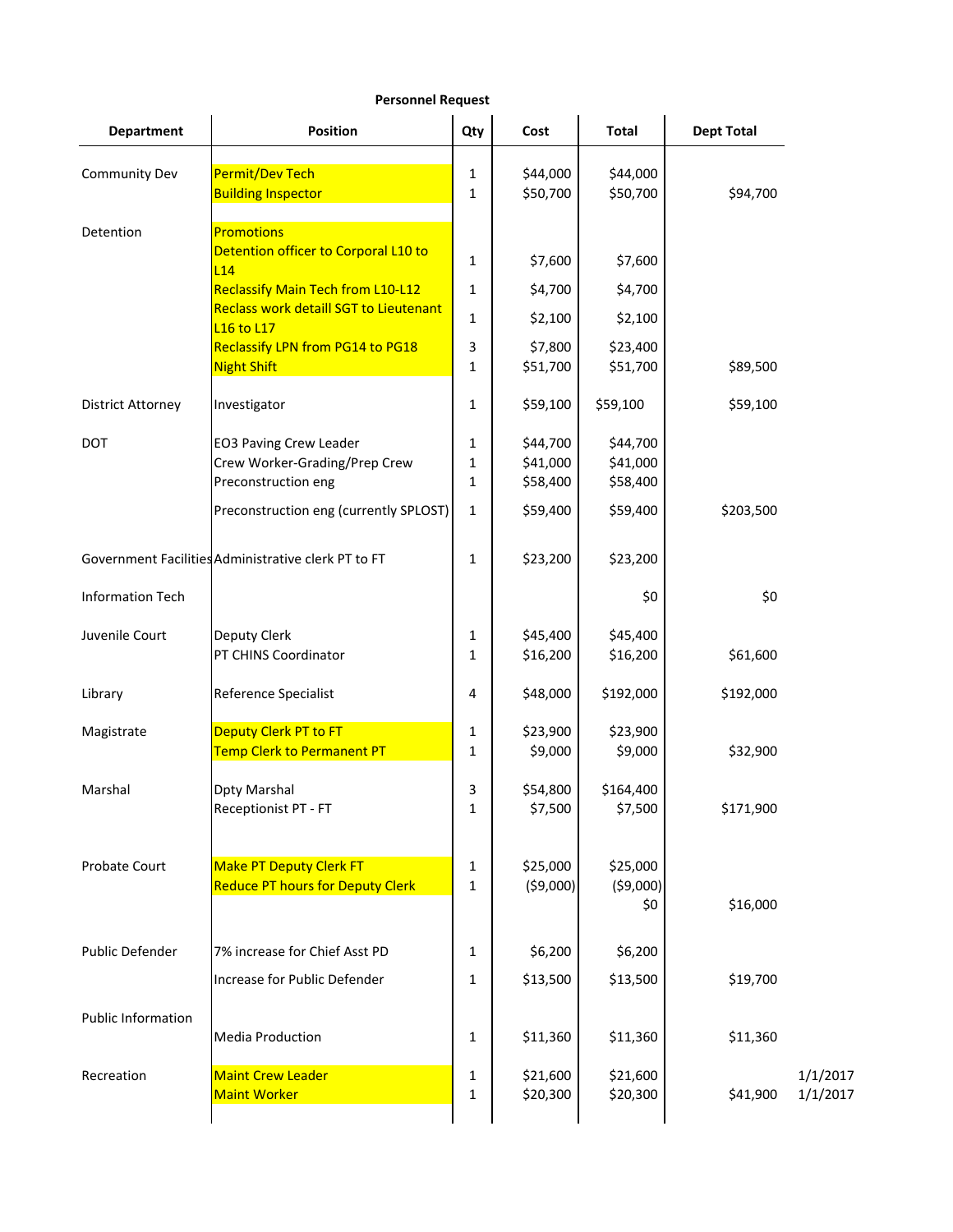| <b>Department</b>   | <b>Position</b>                                   | Qty          | Cost     | <b>Total</b> | <b>Dept Total</b> |
|---------------------|---------------------------------------------------|--------------|----------|--------------|-------------------|
| Recycling           | <b>Promote Asst Coordinator to</b><br>Coordinator | 1            | \$1,400  | \$1,400      | \$1,400           |
| Sheriff             | <b>DPTY WARRANTS</b>                              | 1            | \$42,120 | \$42,120     |                   |
|                     | <b>NVESTIGATOR</b>                                | 1            | \$30,100 | \$30,100     |                   |
|                     | <b>INVESTIGATOR</b>                               | 1            | \$44,700 | \$44,700     |                   |
|                     | <b>DPTY PATROL</b>                                | 4            | \$42,870 | \$171,480    |                   |
|                     | <b>PROMOTIONS:</b>                                |              |          | \$0          |                   |
|                     | <b>TRAINING SGT</b>                               | 1            | \$1,400  | \$1,400      |                   |
|                     | <b>CPL COURT SECURITY</b>                         | $\mathbf{1}$ | \$900    | \$900        |                   |
|                     | <b>NIGHT SHIFT PAY</b>                            | 1            | \$61,200 | \$61,200     |                   |
|                     | <b>ONCALL PAY</b>                                 | 1            | \$9,000  | \$9,000      | \$360,900         |
| <b>Tax Assessor</b> | <b>Administrative Clerk</b>                       | 1            | \$49,900 | \$49,900     | \$49,900          |
| <b>Transit Van</b>  | Van Driver                                        | 1            | \$40,900 | \$40,900     | \$40,900          |
|                     |                                                   |              |          |              |                   |

**Total** - Personnel **\$1,447,260**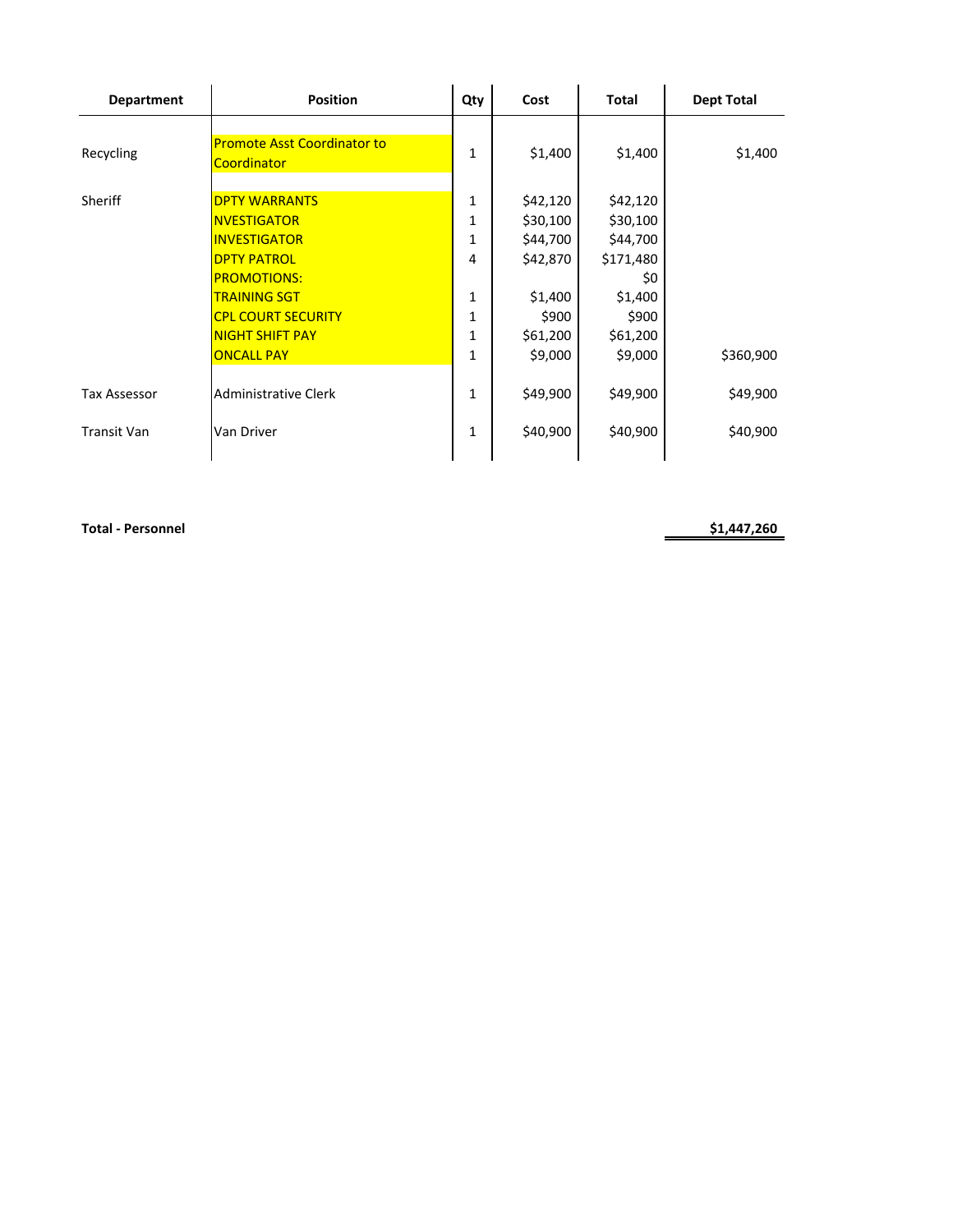#### **Capital Expenditures**

|                       | Capital Expenditures                                                                       |                          |                      |                      |                   |                 |                      |
|-----------------------|--------------------------------------------------------------------------------------------|--------------------------|----------------------|----------------------|-------------------|-----------------|----------------------|
| <b>Department</b>     | <b>Item Description</b>                                                                    | Qty                      | Price/Item           | Request              | <b>Dept Total</b> | Approved        | Fund                 |
| <b>Animal Control</b> | Replace F250 with Van                                                                      | $\mathbf{1}$             | \$46,000             | \$46,000             | \$46,000          | \$46,000 SPLOST |                      |
| <b>Community Dev</b>  | Vehicle for Building Permit Division<br><b>Stormwater Program Evaluation</b>               | 1<br>$\mathbf{1}$        | \$25,000<br>\$60,000 | \$25,000<br>\$60,000 | \$85,000          | \$0             |                      |
| Detention             | Tahoe replace Crown Vics that have high mileage                                            | $\overline{2}$           | \$21,250             | \$42,500             |                   | \$42,500 SPLOST |                      |
|                       | Replacement locks that can not be repaired                                                 | 5                        | \$3,083              | \$15,417             |                   | \$15,417        | <b>JCSA</b>          |
|                       | Replace HVAC units                                                                         | 6                        | \$6,975              | \$41,850             |                   | \$41,850 JCSA   |                      |
|                       | Copiers in Bookin, Control and Medical                                                     | 3                        | \$4,513              | \$13,539             | \$113,306         | \$0             |                      |
| <b>DOT</b>            | Traffic Sign Printer- Traffic Ops                                                          | $\mathbf 1$              | \$51,000             | \$51,000             |                   | \$0             |                      |
|                       | Changeable Message Sign-Traffic Ops                                                        | 1                        | \$15,000             | \$15,000             |                   | \$0             |                      |
|                       | 1/2 ton-4X4 standard cab pickup, short whell base-Construction                             | $\mathbf{1}$             | \$24,000             | \$24,000             |                   | \$0             |                      |
|                       | Tag Equipmet Trailer                                                                       | $\mathbf{1}$             | \$21,500             | \$21,500             |                   | \$0             |                      |
|                       | Tailgate Conveyor                                                                          | $1\,$                    | \$7,000              | \$7,000              |                   | \$0             |                      |
|                       | 5,000 Gallon Water Tank                                                                    | 1                        | \$33,000             | \$33,000             |                   | \$0             |                      |
|                       | Asphalt Spreader- Maintenance                                                              | $\mathbf{1}$             | \$375,000            | \$375,000            |                   | \$0             |                      |
|                       | Cedarcrest Road @ Graves Signal installation                                               | $\mathbf{1}$             | \$105,200            | \$105,200            | \$631,700         | \$0             |                      |
| Extension             | Renovation of 2 bathrooms for ADA Compliance/Updates<br>Tile, Fixtures, Paint and Plumbing | $\mathbf{1}$             | \$14,000             | \$14,000             | \$14,000          | \$0             |                      |
| Fire                  | Ford Explorer-Division Chief Car                                                           | 1                        | 25,000.00<br>\$.     | \$25,000             | \$25,000          | \$25,000 SPLOST |                      |
|                       | F250 4-d//4wd (camper & slide out tray) Battalion Trucks                                   | $\overline{2}$           | \$<br>45,000.00      | \$90,000             | \$90,000          | \$90,000 SPLOST |                      |
|                       | Radio Alert Backup Antennas for all Fire Stations                                          | 1                        | 25,000.00<br>\$      | \$25,000             | \$25,000          | \$25,000 SPLOST |                      |
|                       | <b>SCBA Bottles (replacement program)</b>                                                  | 20                       | \$<br>900.00         | \$18,000             | \$18,000          | \$18,000 SPLOST |                      |
|                       | <b>Extrication Equipment Set</b>                                                           | $\overline{2}$           | 35,000.00<br>\$      | \$70,000             | \$70,000          | \$70,000 SPLOST |                      |
|                       | <b>SCBA Air Packs (replacements)</b>                                                       | 8                        | \$<br>6,250.00       | \$50,000             | \$50,000          | \$50,000 SPLOST |                      |
|                       | Interior Renovations of Stations 3,5 and 8                                                 | 3                        | 30,000.00<br>\$      | \$90,000             | \$90,000          | \$90,000 SPLOST |                      |
|                       | <b>Lucas CPR Devices</b>                                                                   | $\overline{\phantom{a}}$ | \$15,000.00          | \$30,000             | \$30,000          | \$30,000 SPLOST |                      |
| <b>Fleet Maint</b>    | awning (Cover oil tanks and air compressor)                                                | 1                        | \$9,500              | \$9,500              |                   |                 | \$9,500 General Fund |
|                       | <b>Transmission Jack</b>                                                                   | $\mathbf{1}$             | \$2,500              | \$2,500              |                   |                 | \$2,500 General Fund |
|                       | <b>GPS Navigation System</b>                                                               | $\mathbf{1}$             | \$200                | \$200                |                   | \$0             |                      |
|                       | 15,000lb 2 post Truck Lift                                                                 | $\mathbf{1}$             | \$14,000             | \$14,000             |                   | \$0             |                      |
|                       | <b>Tire Machine</b>                                                                        | 1                        | \$8,000              | \$8,000              | \$34,200          | \$0             |                      |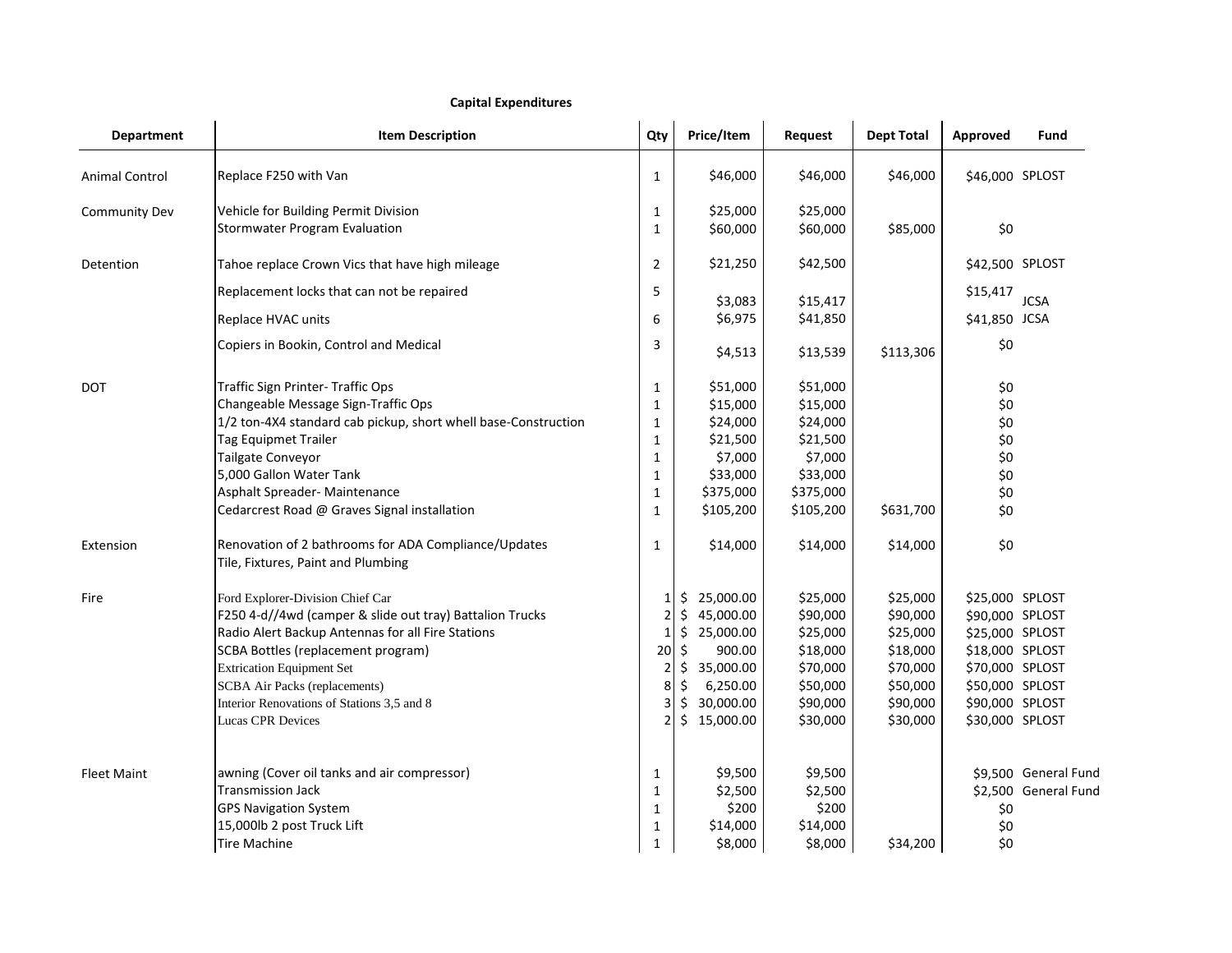| <b>Department</b>      | <b>Item Description</b>                                                                                                                                                                                                                                                                                                                                                                                                                                                                                                                                                                                                                                   | Qty                          | Price/Item           | Request                     | <b>Dept Total</b> | Approved  | Fund                                           |
|------------------------|-----------------------------------------------------------------------------------------------------------------------------------------------------------------------------------------------------------------------------------------------------------------------------------------------------------------------------------------------------------------------------------------------------------------------------------------------------------------------------------------------------------------------------------------------------------------------------------------------------------------------------------------------------------|------------------------------|----------------------|-----------------------------|-------------------|-----------|------------------------------------------------|
| <b>Govt Facilities</b> | 240 Constitution Blvd. Admin stone coping mortar joints sealed.<br>280 Constitution Blvd. Justice stone coping mortar joints sealed                                                                                                                                                                                                                                                                                                                                                                                                                                                                                                                       | $\mathbf{1}$<br>$\mathbf{1}$ | \$14,000<br>\$14,000 | \$14,000<br>\$14,000<br>\$0 | \$28,000          |           | \$14,000 General Fund<br>\$14,000 General Fund |
| <b>Human Res</b>       | Salary Study                                                                                                                                                                                                                                                                                                                                                                                                                                                                                                                                                                                                                                              | $\mathbf{1}$                 | \$75,000             | \$75,000                    | \$75,000          |           |                                                |
| Info Tech              | Storage Nodes for Scale Clusters: New blade servers to support growth of<br>current virtual environment.<br><b>Domain computer refresh:</b> Scheduled replacement of 20% computer inventory.                                                                                                                                                                                                                                                                                                                                                                                                                                                              | $\overline{2}$               | \$15,000             | \$30,000                    |                   | \$0       |                                                |
|                        | This will primarily focus on the admin building. (145 desktop, 34 laptop, and 25<br>workstations)                                                                                                                                                                                                                                                                                                                                                                                                                                                                                                                                                         | 204                          | \$775                | \$158,100                   |                   | \$0       |                                                |
|                        | Microsoft EA Maintenance Agreement This THREE year agreement continues<br>the support of all Microsoft product licenses which allows the county to use the<br>most current software available to the market. This software has the most up-to-<br>date security enhancements and allow the county to effectively communicate with<br>the public as it moves to these new platforms without interruptions. This is for<br>server and desktop products. The amount indicated will be required for three<br>years at the same amount. The agreement was approved last FY and this will be<br>the second payment. This covers licenses for the entire county. | $\mathbf{1}$                 |                      |                             |                   | \$137,590 |                                                |
|                        | Additional NAS at 911: Additional storage for enterprise-wide backups                                                                                                                                                                                                                                                                                                                                                                                                                                                                                                                                                                                     | $\mathbf{1}$                 | \$137,590<br>\$9,395 | \$137,590<br>\$9,395        |                   | \$0       | <b>General Fund</b>                            |
|                        | Wi-Fi Access Point Replacement - Access Points are about 10 years old now<br>and unable to provide the services clients and guest are wanting. We would like<br>to replace the existing units with new ones that provide dynamic bandwidth<br>allocation and new capacity levels. This price includes a 5 year maintenance cost<br>of \$16.000.00. The cost of the Access Points alone is \$49,000.00. Other cost are<br>outdoor rated AP's and mounting and professional services to install.                                                                                                                                                            | 1                            | \$70,000             | \$70,000                    |                   | \$0       |                                                |
|                        | SO UPS Batteries - Replace UPS Batteries with new ones. This is routine<br>maintenance item that has to be done about every 3-4 years.                                                                                                                                                                                                                                                                                                                                                                                                                                                                                                                    | $\mathbf{1}$                 |                      |                             |                   | \$0       |                                                |
|                        | Phone Replacements - there are several phones that wall not work in the next                                                                                                                                                                                                                                                                                                                                                                                                                                                                                                                                                                              |                              | \$2,900              | \$2,900                     |                   |           |                                                |
|                        | version of Cal Manager which will go end of life in October of 2016. Therefore,<br>we will have to replace them. This quote is for 18 phones scattered across several<br>offices.                                                                                                                                                                                                                                                                                                                                                                                                                                                                         | 1                            | \$10,500             | \$10,500                    |                   | \$0       |                                                |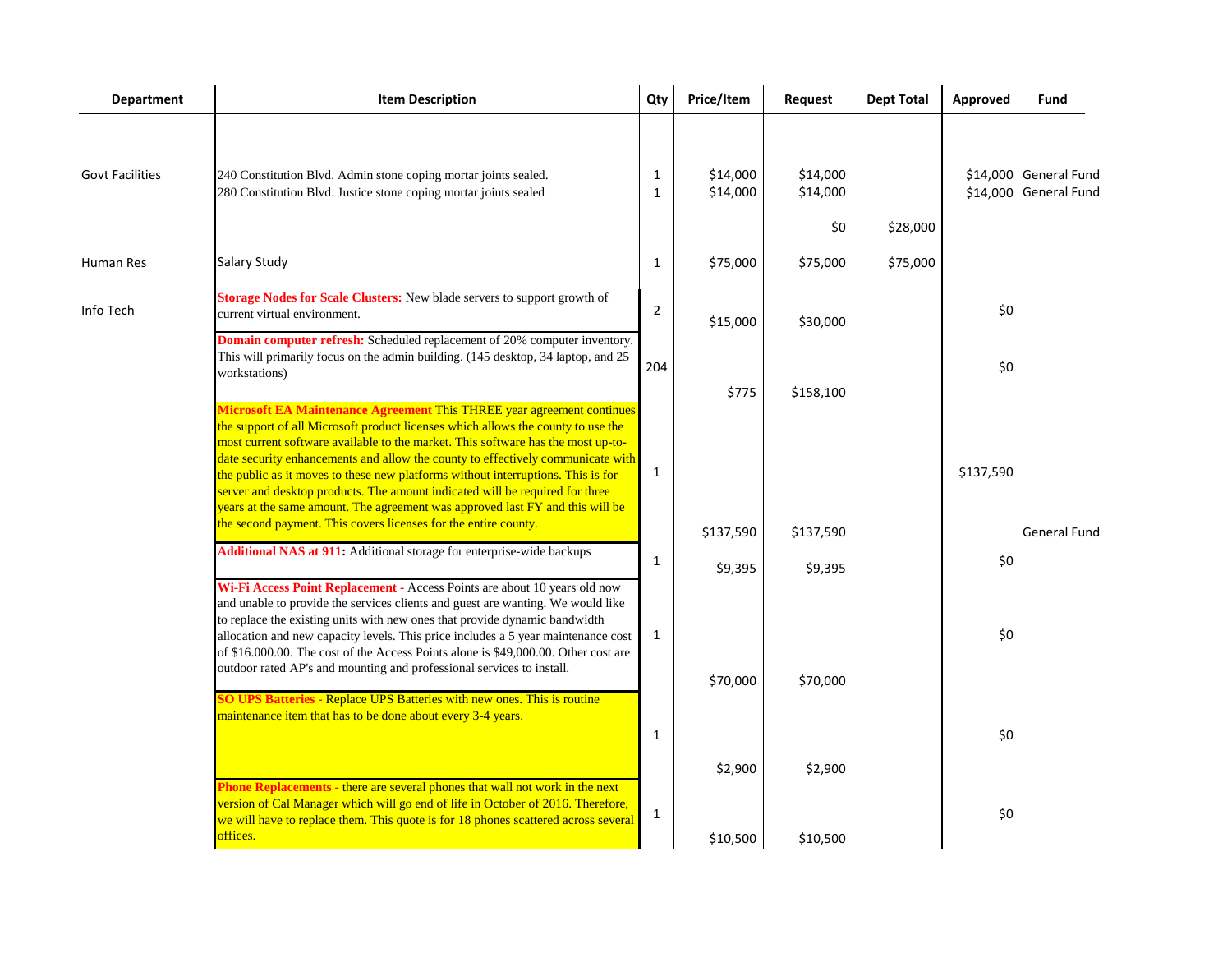| <b>Department</b> | <b>Item Description</b>                                                                                                                                                                                                                                                       | Qty                          | Price/Item           | Request              | <b>Dept Total</b> | Approved   | Fund |
|-------------------|-------------------------------------------------------------------------------------------------------------------------------------------------------------------------------------------------------------------------------------------------------------------------------|------------------------------|----------------------|----------------------|-------------------|------------|------|
|                   | Voice Gateway Replacement - The current 3945 Routers that provide voice<br>services to the VoIP Phone System are going end of life and are no longer<br>supported in October of 2016. These will need to be purchased and installed.                                          | $\mathbf{1}$                 | \$17,000             | \$17,000             |                   | \$0        |      |
|                   | VoIP Phones System Upgrade. The Current version of the phone system<br>software is going end of life and needs to be upgraded to continue support<br>through the vendor. This will be preformed with other phone hardware                                                     | $\mathbf{1}$                 | \$16,000             | \$16,000             |                   | \$0        |      |
|                   | VoIP Phones - This quote is to replace all phones on the VoIP System.<br>According to the vendor, the phones should work, but they are not supported. We<br>will not use this money, if it can be avoided.                                                                    | $\mathbf{1}$                 |                      |                      |                   | \$0        |      |
|                   | Fiber/Network Monitoring and Measurement Equipment - Devices used to<br>measure distance and continuity over fiber and copper infrastructure                                                                                                                                  | $\mathbf{1}$                 | \$172,725            | \$172,725            |                   | \$0        |      |
|                   | <b>SMART Car</b> - Small low cost, economical car to run back and fourth to offices<br>when no equipment is needed. Right now, several techs are sharing a single large                                                                                                       |                              | \$18,542             | \$18,542             |                   |            |      |
|                   | van. This can also be used for trail maintenance of camera system. Price is from<br>Tim @ Fleet.                                                                                                                                                                              | $\mathbf{1}$                 | \$16,400             | \$16,400             |                   | \$0        |      |
|                   | Conduit and Locating Equipment - This quote for equipment provides the<br>ability to view in wall and underground conduit in cases where the pipe may be<br>crushed, filled with water or inaccessible. It will also help track conduit when<br>plans do not show the design. | 1                            |                      |                      |                   | \$0        |      |
|                   | Relocate Fiber - DOT is adding a turning lane in front of the Henry Wynn                                                                                                                                                                                                      |                              | \$11,400             | \$11,400             |                   |            |      |
|                   | Building where Fiber Optic is laying for communicaitons. This line will have to<br>be moved.                                                                                                                                                                                  | $\mathbf{1}$                 | \$30,000             | \$30,000             | \$700,552         | \$0        |      |
| Library           | <b>DALLAS LIBRARY</b><br><b>INTERIOR WALL PAINT</b>                                                                                                                                                                                                                           | 1                            | \$14,720             | \$14,720             |                   | \$0        |      |
|                   | <b>LED LIGHTING</b><br>REPURPOSE COMPUTER CLASSROOM                                                                                                                                                                                                                           | $\mathbf{1}$<br>$\mathbf{1}$ | \$48,817<br>\$38,600 | \$48,817<br>\$38,600 |                   | \$0<br>\$0 |      |
|                   | SECURITY CAMERA & ALARM SYSTEM                                                                                                                                                                                                                                                | 1                            | \$9,520              | \$9,520              |                   | \$0        |      |
|                   | <b>HIRAM LIBRARY</b><br>FRONT DOORS & SIDE LITES REPLACEMENT                                                                                                                                                                                                                  | 1                            | \$7,400              | \$7,400              |                   | \$0        |      |
|                   | <b>MOVABLE WALL PARTITION</b>                                                                                                                                                                                                                                                 | $\mathbf{1}$                 | \$10,800             | \$10,800             |                   | \$0        |      |
|                   | COVERED OUTSIDE READING/PROGRAM AREA                                                                                                                                                                                                                                          | $\mathbf{1}$                 | \$28,700             | \$28,700             |                   | \$0        |      |
|                   | SECURITY CAMERA & ALARM SYSTEM                                                                                                                                                                                                                                                | $\mathbf{1}$                 | \$3,408              | \$3,408              |                   | \$0        |      |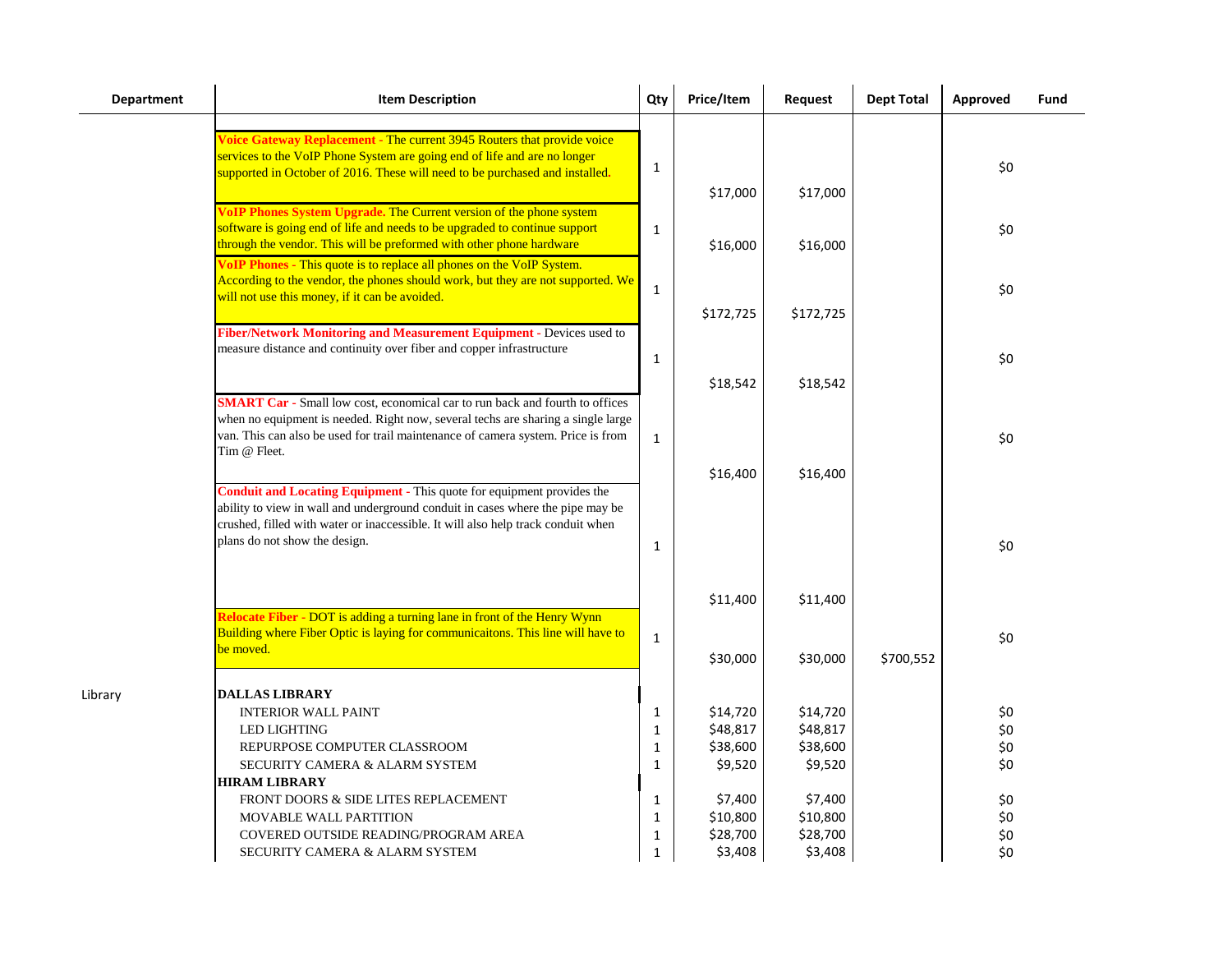| <b>Department</b>         | <b>Item Description</b>                                                                                       | Qty            | Price/Item | Request         | <b>Dept Total</b> | Approved           | Fund                  |
|---------------------------|---------------------------------------------------------------------------------------------------------------|----------------|------------|-----------------|-------------------|--------------------|-----------------------|
|                           | <b>NEW GEORGIA LIBRARY</b>                                                                                    |                |            |                 |                   |                    |                       |
|                           | <b>INTERIOR &amp; EXTERIOR PAINT</b>                                                                          | $\mathbf{1}$   | \$18,600   | \$18,600        |                   | \$0                |                       |
|                           | <b>LED LIGHTING</b>                                                                                           | 1              | \$11,885   | \$11,885        |                   | \$0                |                       |
|                           | MOVABLE WALL PARTITION                                                                                        | 1              | \$16,600   | \$16,600        |                   | \$0                |                       |
|                           | PAVILLION CEILNG REPAIRS/ADA ACCESS                                                                           | 1              | \$14,000   | \$14,000        |                   | \$0                |                       |
|                           | FRONT DOOR & SIDE LITES REPLACEMENT & GUTTERS                                                                 | $\mathbf{1}$   | \$15,000   | \$15,000        | \$238,050         | \$0                |                       |
| Marshal                   | Upgrade of proxy card system, seperation of system with courthouse, and new<br>system of bar code county ID's | $\mathbf{1}$   | \$98,206   | \$98,206        | \$98,206          | \$0                |                       |
| <b>Public Information</b> | *NexusUltra, HD decoder                                                                                       | 1              | \$16,000   | \$16,000        |                   |                    | \$11,500 General Fund |
|                           | Comcast HD modulator & Install                                                                                | $\mathbf{1}$   | \$18,537   | \$18,537        |                   | \$0                |                       |
|                           | Computer for FT Employee if approved                                                                          | $\mathbf{1}$   | \$3,500    | \$3,500         |                   | \$0                |                       |
|                           | 2017 Ford Escape                                                                                              | 1              | \$19,600   | \$19,600        | \$57,637          | \$0                |                       |
|                           | *SD Decoder can be purchased for \$11,500                                                                     |                |            |                 |                   |                    |                       |
| <b>Public Defender</b>    |                                                                                                               |                |            | \$0             | \$0               |                    |                       |
| Recreation                | Equipment trailer for maintenance<br>Improvements to Playground of Dreams at Braly Sports Complex)            | 1              | \$8,000    | \$8,000         |                   | \$0                |                       |
|                           | (slide replacement, nets, lumber, stain, etc)                                                                 | 1              | \$20,000   | \$20,000        |                   | \$20,000 SPLOST    |                       |
|                           | F250(per Tim Atcheson)                                                                                        | $\mathbf{1}$   | \$24,000   | \$24,000        |                   | \$0                |                       |
|                           | Mowers for parks maintenance (per Tim Atcheson)                                                               | $\overline{2}$ | \$10,000   | \$20,000        |                   | \$0                |                       |
|                           | Field Rake (per Tim Atcheson)                                                                                 | $\mathbf{1}$   | \$13,000   | \$13,000        |                   | \$0                |                       |
|                           |                                                                                                               |                |            | \$0             | \$85,000          |                    |                       |
| Senior Citizen Ctr        | Prime, patch & Paint interior                                                                                 | 1              | \$15,000   | \$15,000        | \$15,000          |                    | \$8,000 General Fund  |
| Sheriff                   | 15 Patrol Units                                                                                               | 15             |            | \$1,000,000     |                   | \$1,000,000 SPLOST |                       |
|                           | 7 Administrative Units                                                                                        | 7              |            | \$130,000       |                   | \$130,000 SPLOST   |                       |
|                           | <b>Taser Payment</b>                                                                                          | 1              | \$30,297   | \$30,297.45     |                   |                    | \$30,297 General Fund |
|                           | Watch Guard Cameras - Server & software for in-car cameras                                                    | $\mathbf{1}$   | \$92,790   | \$92,790.00     | \$1,253,087       | \$92,790 SPLOST    |                       |
| <b>Tax Assessor</b>       | Copier                                                                                                        | 1              | \$8,000    | \$8,000         |                   | \$0                |                       |
|                           | Replacement F150                                                                                              | $\mathbf{1}$   | \$22,349   | \$22,349        | \$30,349          | \$0                |                       |
| <b>Voter Registration</b> | Additional voting Machines for back up                                                                        | 10             | \$1,500    | \$15,000<br>\$0 | \$15,000          | \$0                |                       |

**Community Community Community Community Community Community Community Community Community Community Community Community Community Community Community Community Community Community Community Community Community Community C**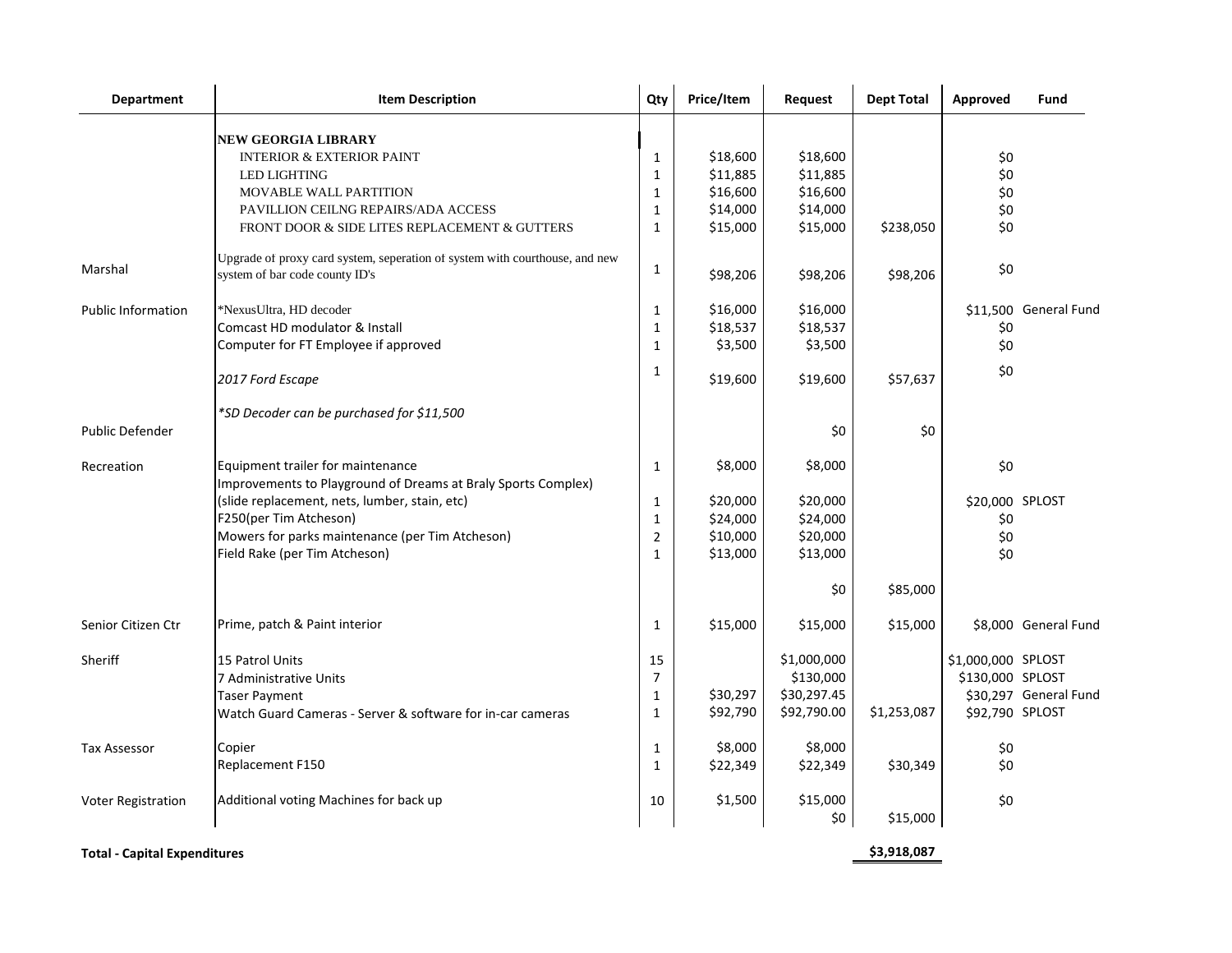| Original<br><b>General Obligation Bonds</b><br>Amount                                                          |    |                      | Interest<br>Rate              | 6/30/2015<br>Outstanding |                                  |              | 2017 Annual Payment        | <b>Minimum</b><br><b>Annual Debt Service</b> |                                                          |    | <b>Maximum</b><br><b>Annual Debt Service</b> |  |
|----------------------------------------------------------------------------------------------------------------|----|----------------------|-------------------------------|--------------------------|----------------------------------|--------------|----------------------------|----------------------------------------------|----------------------------------------------------------|----|----------------------------------------------|--|
| Series 2007 Conservation Project                                                                               | \$ |                      | 14,885,000 4.00% - 5.00%      | \$                       | 1,975,000 \$                     |              | 1,010,000 \$               |                                              | 1,034,800 \$                                             |    | 1,035,250                                    |  |
| Series 2007 Gov't Complex                                                                                      | \$ |                      | 65,000,000 4.00% - 5.00%      | -\$                      | 3,440,000 \$                     |              | 2,400,000 \$               |                                              | 1,212,000 \$                                             |    | 2,525,000                                    |  |
| Series 2009 Refunding                                                                                          | \$ |                      | 5,000,000 2.25% -3.00%        | \$                       | 1,290,000 \$                     |              |                            | \$                                           | ٠                                                        | \$ | 1,307,738                                    |  |
| Series 2013 Refunding                                                                                          | \$ | 41,030,000           | 2.45% \$                      |                          | 40,065,000 \$                    |              | 590,000 \$                 |                                              | 695,000 \$                                               |    | 4,080,530                                    |  |
| Series 2015 Conservation Refunding                                                                             | \$ |                      | 7,760,000 1.777% - 2.601% \$  |                          | 7,760,000 \$                     |              | 140,000 \$                 |                                              | 193,508 \$                                               |    | 1,334,821                                    |  |
| Series 2015 Courthouse Refunding                                                                               | \$ |                      | 20,015,000 1.777% - 2.601% \$ |                          | 20,015,000 \$                    |              | 115,000 \$                 |                                              | 627,577 \$                                               |    | 4,881,243                                    |  |
|                                                                                                                |    | Interest amount due  |                               | \$                       | 74,545,000                       | \$<br>\$     | 4,255,000 \$<br>1,766,200  |                                              | 5,931,968 \$                                             |    | 6,040,853<br>Max occurs in 2020              |  |
| Legal Limit GO Debt Limit<br>Assessed Value of Property<br>Less Special Homestead Exemption                    |    |                      |                               |                          | 3,993,776,306<br>(168, 353, 135) | $\mathbf{s}$ | \$450                      |                                              | 6,021,200 Total Debt Service decreases by \$1.3M in 2024 |    |                                              |  |
| Assessed Value for Bond Purposes                                                                               |    |                      |                               |                          | 3,825,423,171                    |              | \$400                      |                                              | \$383                                                    |    |                                              |  |
| Debt Limit - 10% of Assessed Value                                                                             |    |                      |                               | A \$                     | 382,542,317                      |              | \$350<br>\$300             |                                              |                                                          |    | ■Available Capacity ■Current Debt            |  |
| Amount of Debt Applicable to Debt Limit<br><b>Total Long Term Debt</b><br>Less: Available in Debt Service Fund |    |                      |                               | \$                       | 74,545,000<br>(3,370,229)        |              | Millions<br>\$250<br>\$200 |                                              |                                                          |    |                                              |  |
| Total Amount Applicable to Debt Limit                                                                          |    |                      |                               | <b>B</b> \$              | 71,174,771                       |              | \$150                      |                                              |                                                          |    |                                              |  |
| <b>Legal Debt Margin</b>                                                                                       |    |                      | $(A - B)$ \$                  |                          | 311,367,546                      |              | \$100                      |                                              | \$71                                                     |    |                                              |  |
|                                                                                                                |    |                      |                               |                          |                                  |              | \$50                       |                                              |                                                          |    |                                              |  |
|                                                                                                                |    |                      |                               |                          |                                  |              | \$-                        |                                              | $\mathbf{1}$                                             |    |                                              |  |
|                                                                                                                |    | <b>Refunded Debt</b> |                               |                          |                                  |              |                            |                                              |                                                          |    |                                              |  |

## **GENERAL OBLIGATION DEBT**

| <b>General Obligations</b>          |   |            |                                       |
|-------------------------------------|---|------------|---------------------------------------|
| 1988 Courthouse Annex               |   | 3.000.000  | Refunded in 1993                      |
| 1989 Jail Bonds                     | S | 5,000,000  | Refunded in 1993                      |
| 1993 Refunding Issue                | S | 7.875.000  | Refunded in 2003                      |
| Series 1999 Courthouse Annex & Jail | S | 3.000.000  | Refunded by Series 2009               |
| Series 1999 Water Reservoir Project |   | 3,000,000  | Refunded by Series 2009               |
| Series 2007 Conservation            |   | 14,885,000 | Refunded by Series 2015               |
| Series 2007 Courthouse              |   | 65,000,000 | Refunded by Series 2013 & Series 2015 |